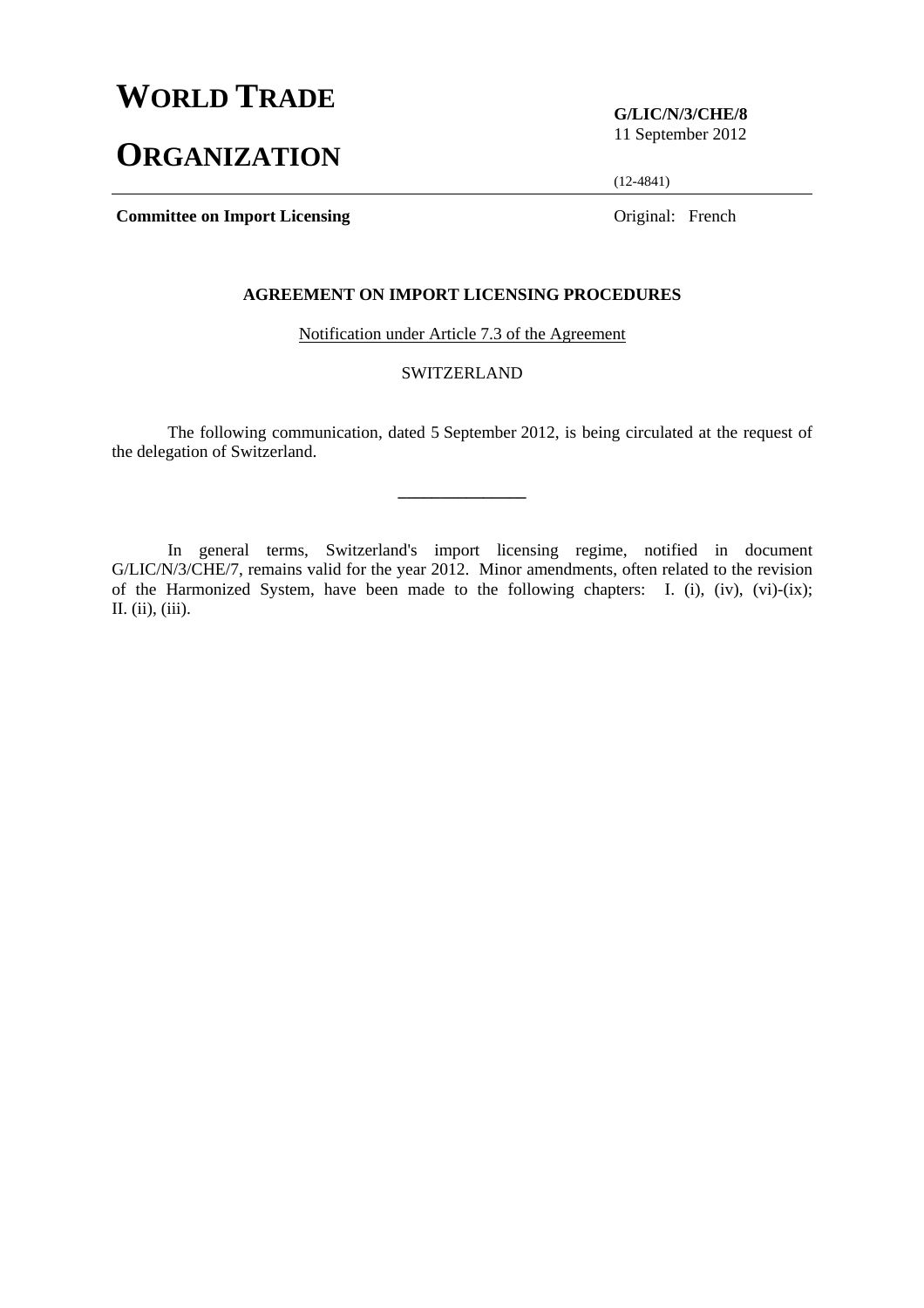# TABLE OF CONTENTS

| I.     |                                                                                                                                                                                            |  |  |  |
|--------|--------------------------------------------------------------------------------------------------------------------------------------------------------------------------------------------|--|--|--|
| (i)    |                                                                                                                                                                                            |  |  |  |
| (ii)   |                                                                                                                                                                                            |  |  |  |
| (iii)  |                                                                                                                                                                                            |  |  |  |
| (iv)   | Fresh fruit and vegetables (A), fruit for cider and fruit products $(B)$ , cut flowers $(C)$ ,<br>frozen vegetables $(D)$ , potatoes (including seed potatoes) and potato products $(E)$ , |  |  |  |
| (v)    |                                                                                                                                                                                            |  |  |  |
| (vi)   | Grain for human consumption: Durum wheat $(A)$ , common wheat $(B)$ , coarse grain                                                                                                         |  |  |  |
| (vii)  |                                                                                                                                                                                            |  |  |  |
| (viii) |                                                                                                                                                                                            |  |  |  |
| (ix)   |                                                                                                                                                                                            |  |  |  |
| II.    |                                                                                                                                                                                            |  |  |  |
| (i)    |                                                                                                                                                                                            |  |  |  |
| (ii)   |                                                                                                                                                                                            |  |  |  |
| (iii)  |                                                                                                                                                                                            |  |  |  |
| Ш.     | <b>CONVENTION ON INTERNATIONAL TRADE IN ENDANGERED SPECIES</b>                                                                                                                             |  |  |  |
| (i)    |                                                                                                                                                                                            |  |  |  |
| (ii)   |                                                                                                                                                                                            |  |  |  |
| IV.    |                                                                                                                                                                                            |  |  |  |
| V.     |                                                                                                                                                                                            |  |  |  |
| VI.    | BLOOD, BLOOD PRODUCTS AND IMMUNOLOGICAL PRODUCTS 32                                                                                                                                        |  |  |  |
| VII.   | NARCOTIC DRUGS, PSYCHOTROPIC SUBSTANCES AND PRECURSORS                                                                                                                                     |  |  |  |
| VIII.  |                                                                                                                                                                                            |  |  |  |
| IX.    | GOODS OF VITAL AGRICULTURAL AND INDUSTRIAL IMPORTANCE                                                                                                                                      |  |  |  |
| X.     | WAR MATERIAL, WEAPONS.                                                                                                                                                                     |  |  |  |
| (i)    |                                                                                                                                                                                            |  |  |  |
| (ii)   | Implementation of the Convention on the Prohibition of the Development,<br>Production, Stockpiling, and Use of Chemical Weapons and                                                        |  |  |  |
| (iii)  |                                                                                                                                                                                            |  |  |  |
| XI.    | <b>EXPLOSIVE MATERIALS AND PYROTECHNIC DEVICES FOR CIVILIAN</b>                                                                                                                            |  |  |  |
|        |                                                                                                                                                                                            |  |  |  |
| XII.   |                                                                                                                                                                                            |  |  |  |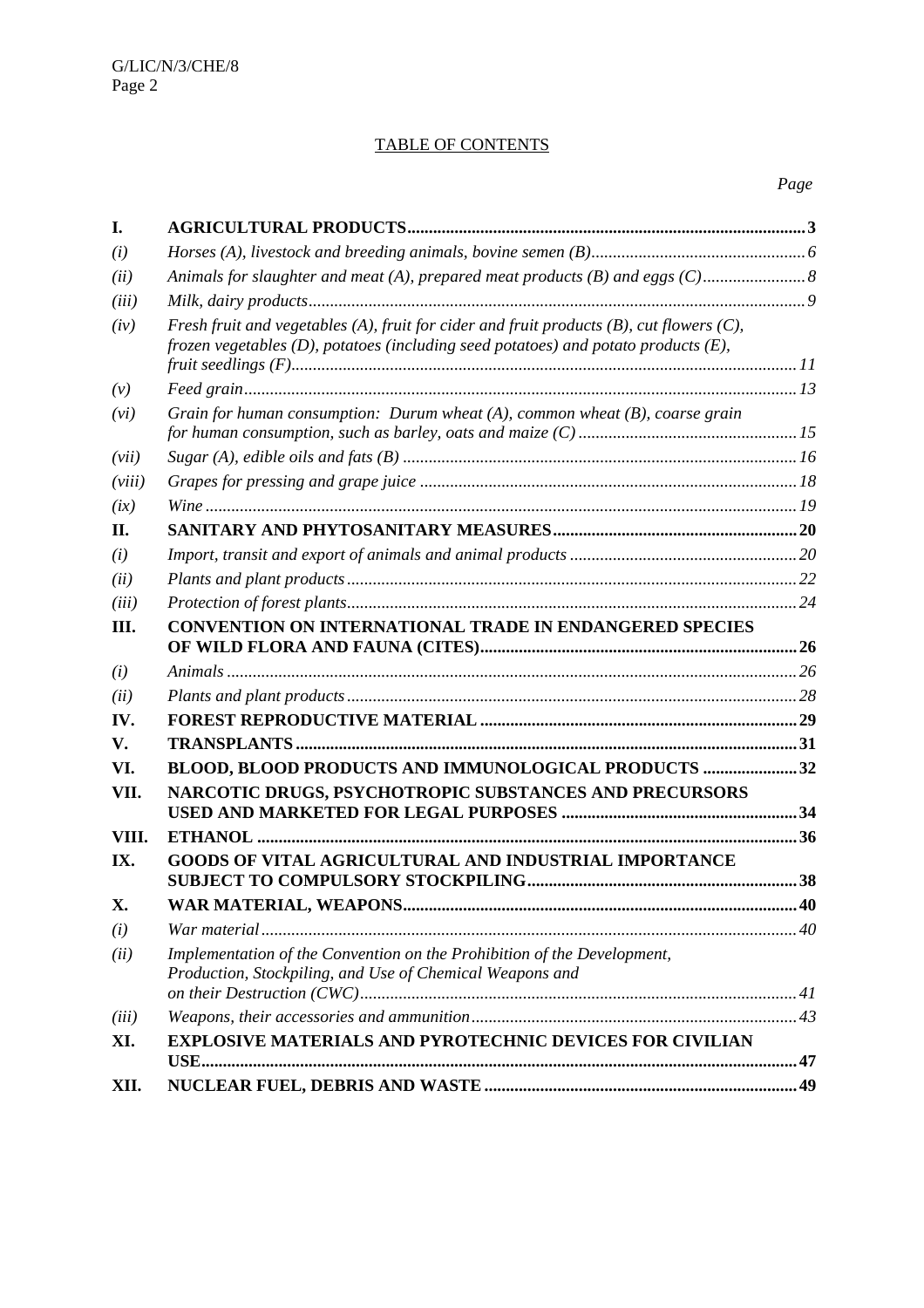## **I. AGRICULTURAL PRODUCTS**<sup>1</sup>

 Sanitary and phytosanitary aspects of the products dealt with in this chapter are described in greater detail in Chapters II(i) and II(ii). The licensing system with respect to the compulsory holding of reserve stocks of foodstuffs and industrial products is described in Chapter IX.

## **Horizontal replies**

Where there are no remarks concerning the outlines of the licensing systems by group of products below in Chapter I, the following provisions apply:

#### Outline of systems

1. The licensing systems for agricultural products are essentially governed by the Federal Law on Agriculture of 29 April 1998, which entered into force on 1 January 1999 (RS 910.1), and the Ordinance on imports of agricultural products of 26 October 2011 (RS 916.01). They provide the legal basis for the statistical control of imports, the collection of portions of the customs duties that are not collected by the Federal Customs Administration (i.e. that are levied by bodies outside the customs system) and for the individual allocation of tariff quota (TQ) shares and the control of their utilization. To this end, the two following instruments are applied:

- (a) Automatic licensing (general import licence PGI): In principle, all imports of the groups of products listed under headings I(i) to I(ix) are subject to the PGI system. This licence, granted automatically and for an indefinite duration, is used for statistical purposes. It is also used to ensure collection of those portions of the customs duty that are not levied by the Federal Customs Administration in the case of compulsory holding of stocks. The licensing system to cover the expenses of compulsory stocks is described in Chapter IX. Persons liable to customs controls must show their PGI number on their customs declaration.
- (b) Non-automatic licensing governed by conditions set forth in the PGI, for the allocation of tariff quota (TQ) shares: This licence is part of an administrative procedure whereby importers who meet the relevant legal requirements are authorized to carry out imports within the TQ. If import at the TQ rate is authorized provided that the importer purchases a fixed proportion of domestic products, an importer meeting this requirement may import at the TQ rate even if the TQ has been exhausted. Quota shares may be transferred among holders of such non-automatic licences. They are usually allocated for a limited period. The importer is not required to produce this authorization at the border; controls are performed electronically when the customs declaration is processed.

Purposes and coverage of licensing

2. In principle, the agricultural products described under headings I(i) to I(ix) are subject to an automatic import licence (PGI). Imports within the TQs - assuming that a TQ exists and is applied require a non-automatic licence (for tariff item numbers within the TQs, see Swiss notification to the Committee on Agriculture G/AG/N/CHE/13/Add.13).

3. The regulations apply to imports of all goods, whatever their origin.

<sup>&</sup>lt;u>1</u> <sup>1</sup> General information for agricultural products is available at: http://www.import.ofag.admin.ch (in French, German and Italian only).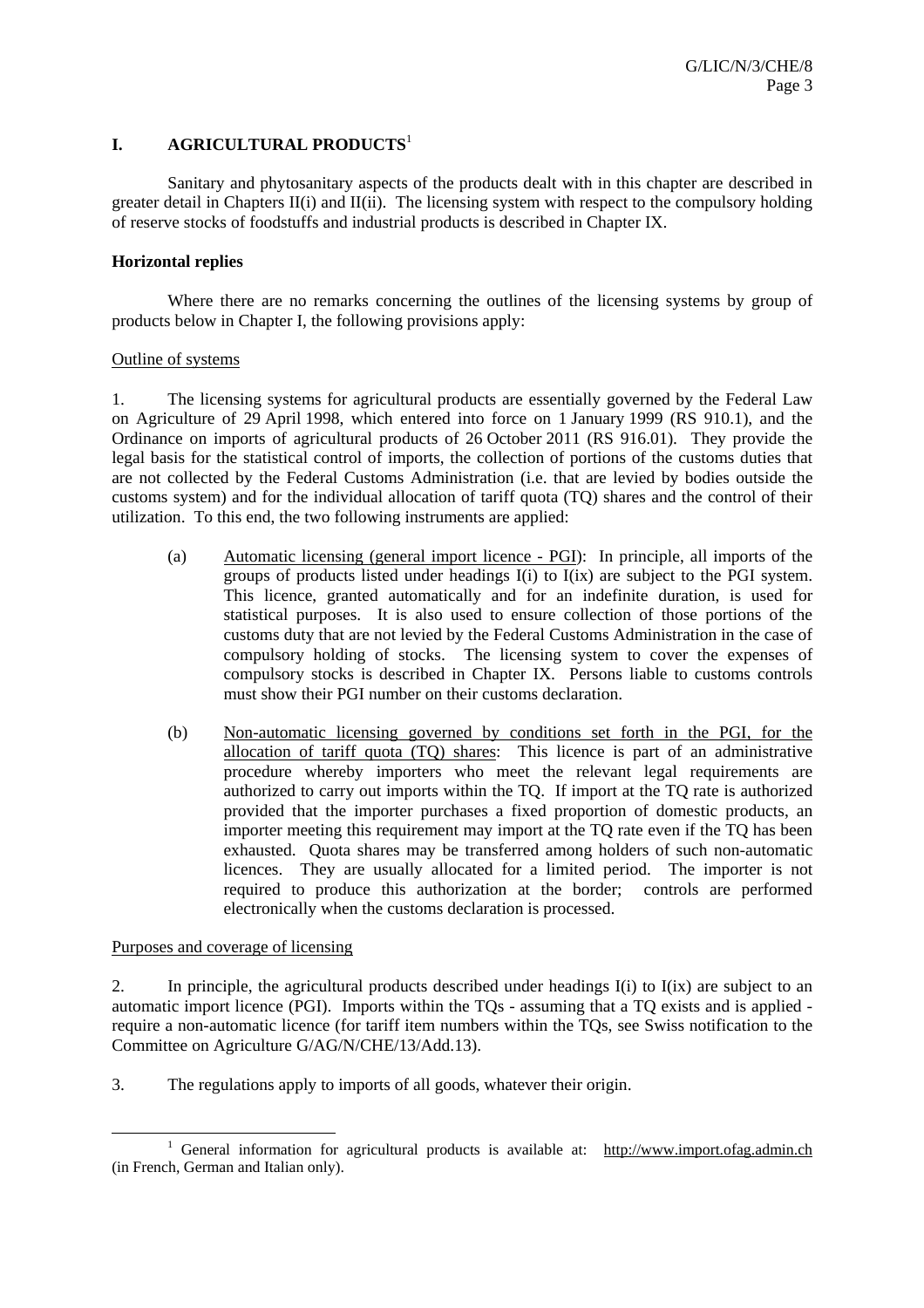4. Automatic licences provide for the statistical control of imports and, in certain cases, the collection of portions of customs duties that are not levied by the Federal Customs, particularly in relation to compulsory stocks (see Chapter IX). Non-automatic licences provide for the individual allocation of TQ shares and the control of their utilization; they restrict the quantity of imports.

5. Legal bases: Federal Law on Agriculture (RS 910.1, Article 24) and Ordinance on imports of agricultural products (RS 916.01, Article 1). For specific procedures, see Chapters I(i) to I(ix). Ordinances may be amended by the Government. In some cases, the Government must submit the measures taken to Parliament for *ex post* approval. The changes are published in the Official Compendium of Federal Law (RO) and the Systematic Compendium of Federal Law (RS).

# Procedures

6. Non-automatic licence: This does not apply to TQs which, for other reasons, are not currently applied.

- I. The administration of TQs for the calendar year 2011 is described in the Swiss notification to the Committee on Agriculture G/AG/N/CHE/13/Add.13. All information concerning TQ utilization (quantities, application procedures for licences, exceptions, exemptions etc.) is set forth in the specific ordinances published in the RO and RS (see Chapters I(i) to I(iv), I(vi) and I(viii) to I(ix)). The customs tariffs<sup>2</sup> indicate, in the specific remarks under each tariff item number, whether or not a licence is required. If so, the name of the authority through which the importer may obtain further details is also provided.
- II. TQs are determined for one year. TQ shares (non-automatic licence) may be allocated for shorter periods. The validity of the non-automatic licence is generally limited (see description by group of products below).
- III. The unused remainder of the allocations is not added to quotas for a succeeding period. In January of each year, the annex to the Report to Parliament on Tariff Measures, in the context of the report on external economic policy, provides the names of importers for the preceding year including data on quantities allocated and the quantities effectively imported by individual importing companies. This annex to the Report can be viewed on the following website: http://www.blw.admin.ch/themen/00007/00059/01040/index.html?lang=fr (*Publication de l'attribution des contingents tarifaires*).
- IV. There is no deadline for the submission of applications from the time of opening of the quota.
- V. As a rule, applicants receive a response within one to three days according to the product.
- VI. When an import licence is granted, the date of opening of the period of importation may be the same as the date for the utilization of the licence. In other cases, the goods may be imported as soon as the individual quota has been allocated.
- VII. Applications are examined by a single administrative organ. The importer must obtain a licence from the Federal Office for Agriculture (OFAG) (for health aspects see Chapters  $II(i)$  and  $(ii)$ ).
- VIII. For the distribution of TQs by product group, see below (Chapters I(i) to I(iv), I(vi) and I(viii) to I(ix)). In principle, each TQ allocation method enables new importers to participate in the

 $\frac{1}{2}$ http://www.tares.ch.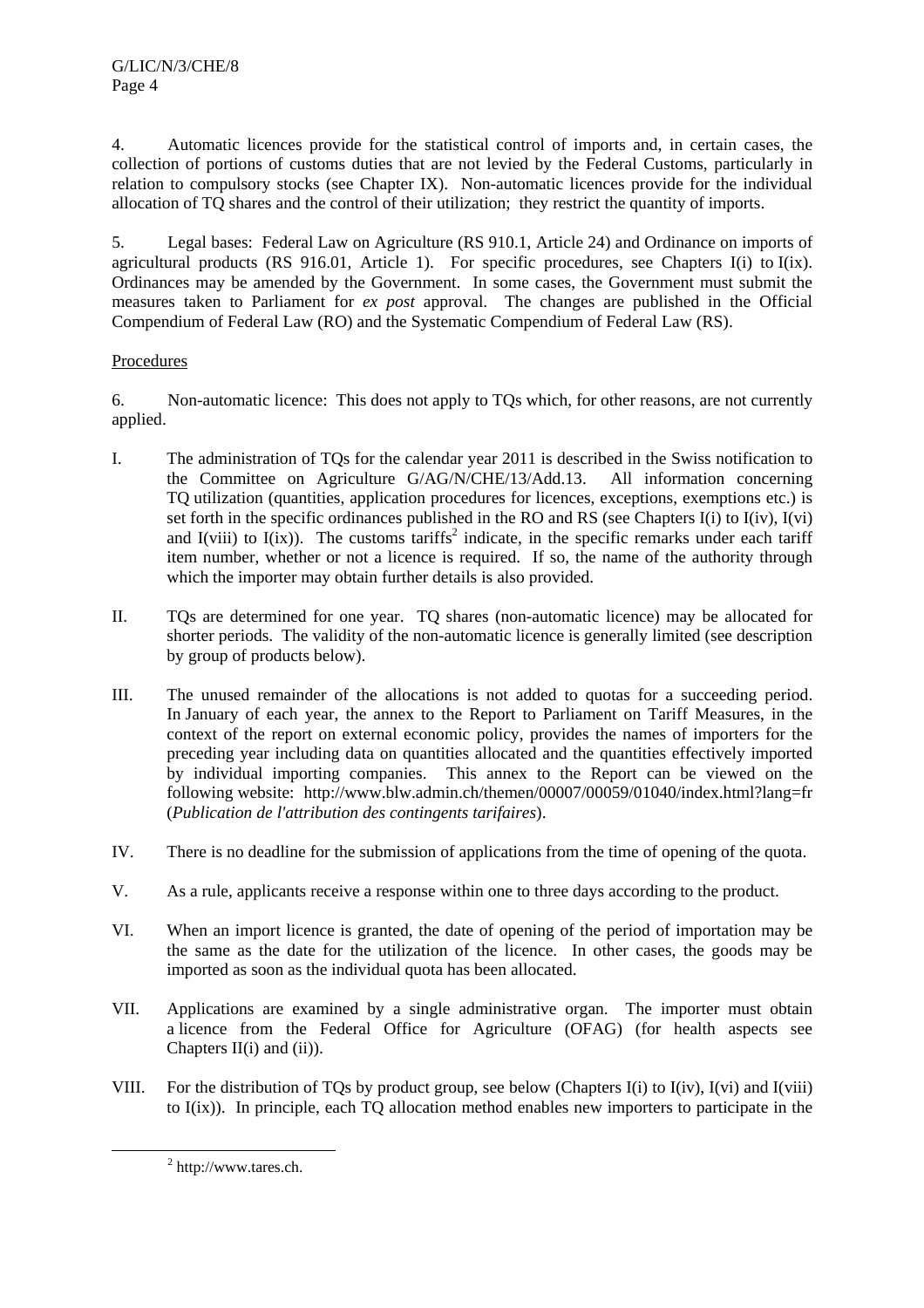market. For a number of products, a reserve supply is set aside specifically to that effect. Such reserves are added to the total quantity of the tariff quota.

- IX. The same rules apply to all imports within the TQs, regardless of the regulations of the exporting country.
- X. Export licences from the exporting countries are not required.
- XI. No.
- 7.(a) Automatic licence: In view of the time required to obtain a licence, the application must be submitted three to five days in advance of the importation itself.
- (b) Generally, yes.
- $(c)$  No.
- (d) Applications are considered by a single authority, the Federal Office for Agriculture (OFAG).

8. There are no reasons to refuse an application for a licence other than failure to meet the specific criteria. The reasons for any refusal are communicated to the applicant, who has a right to appeal the decision to the Federal Administrative Court and, at second instance, to the Federal Supreme Court.

## Eligibility of importers to apply for licence

- 9.(a) Non-automatic licensing: TQ shares are only allocated to individuals, businesses and organizations, irrespective of nationality or origin, that: (a) are established on Swiss customs territory; (b) import goods in the sector concerned for business purposes<sup>3</sup>; (c) provide guarantees that, where necessary, they can meet the requirements and undertake the commitments related to utilization of TQ shares. Producers of agricultural products and their marketing entities are also eligible for TQ if they meet the commitments for the allocation of TQ (e.g. purchase of like products directly from other producers in Switzerland). In January of each year, the annex to the Report on Tariff Measures provides the names of all the importers for the preceding year including data on quantities allocated and the quantities imported by individual importing companies (see point 6.III above).
- (b) Automatic licensing (PGI): As a rule, any natural or legal person domiciled in Switzerland is eligible, irrespective of nationality or origin, to receive a licence. In some cases, the applicant must engage regularly, and for business purposes, in trade in the product in question. There is no published list of authorized importers (except those who import within the TQs - see point 6.III above).

## Documentational and other requirements for application for licence

10. Only the usual information is required. Samples of the various application forms are available on the following website: www.import.ofag.admin.ch.

 <sup>3</sup> <sup>3</sup> Applicable only for the import of vegetables, fruit and horticultural plants, as well as wine and grape juice.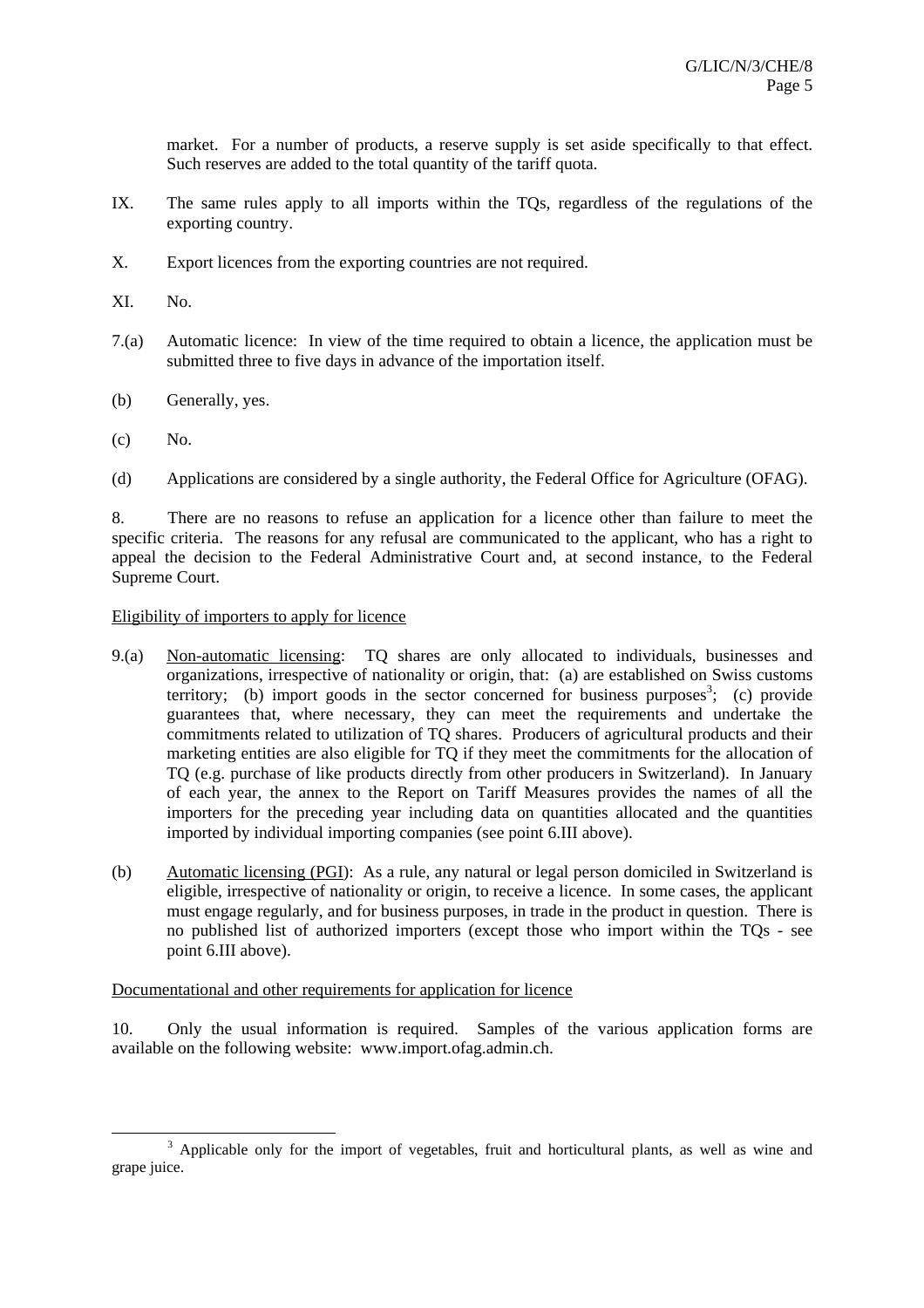11. In addition to the number of the automatic licence and the documents usually required by the customs services, certain certificates, such as certificates of origin or sanitary or phytosanitary certificates (see Chapter II), are required according to the product.

12. Automatic licensing: No fees; PGI: Import fees specific to certain batches of agricultural products imported via a PGI are listed in Annex 7 of the Ordinance of 26 October 2011 concerning imports of agricultural products (RS 916.01). For customs clearance by imported batch (batch of goods cleared through customs)<sup>4</sup>: CHF 3-5. These amounts correspond to the actual cost of the administrative services involved.

13. As a rule, no.

Conditions of licensing

14. Automatic licensing: The validity is not limited as long as the conditions on which the licence was granted are met;

 Non-automatic licensing: The validity of the licence varies from two weeks to one year according to the product. The licence is generally renewable, sometime several times.

15. No.

16. Automatic licensing and non-automatic licensing: The licences are not transferable between eligible persons. TQ shares are however transferable to eligible persons.

17.(a) In a certain number of cases, the issue of non-automatic licences is subject to auctioning.

(b) In a certain number of cases, the issuing of automatic licences is subject to the payment of the portions of the customs duty that are not collected by the Federal Customs Administration.

Other procedural requirements

18. No.

19. The foreign exchange required to pay for imports is automatically provided by the banks. There are no restrictions on foreign exchange.

# **SPECIFIC REPLIES**

*(i) Horses (A), livestock and breeding animals, bovine semen (B)* 

# Outline of systems

1. See horizontal replies.

# Purposes and coverage of licensing

2. Horses (tariff headings: 0101.21, 0101.29, 0101.30, 0101.90) are no longer subject to licensing and may be imported freely until the TQ is used up. Livestock and other breeding animals as well as bovine semen are subject to automatic licensing, and to non-automatic licensing for imports

 $\frac{1}{4}$ Depending on the product and the method of allocation of tariff quota shares (according to need, etc.).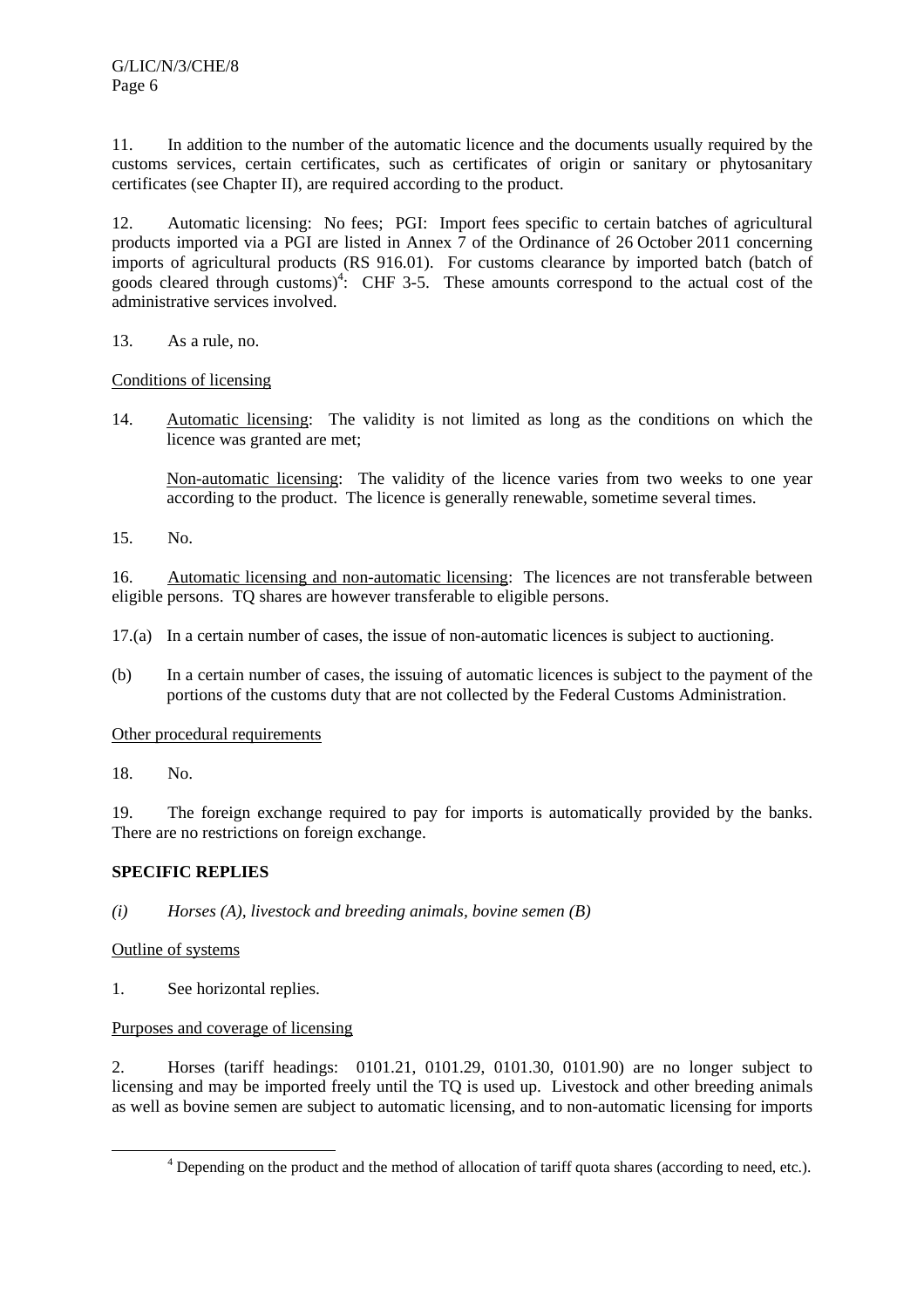within the TQs. For tariff item numbers within the TQs, see Swiss notification to the Committee on Agriculture G/AG/N/CHE/13/Add.13.

3.-4. See horizontal replies.

5. See horizontal replies. The specific legal basis for *(A)* is the Ordinance of 26 October 2011 on imports of agricultural products (RS 916.01), and for *(B)* the Ordinance of 14 November 2007 concerning animal breeding (RS 916.310).

## Procedures

- 6.I. See horizontal replies. In the case of *(B)* auction dates and data for cattle are published in the specialized press and the Swiss Official Trade Gazette (FOSC).
- II. For *(A)* and *(B)*, the TQs are determined for one year (1 January-31 December). Validity of non-automatic licences: for *(B)* the TQ is distributed in chronological order of submission of applications. The non-automatic licences are valid as soon as they have been issued until the end of the calendar year (31 December). Exception for bovine animals: 70 per cent of the TQ is put up for auction each September - the licences are valid for the next calendar year (1 January-31 December); the remaining 30 per cent of the TQ is put up for auction each April - the licences are valid until the end of the same year (31 December).
- III.-V. See horizontal replies.
- VI. See point II above.
- VII. See horizontal replies.
- VIII. For *(A)* the allocation of TQ shares takes place as needed; for *(B)* distribution of the TQ in chronological order of submission of applications; auctioning of the TQ in the case of bovine animals.
- IX.-XI. See horizontal replies.
- 7.(a-d) See horizontal replies.
- 8. See horizontal replies.

## Eligibility of importers to apply for licence

- 9.(a) See horizontal replies. Semen: cattle breeding and insemination organizations recognized under Swiss law, breeders and groups of breeders domiciled on Swiss customs territory and participating in a Swiss breeding programme.
- (b) See horizontal replies.

## Documentational and other requirements for application for licence

10.-13. See horizontal replies.

## Conditions of licensing

14. Automatic licensing: see horizontal replies; non-automatic licensing: see point 6.II.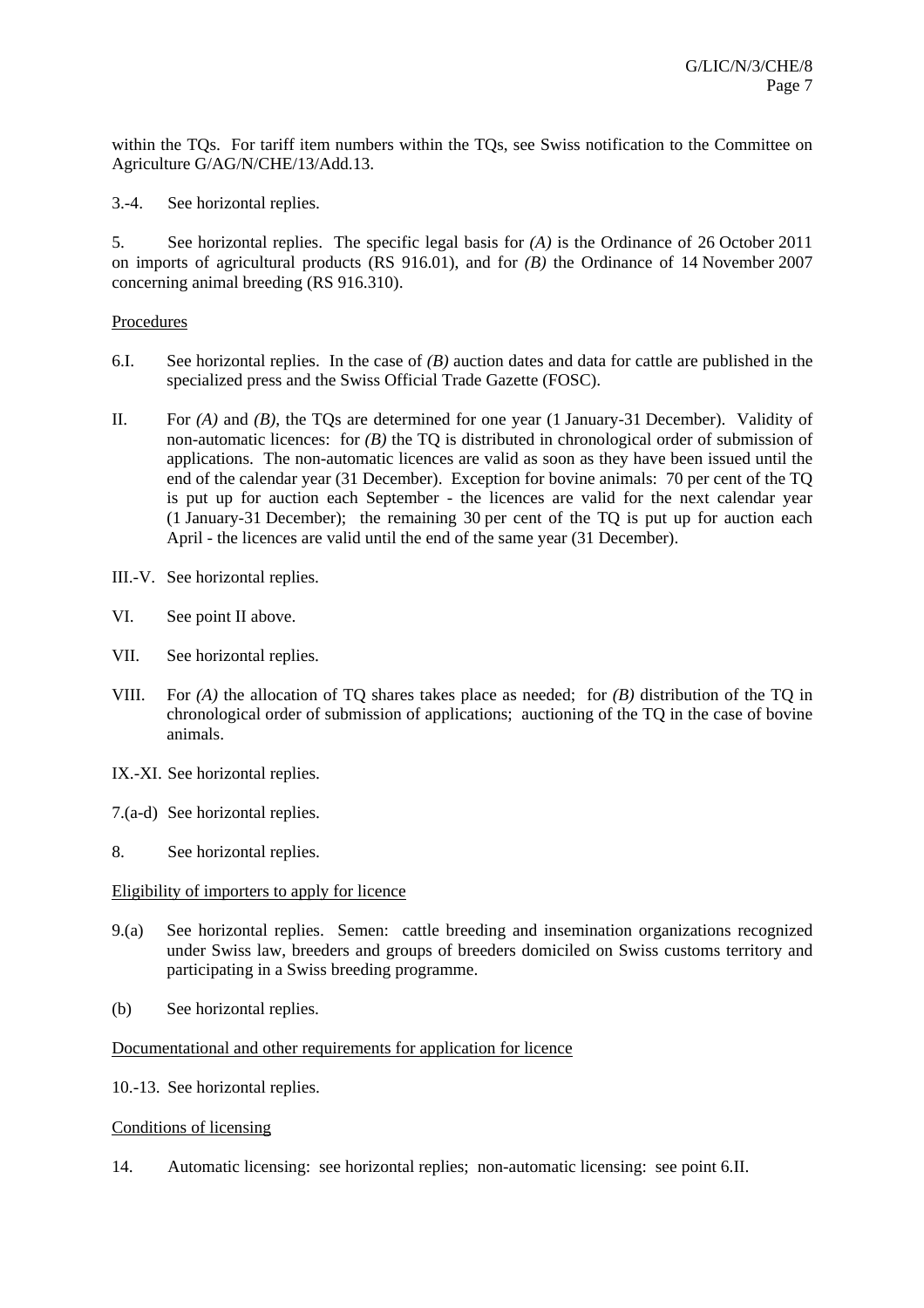15.-16. See horizontal replies.

17.(a) No.

(b) No.

Other procedural requirements

18.-19. See horizontal replies.

*(ii) Animals for slaughter and meat (A), prepared meat products (B) and eggs (C)* 

## Outline of systems

1. See horizontal replies. For *(C)* eggs and egg products, licences are no longer required; general authorization until the TQ is used up.

Purposes and coverage of licensing

2. Tariff headings for *(A)*: 0201-0207, 0209; for *(B)*: 0210, 1601-1602; for *(C)*: 0407-0408, 3502. All products of *(A)* and *(B)* are subject to automatic licensing, and to non-automatic licensing as regards imports within the TQ. Products under *(C)* are no longer subject to licensing.

3. See horizontal replies.

4. See horizontal replies.

5. See horizontal replies. For *(A) animals for slaughter, meat of bovine, equine, ovine, caprine and porcine animals as well as poultry*, and *(B) prepared meat products*, the specific legal basis is the Ordinance of 26 November 2003 concerning the slaughter cattle and meat market (Ordinance on Cattle for Slaughter, RS 916.341). For *(C) eggs and egg products*, the specific legal basis is the Ordinance of 26 November 2003 concerning the egg market (Ordinance on Eggs, RS 916.371).

## Procedures

- 6.I. See horizontal replies. Auction dates and details are published in the specialized press and the Swiss Official Trade Gazette (FOSC).
- II. See horizontal replies. For *(A)* and *(B)*: the maximum duration of non-automatic licences is one year.
- III.-V. See horizontal replies.
- VI. One day.
- VII. See horizontal replies. Products under *(C)* are no longer subject to licensing.

VIII.

- *(A)* TQ distribution according to purchases within the country (10 per cent for bovine and ovine meat); auctioning (90 per cent bovine and ovine meat, 100 per cent for other products).
- *(B)* TQ distribution by auction.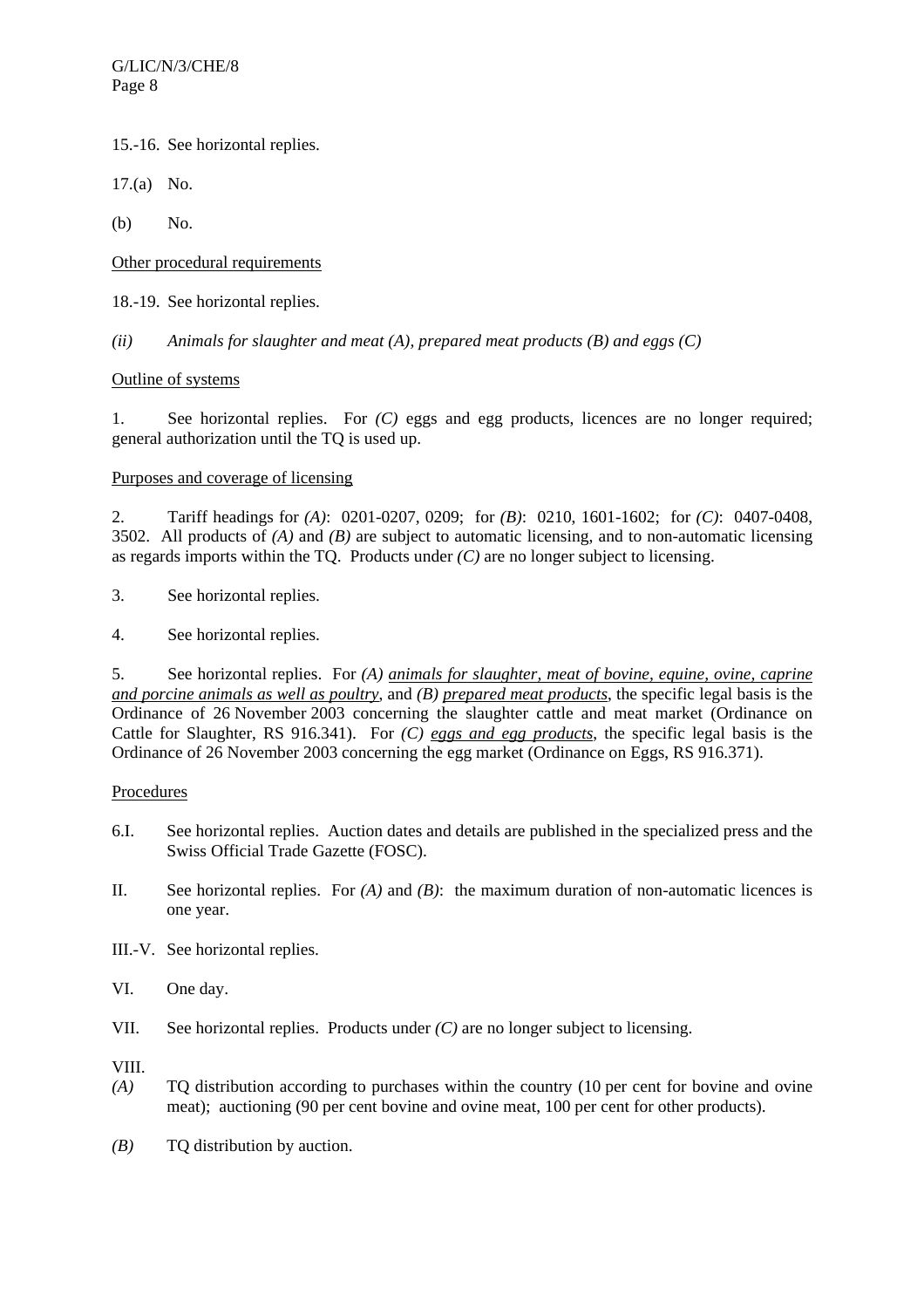*(C)* The allocation of TQ shares takes place as needed. The TQ is allocated in chronological order of actual imports, upon customs clearance, as long as the TQ is not exhausted. In other words, the TQ is allocated in the order in which the customs declarations are received. The volume of imports under the TQ is recorded by the customs authorities. On the basis of this data, the OFAG determines when the TQ is exhausted and provides information to that effect. There is no maximum amount per importer.

IX.-XI. See horizontal replies.

- 7.(a) One week. Emergency procedure by telephone or fax possible.
- (b-d) See horizontal replies.
- 8. See horizontal replies.

## Eligibility of importers to apply for licence

9. See horizontal replies.

# Documentational and other requirements for application for licence

10.-13. See horizontal replies.

Conditions of licensing

14. Automatic licensing: see horizontal replies; non-automatic licensing: for *(A)* and *(B)*: maximum duration one year.

15.-16. See horizontal replies.

- 17.(a) For *(A)*: purchase of like products from Switzerland and participation in the auction. For *(B)*: applicants have to take part in the auction.
- (b) No.

## Other procedural requirements

- 18.-19. See horizontal replies.
- *(iii) Milk, dairy products*

Outline of systems

1. See horizontal replies.

Purposes and coverage of licensing

2. Tariff headings: subchapters 0401-0405. These products are subject to automatic licensing, and to non-automatic licensing as regards imports of certain dairy products (whole milk powder, butter, natural yoghurt, dairy spreads with a basis of milk fat) within the TQs. Tariff headings of subchapter 0406 are no longer subject to licensing.

3.-4. See horizontal replies.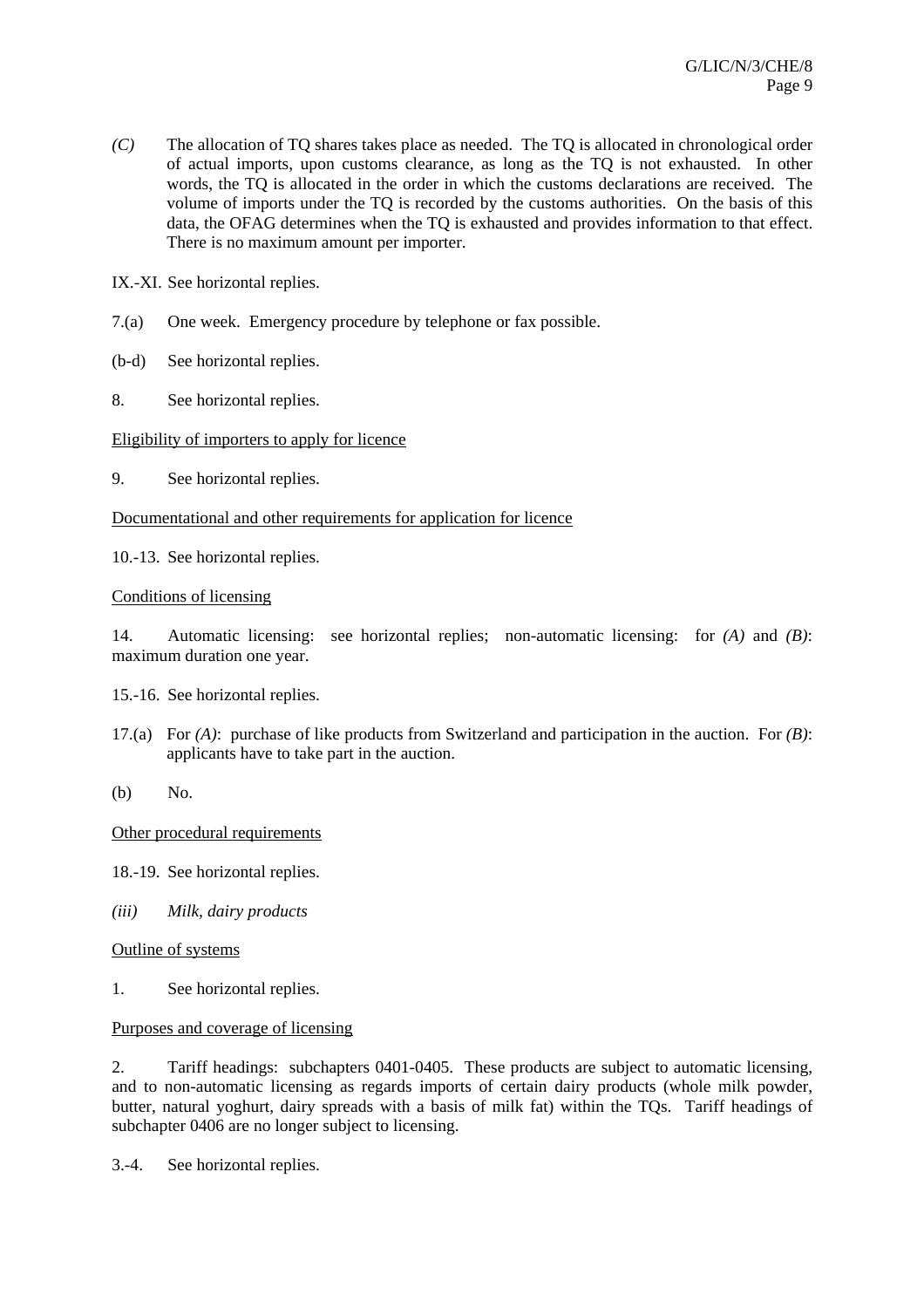5. See horizontal replies. The specific legal basis is the Ordinance of 26 October 2011 on imports of agricultural products (RS 916.01).

## Procedures

- 6.I. See horizontal replies.
- II. See horizontal replies. Quotas and non-automatic licences are established for one calendar year.
- III.-V. See horizontal replies.
- VI. At least three to five days.
- VII. See horizontal replies.
- VIII. The distribution of partial TQs takes place as follows:
	- Partial tariff quota No. 7.2, milk powder and partial tariff quota No. 7.4, butter: by auction;
	- partial tariff quota No. 7.3, miscellaneous dairy produce: as needed through the authority;
	- partial tariff quota No. 7.5, Fontal cheese: as needed through customs (no licence required).

IX.-XI. See horizontal replies.

- 7.(a) One week. Emergency procedure by telephone, e-mail or fax possible.
- (b-d) See horizontal replies.
- 8. See horizontal replies.

## Eligibility of importers to apply for licence

9. See horizontal replies.

## Documentational and other requirements for application for licence

10.-13. See horizontal replies.

## Conditions of licensing

- 14. See horizontal replies. Non-automatic licences, valid for one year, are not extendable.
- 15.-16. See horizontal replies.
- 17.(a) Applicants for partial tariff quotas Nos. 7.2 and 7.4 have to take part in the auction.
- (b) No.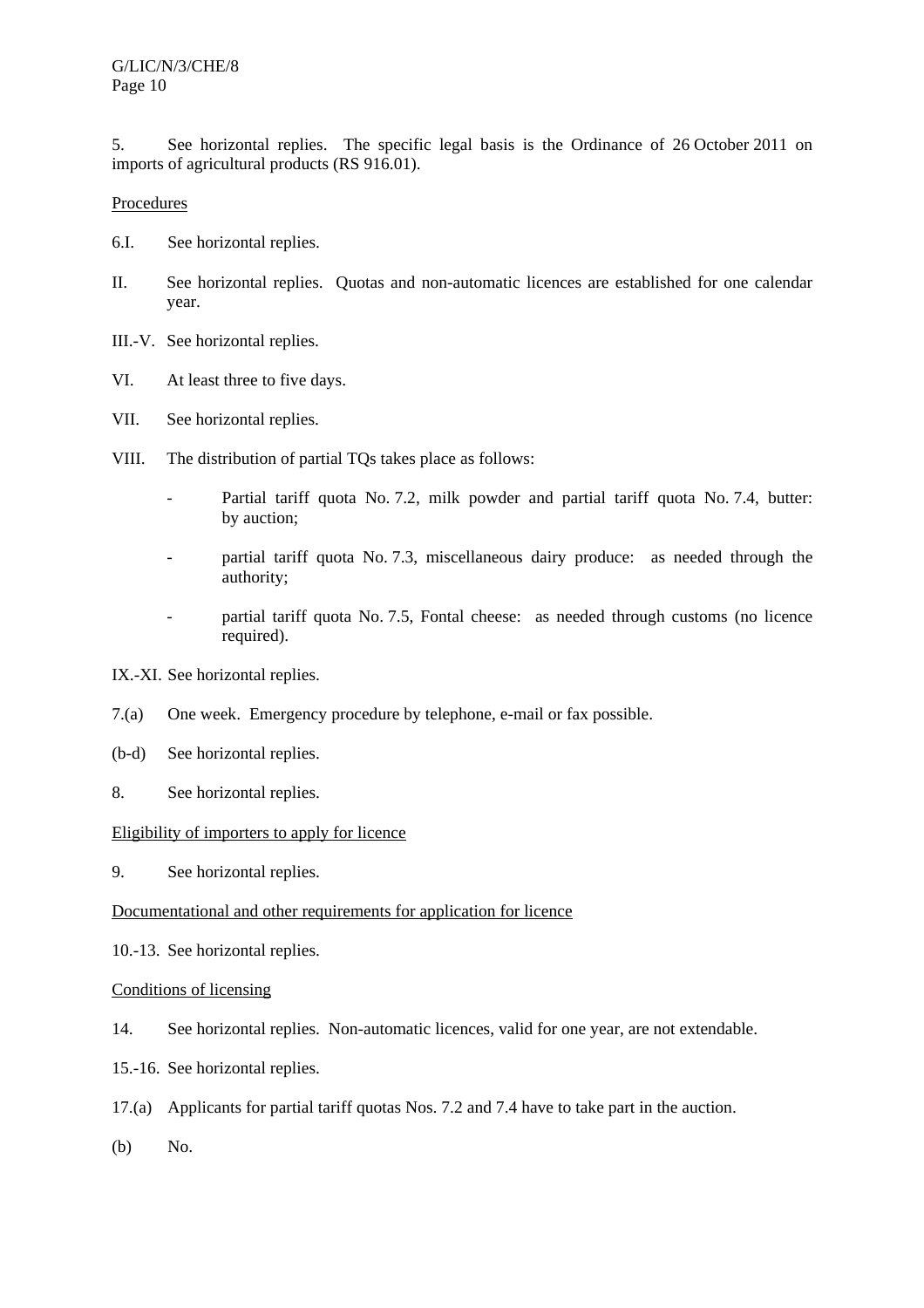#### Other procedural requirements

- 18.-19. See horizontal replies.
- *(iv) Fresh fruit and vegetables (A), fruit for cider and fruit products (B), cut flowers (C), frozen vegetables (D), potatoes (including seed potatoes) and potato products (E), fruit seedlings (F)*

#### Outline of systems

1. See horizontal replies.

#### Purposes and coverage of licensing

- 2. The following products:
- *(A)* Fresh vegetables (ex 0702.00, ex 0703.10, ex 0703.90, 0704.10, 0704.20, ex 0704.90, 0705.11, 0705.19, 0705.21, ex 0705.29, 0706.10, ex 0706.90, ex 0707.00, 0708.10, ex 0708.20, ex 0708.90, ex 0709.20, 0709.30, 0709.40, 0709.60, ex 0709.70, 0709.91, ex 0709.99) and fresh fruit (ex 0808.10, ex 0808.30, ex 0808.40, ex 0809.10, ex 0809.21, ex 0809.40, ex 0810.10, ex 0810.20, ex 0810.30) are subject to: (a) automatic licensing and (b) non-automatic licensing as regards imports within the TQs over a period ranging from six to 50 weeks according to the product;
- *(B)* Fruit for cider (ex 0808.10, ex 0808.30) and seed fruit products (2009.71, ex 2009.79, ex 2009.89, ex 2009.90, ex 2202.90, ex 2206.00) are subject to: (a) automatic licensing and (b) non-automatic licensing as regards imports within the TQs;
- *(C)* Cut flowers (ex 0603.11, ex 0603.12, ex 0603.13, ex 0603.14, ex 0603.15, ex 0603.19) are subject to: (a) automatic licensing and (b) non-automatic licensing as regards imports within the TQ during the period from 1 May to 25 October;
- *(D)* Frozen vegetables (0710.21, ex 0710.22, ex 0710.30, ex 0710.80, ex 0710.90) are subject to: (a) automatic licensing and (b) non-automatic licensing as regards imports within the TQs;
- *(E)* Potatoes including seed potatoes are subject to: (a) automatic licensing and (b) non-automatic licensing as regards imports within the TQs (tariff headings: 0701.1010, 2004.1092, 2004.1093, 0701.9010, 2004.9028, 0710.1010, 2004.9051, 0710.9021, 2005.2021, 0712.9021, 2005.2022, 1105.1011, 2005.2092, 1105.2011, 2005.2093, 2001.9031, 2005.9921, 2004.1012, 2004.1013, 2005.9951);
- *(F)* Seedlings of seed fruit and stone fruit are subject to: (a) automatic licensing.
- 3.-4. See horizontal replies.

5. See horizontal replies. For *(A)*, *(B)*, *(C)*, *(D)* and *(F)*, the specific legal basis is the Ordinance of 7 December 1998 on the import of vegetables, fresh fruit and horticultural plants (RS 916.121.10). For *(E)*, the specific legal basis is the Ordinance of 26 October 2011 on imports of agricultural products (RS 916.01).

## Procedures

6.I. See horizontal replies.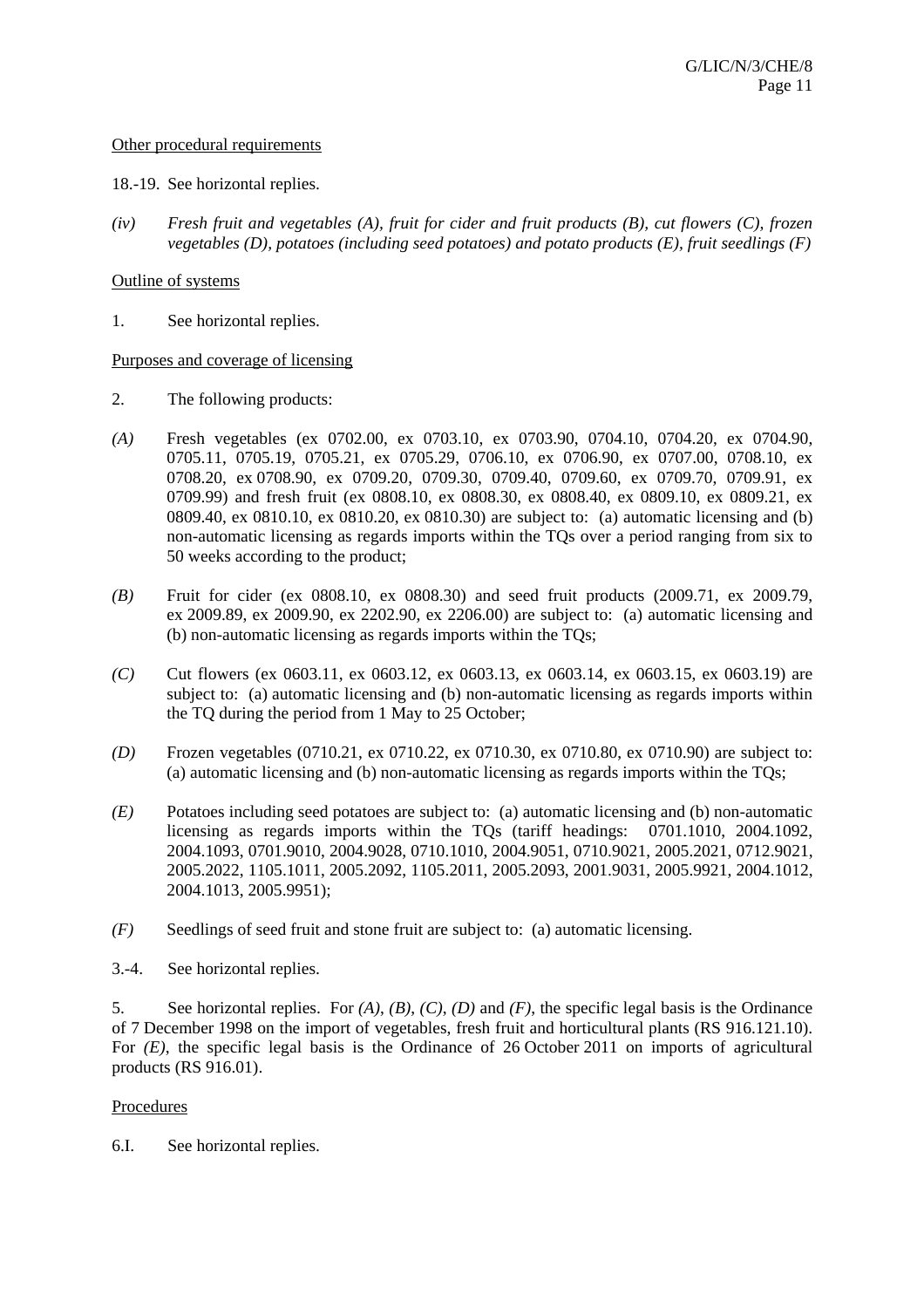- II.*(A)* See horizontal replies. In principle, non-automatic licences are granted for the period indicated in point 2 above.
- *(B)* See horizontal replies. Non-automatic licences for fruit for cider are issued for a maximum period of twelve months.
- *(C)* The size of the TQ is determined for the period from 1 May to 25 October. Non-automatic licences are issued for that period.
- *(D)* and *(E)* See horizontal replies. With the exception of potatoes, the non-automatic licences are issued for eleven months maximum.
- III. See horizontal replies.

IV.

- *(A)* and *(C)* With respect to non-automatic licences granted according to previous imports by the applicant, the licensing office sends the new licence to the importers at the beginning of each year. As regards other licensing systems, there is no time-limit for the submission of applications. They can be submitted throughout the year of opening of the TQ. Licences are issued primarily according to the applicants' previous imports.
- *(B)* The deadline for applications in the case of auctions is generally set at 30 working days following publication.
- *(D)* The licensing office sends the new licences to the importers at the beginning of each year.
- *(E)* With respect to non-automatic licences granted according to previous purchases of Swiss products, the licensing office sends the new licence to the importers at the beginning of each year. For potato products, the deadline for applications in the case of auctions is generally set at 30 working days following publication. For the other systems, there is no time-limit for application, which may take place throughout the year of opening of the TQ.
- V. See horizontal replies. For *(B)* and *(E)* the time period for the examination of applications in connection with auctions is about five working days after the call for bids has been closed.
- VI.-VII. See horizontal replies.
- VIII.*(A)* For the vast majority of products, licences are issued according to previous imports by the applicant. For certain products, allocations are made in response to the market shares or *pro rata* to applications.
- *(B)* Licences are issued by auction. New importers may obtain a licence at each new allocation.
- *(C)* Licences are issued according to three criteria: previous imports by the applicant, purchase of local goods by the applicant and auction. New importers may obtain a licence at each new allocation.
- *(D)* Licences are issued on the basis of a combination of two criteria: previous imports by the applicant, and purchase of local goods by the applicant.
- *(E)* Licences for fresh potatoes are issued in accordance with a contribution to local production. Licences for potato products are allocated by auction.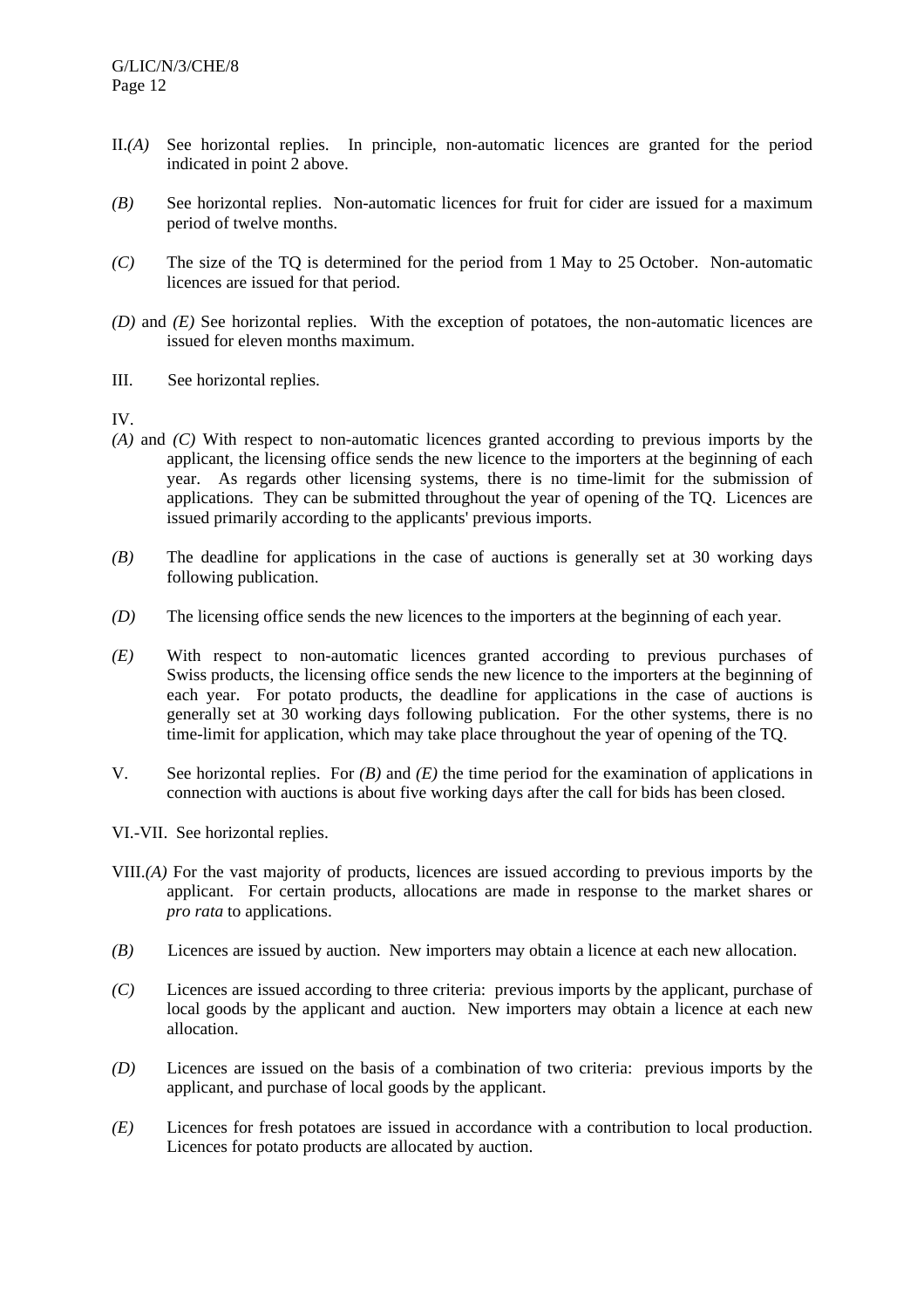- IX.-XI. See horizontal replies.
- 7.(a) See horizontal replies. No time-limit. Emergency procedure by telephone or fax possible.
- (b-d) See horizontal replies.
- 8. See horizontal replies.

## Eligibility of importers to apply for licence

9. See horizontal replies.

## Documentational and other requirements for application for licence

10.-13. See horizontal replies.

## Conditions of licensing

- 14. Automatic licensing: See horizontal replies.
	- Non automatic licensing:
		- *(A)* The validity of the licence ranges from one month to 50 weeks according to the system of allocation in force (see point 2 above), and is not extendable.
		- *(B)* The validity of the licence ranges between three months and one year according to the system of allocation in force.
		- *(C)* The validity of the licence extends from 1 May to 25 October.
		- *(D)* The licence is valid for one year.
		- *(E)* The validity of the licence ranges from two months to one year according to the system of allocation in force.
- 15.-16. See horizontal replies.
- 17.(a) Subject in certain cases to the purchase of like products from Switzerland.
- (b) No.

## Other procedural requirements

- 18.-19. See horizontal replies.
- *(v) Feed grain*

## Outline of systems

1. See horizontal replies. The licensing system is administered by the Federal Office for Agriculture (OFAG) and *Réservesuisse*; (see also under Chapter IX).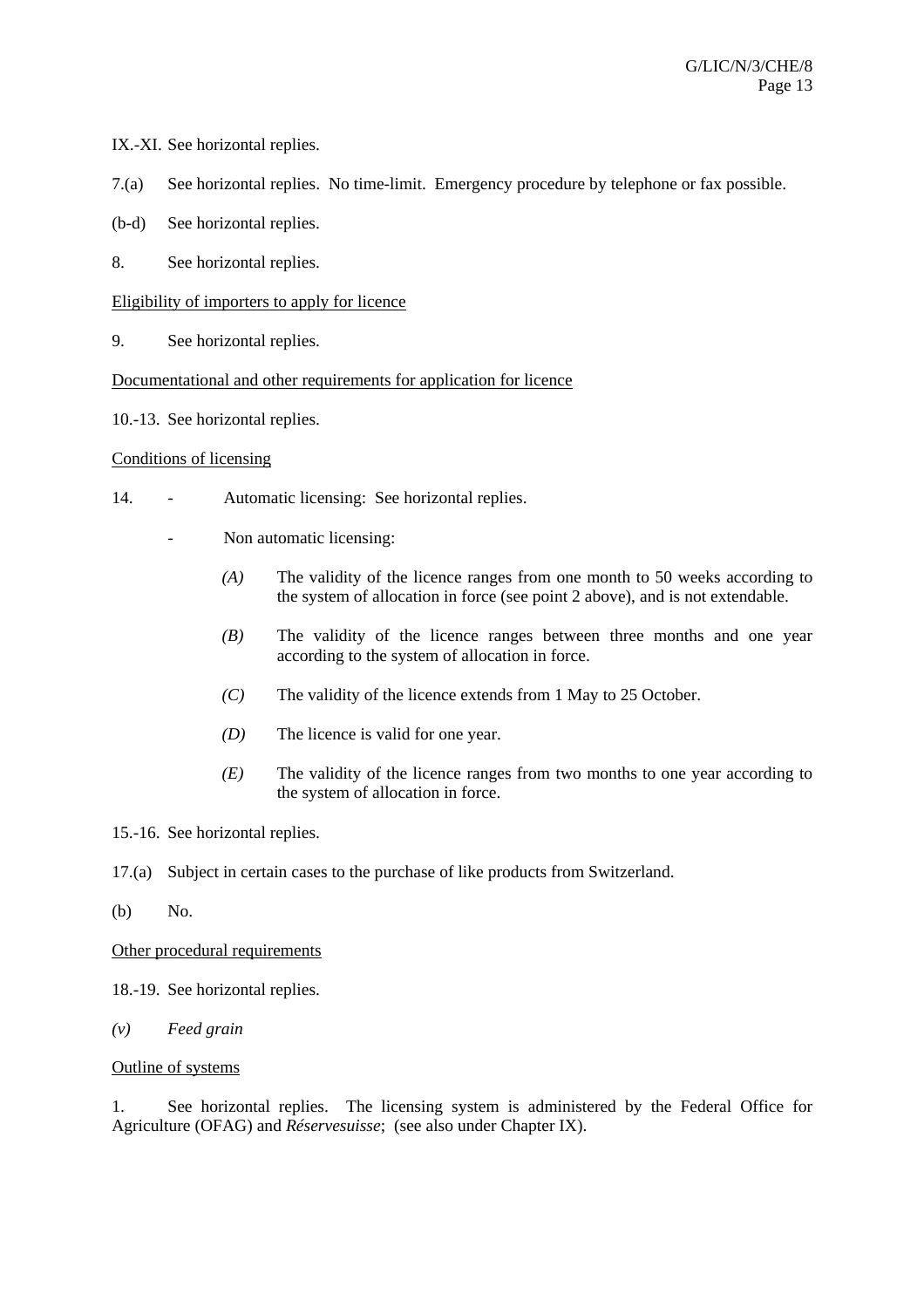## Purposes and coverage of licensing

2. Tariff headings are listed in the annex to the Ordinance of 26 October 2011 on imports of agricultural products (RS 916.01). The import of products governed by market regulations concerning feed grain and oilseeds for feeding is subject to automatic licensing.

3. See horizontal replies.

4. Automatic licensing provides for the statistical control of imports and maintenance of the system of reserve stocks (see Chapter IX).

5. See horizontal replies. The specific legal bases are the Ordinance of 26 October 2011 on imports of agricultural products (RS 916.01) and the Ordinance of 25 April 2001 on compulsory stockpiling of cereals, special cereals and of energy-rich and protein-rich foods for use in animal feed (Ordinance on compulsory cereal stocks; RS 531.215.17).

## Procedures

- 6. Not applicable.
- 7.(a) See horizontal replies. No time-limit. Emergency procedure by telephone, e-mail or fax possible.
- (b-c) See horizontal replies.
- (d) Automatic licences for goods subject to guarantee fund contributions are checked by *Réservesuisse*. Automatic licences for other types of fodder are granted by the OFAG.
- 8. See horizontal replies.

## Eligibility of importers to apply for licence

- 9.(a) Not applicable.
- (b) See horizontal replies.

## Documentational and other requirements for application for licence

10.-13. See horizontal replies.

## Conditions of licensing

- 14. See horizontal replies.
- 15. No.
- 16. See horizontal replies.
- 17.(a) See horizontal replies.
- (b) Participation in the cost of establishing compulsory reserve stocks and, where applicable, conclusion of a contract providing for the establishment of a compulsory reserve stock (see Chapter IX).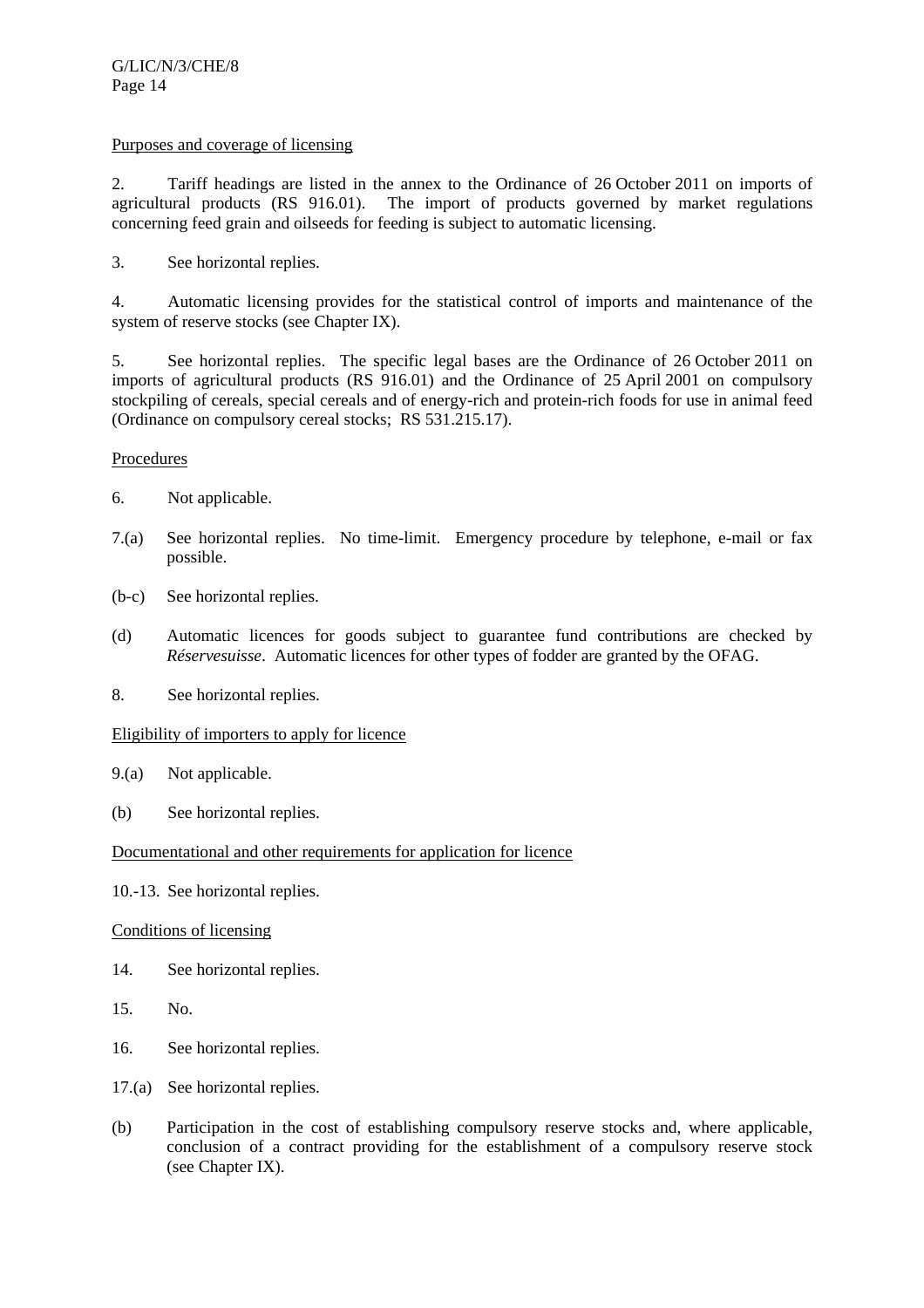#### Other procedural requirements

#### 18.-19. See horizontal replies.

*(vi) Grain for human consumption: Durum wheat (A), common wheat (B), coarse grain for human consumption, such as barley, oats and maize (C)* 

#### Outline of systems

1. See horizontal replies. The licensing system is administered by *Réservesuisse* (see Chapter IX) for goods subject to contributions to the guarantee fund or to the supplementary reserve stocks. The OFAG grants licences for other products.

#### Purposes and coverage of licensing

2. Importation is subject to automatic licensing as regards imports within the TQ, except common wheat *(B)* which is subject to an applied TQ. TQs for durum wheat *(A)* and coarse grain for human consumption, such as barley, oats and maize *(C)* are not currently administered, i.e. importation at the TQ rate is not limited. As regards common wheat *(B)*, the TQ is allocated in stages according to need.

Tariff headings:

- *(A)* 1001.1921;
- *(B)* 1001.9921, 1008.2921, 1002.9021, 1008.6031, 1007.9021, 1008.4021, 1008.1021;
- *(C)* 1003.9041, 1005.9021, 1004.9021, 1008.5021, 1008.9023, 1008.5021, 1008.9023.

3.-4. See horizontal replies.

5. See horizontal replies. The specific legal basis is the Ordinance of 26 October 2011 on imports of agricultural products (RS 916.01).

## **Procedures**

6.I.-II. See horizontal replies.

III. See horizontal replies. For *(A)*, on average the durum wheat imported at quota rates should in the course of a calendar quarter, serve to manufacture at least 64 per cent of milled products. These latter should be used as cooking meal for human consumption or as fine semolina for the manufacture of pasta products. In the course of a calendar quarter an average of at least 96 per cent of the fine semolina should be used for the manufacture of pasta products. For  $(C)$ , the right to import is restricted to millers who have the necessary manufacturing facilities (special mill).

The controlling body is the Directorate-General of Customs.

- IV. Before the planned date of importation.
- V. See horizontal replies.
- VI. There is no minimum time-limit.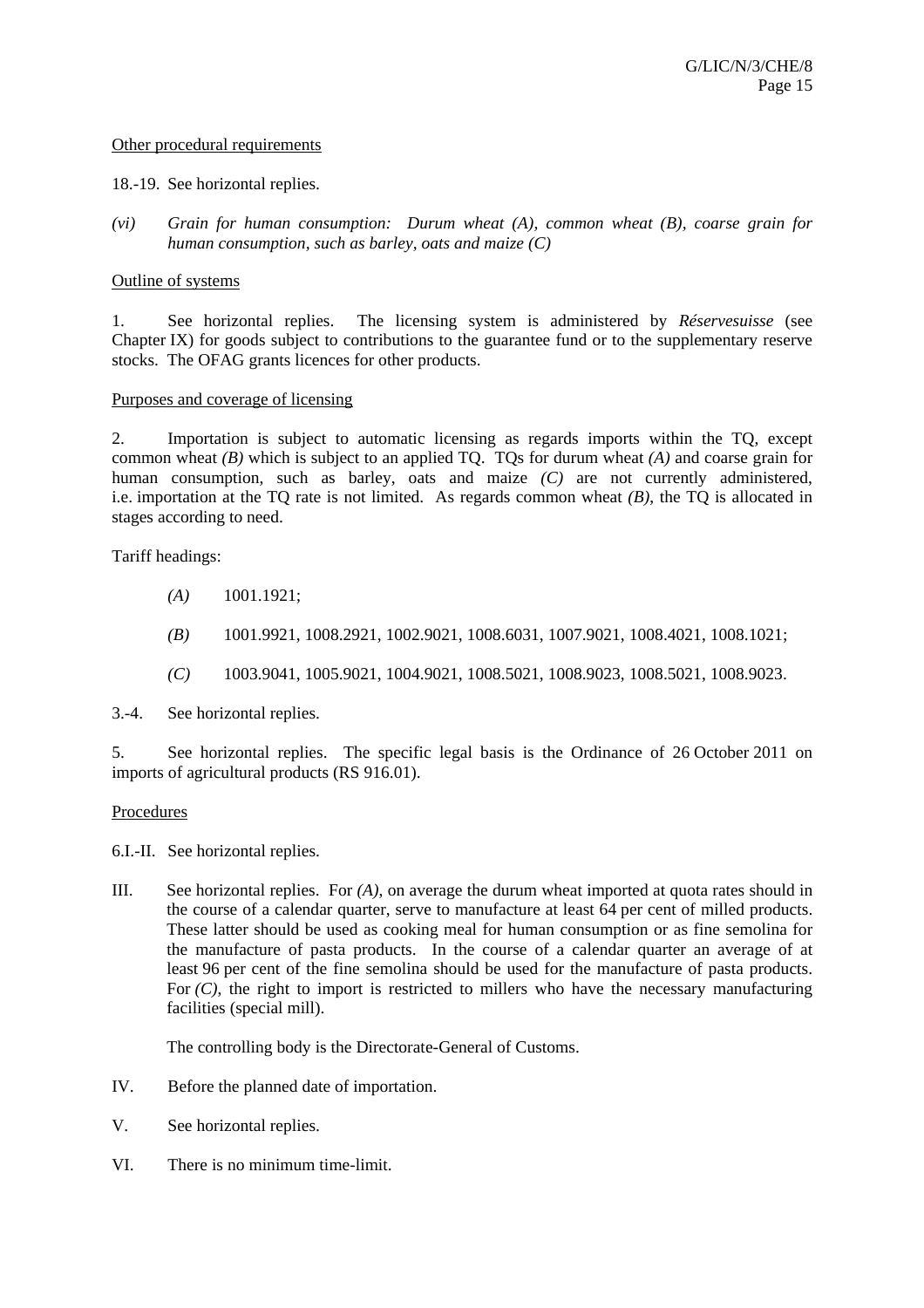- VII. Applications are considered by *Réservesuisse* for goods subject to contribution to the guarantee fund and by the OFAG for other products.
- VIII. For *(B)*, licences are issued as needed.
- IX.-XI. See horizontal replies.
- 7.(a) See horizontal replies. Emergency procedure by telephone, e-mail or fax possible.
- (b-c) See horizontal replies.
- (d) See 6.VII above.
- 8. See horizontal replies.

## Eligibility of importers to apply for licence

9. See horizontal replies.

## Documentational and other requirements for application for licence

10.-13. See horizontal replies.

Conditions of licensing

- 14.-16. See horizontal replies.
- 17.(a) No.
- (b) Participation in the cost of establishing the compulsory reserve stock and, where appropriate, conclusion of a contract providing for the establishment of a compulsory reserve stock (see Chapter IX).

Other procedural requirements

18.-19. See horizontal replies.

*(vii) Sugar (A), edible oils and fats (B)* 

# Outline of systems

1. See horizontal replies. The licensing system is administered by *Réservesuisse*, acting on instructions from the OFAG and the Federal Office for National Economic Supply (see Chapter IX).

## Purposes and coverage of licensing

2. The import of products governed by the market regulations concerning sugar and edible oils and fats is subject to automatic licensing.

*(A)* Tariff headings: 1701.1200, 1701.1300, 1701.1400, 1701.9999, 1702.9019, 1702.9022, 1702.9032, and 1702.9033.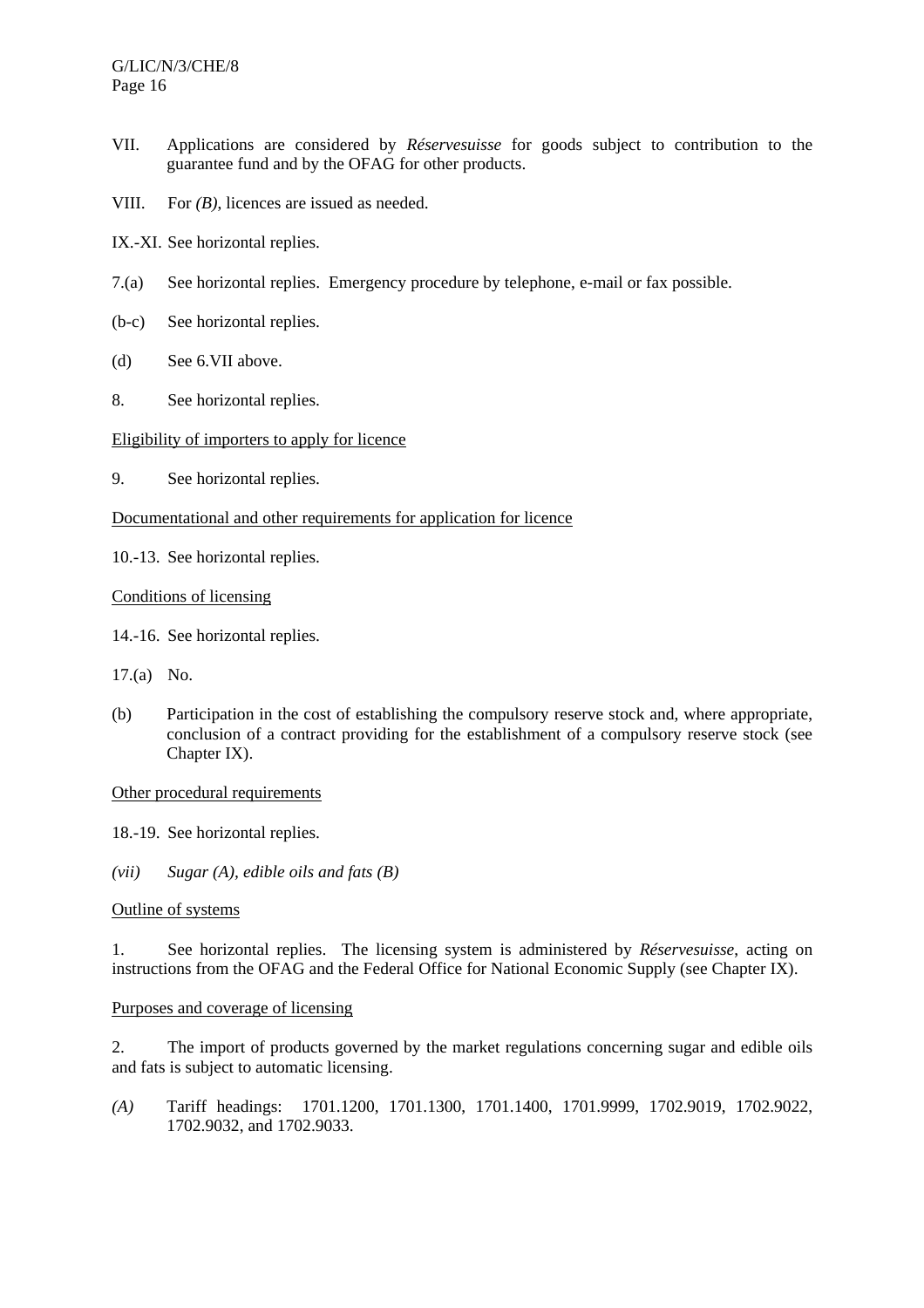- *(B)* Tariff headings (Edible oils and fats in chapter 16): 1104.3011, 1104.3012, 1104.3021, 1104.3039, 1501.1091, 1501.1099, 1501.2091, 1501.2099, 1501.9091, 1501.9099, 1502.1091, 1502.1099, 1503.0091, 1503.0099, 1504.1098, 1504.1099, 1504.2091, 1504.2099, 1504.3091, 1504.3099, 1506.0091, 1506.0099, 1516.1091, 1516.1099, 1507.1090, 1507.9018, 1507.9019, 1507.9098, 1507.9099, 1508.1090, 1508.9018, 1508.9019, 1508.9098, 1508.9099, 1509.1091, 1509.1099, 1509.9091, 1509.9099, 1510.0091, 1510.0099, 1511.1090, 1511.9018, 1511.9019, 1511.9098, 1511.9099, 1512.1190, 1512.1918, 1512.1919, 1512.1998, 1512.1999, 1512.2190, 1512.2991, 1512.2999, 1513.1190, 1513.1918, 1513.1919, 1513.1998, 1513.1999, 1513.2190, 1513.2918, 1513.2919, 1513.2998, 1513.2999, 1514.1190, 1514.9190, 1514.1991, 1514.9991, 1514.1999, 1514.9999, 1515.1190, 1515.1991, 1515.1999, 1515.2190, 1515.2991, 1515.2999, 1515.3091, 1515.3099, 1515.5019, 1515.5091, 1515.5099, 1515.9013, 1515.9018, 1515.9019, 1515.9028, 1515.9029, 1515.9038, 1515.9039, 1515.9098, 1515.9099, 1516.1091, 1516.1099, 1516.2092, 1516.2093, 1516.2097, 1516.2098, 1517.1063, 1517.1068, 1517.1073, 1517.1078, 1517.1083, 1517.1088, 1517.1093, 1517.1098, 1517.9020, 1517.9063, 1517.9068, 1517.9071, 1517.9079, 1517.9081, 1517.9089, 1517.9091, 1517.9099.
- 3.-4. See horizontal replies.
- 5. See horizontal replies.
- *(A)* The specific legal basis is the Ordinance of 7 December 1998 on compulsory stockpiling of sugar (RS 531.215.11).
- *(B)* The specific legal basis is the Ordinance of 26 October 2011 on imports of agricultural products (RS 916.01).

#### Procedures

- 6. Not applicable.
- 7.(a-c) See horizontal replies.
- (d) Only *Réservesuisse* has the authority to issue licences.
- 8. See horizontal replies.

#### Eligibility of importers to apply for licence

9. See horizontal replies.

#### Documentational and other requirements for application for licence

- 10.-13. See horizontal replies.
- Conditions of licensing
- 14.-16. See horizontal replies.
- 17.(a) Not applicable.
- (b) Participation in the costs of establishing the compulsory reserve stock and, where appropriate, conclusion of a contract providing for the establishment of a compulsory reserve stock (see Chapter IX).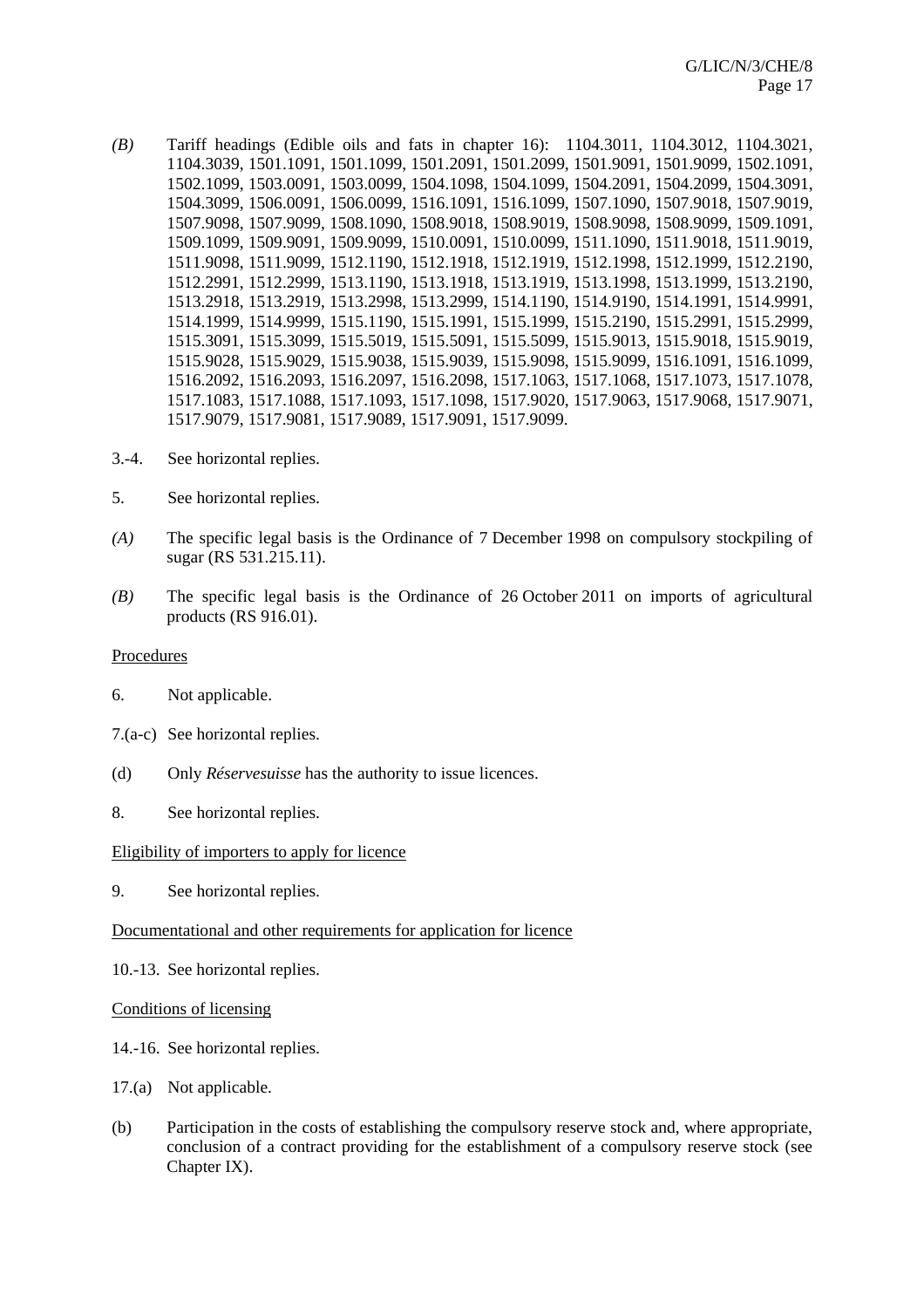## Other procedural requirements

18.-19. See horizontal replies.

*(viii) Grapes for pressing and grape juice* 

## Outline of systems

1. See horizontal replies. Since the TQ is not administered, there are no non-automatic licences for these products.

# Purposes and coverage of licensing

2. Grapes for pressing (tariff headings: 0806.1021 and 1029) and grape juice (2009.6111, 6119, 6122, 6129, 6910, 6990; 2202.9018, 9019, 9041, 9049) and fruit juices containing grape juice (2009.9030, 9069, 9099) are subject to automatic licensing only.

3.-4. See horizontal replies.

5. See horizontal replies. The specific legal basis is the Ordinance of 26 October 2011 on imports of agricultural products (RS 916.01) and the Ordinance on viticulture and the importation of wine (RS 916.140).

# **Procedures**

- 6. Not applicable.
- 7.-8. See horizontal replies.

## Eligibility of importers to apply for licence

9. See horizontal replies. In order to be eligible to market the products in question, the importer has to be listed in the commercial register and must make himself known to the control authority 30 days before the beginning of his commercial activities.

## Documentational and other requirements for application for licence

10.-13. See horizontal replies.

## Conditions of licensing

- 14.-16. See horizontal replies.
- 17.(a) Not applicable.
- (b) No.

Other procedural requirements

18.-19. See horizontal replies.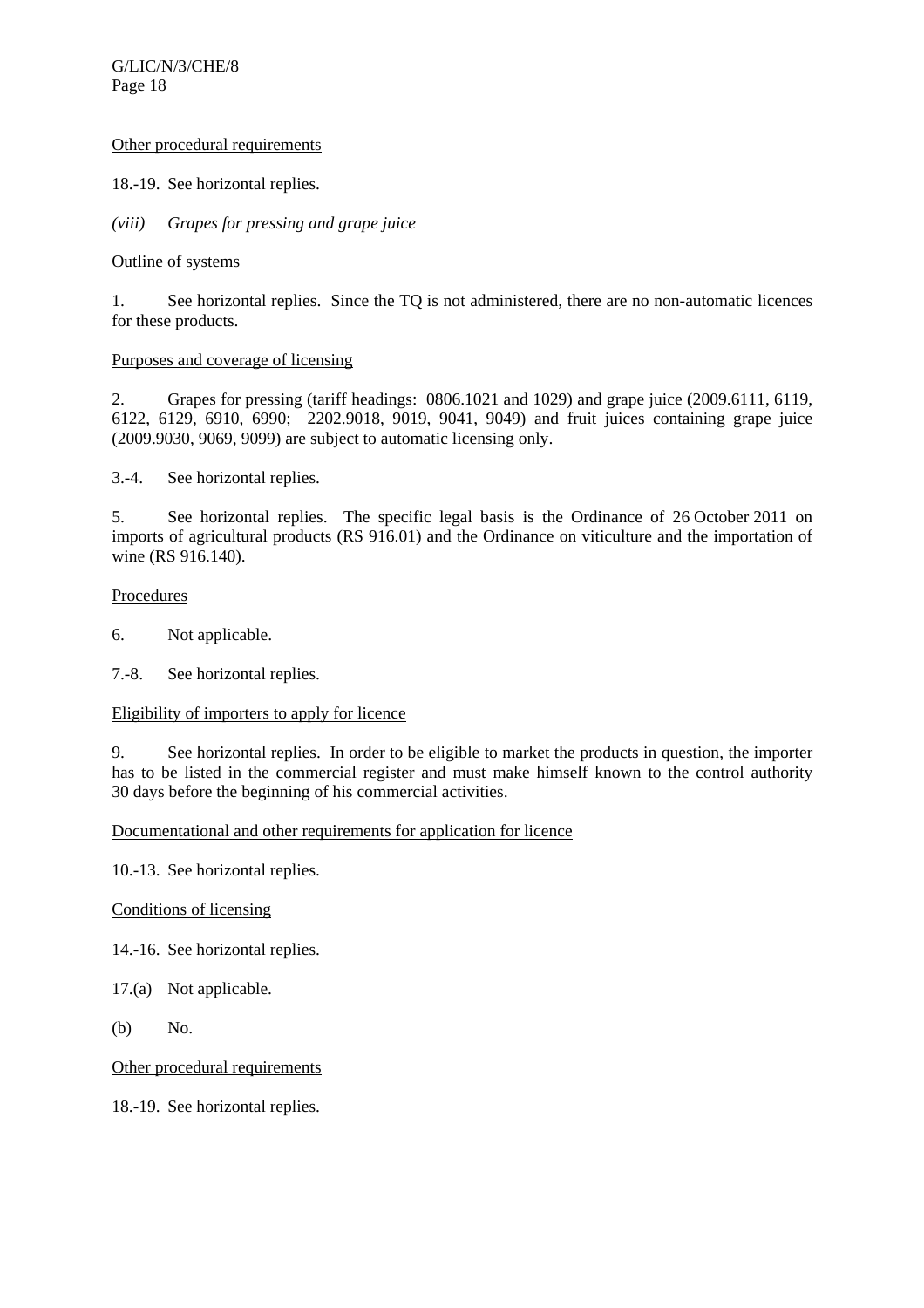#### *(ix) Wine*

#### Outline of systems

1. See horizontal replies.

## Purposes and coverage of licensing

2. Wine is subject to automatic licensing as regards over-TQ imports (tariff headings: 2204.2129, 2204.2139, 2204.2149, 2204.2929 and 2204.2939) and quota-free imports (2204.2941 and 2204.2942), and to non-automatic licensing as regards in-TQ imports (tariff headings: 2204.2121, 2204.2131, 2204.2141, 2204.2921, 2204.2922, 2204.2931 and 2204.2932).

3.-4. See horizontal replies.

5. See horizontal replies. The specific legal basis is the Ordinance of 26 October 2011 on imports of agricultural products (RS 916.01) and the Ordinance on viticulture and the importation of wine (RS 916.140).

## **Procedures**

6.I.-VI. See horizontal replies.

- VII. OFAG has the authority to decide whether or not imports are to be counted against the TQ (see TQ distribution method under the next point).
- VIII. The allocation of TQ shares takes place as needed. Licences are issued in chronological order of actual imports, upon customs clearance, as long as the TQ is not exhausted.

IX.-XI. See horizontal replies.

- 7.(a-c) See horizontal replies.
- (d) See horizontal replies and point 9 below.

8. See horizontal replies.

## Eligibility of importers to apply for licence

9. See horizontal replies. In order to be eligible to market the products in question, the importer has to be listed in the commercial register and has to make himself known to the control authority 30 days before the beginning of his commercial activities.

Documentational and other requirements for application for licence

10.-13. See horizontal replies.

Conditions of licensing

14.-16. See horizontal replies.

17.(a) No.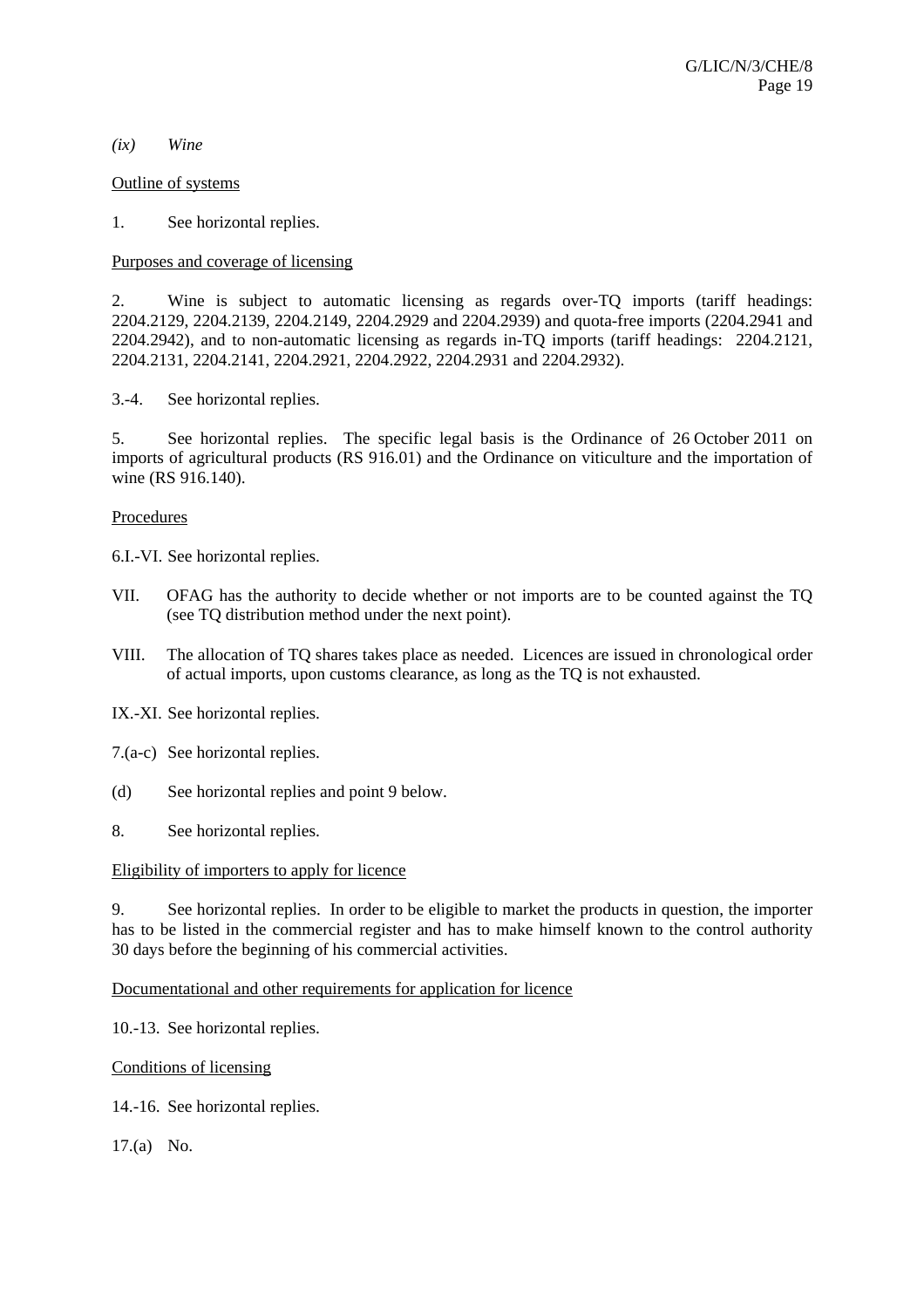(b) No.

Other procedural requirements

18.-19. See horizontal replies.

# **II. SANITARY AND PHYTOSANITARY MEASURES**

#### *(i) Import, transit and export of animals and animal products*

#### Outline of systems

1. The purpose of sanitary measures is to prevent the introduction of epizootics and goods that present a health risk. As a rule, these measures also apply to re-importation and transit. The Federal Veterinary Office (OVF) is responsible for issuing the authorizations laid down by veterinary law<sup>5</sup> for the importation of animals and goods. For the importation of animals and animal products covered by the Convention on International Trade in Endangered Species of Wild Fauna and Flora (CITES), see also Chapter III(i) below.

## Purposes and coverage of licensing

2. List of OITE products:

In the case of products from the EU or Norway, an authorization is required for:

- The importation or re-importation of animals or animal products which do not fulfil the conditions laid down in Annex 11 to the Agreement of 21 June 1999 on trade in agricultural products (hereinafter the "Agricultural Agreement"; *RS 0.916.026.81*), including in particular the re-importation of cloven-hoofed animals after a short stay in a member State of the European Union to participate in an exhibition or similar event;
- the importation of animal by-products of categories 1 and 2 under Articles 4 and 5 of the Ordinance on the elimination of animal by-products (OESPA; RS 916.441.22);
- imports of animals or animal products which are not regulated by the Agricultural Agreement.

In the case of products from other countries, an authorization is required for:

- Non-commercial samples and laboratory samples that do not fulfil the conditions laid down in Article 10 of the OITPA;
- dogs, cats and ferrets from countries where urban rabies cannot be ruled out (countries not included in Annex 1 to the OIAC) and imported directly by air into Switzerland.
- 3. See point 2 above.
- 4. No restrictions. For purpose, see point 1 above.

 $\frac{1}{5}$  $<sup>5</sup>$  Available at: http://www.bvet.admin.ch/dokumentation/01013/01017/index.html?lang=fr (in French,</sup> German and Italian only).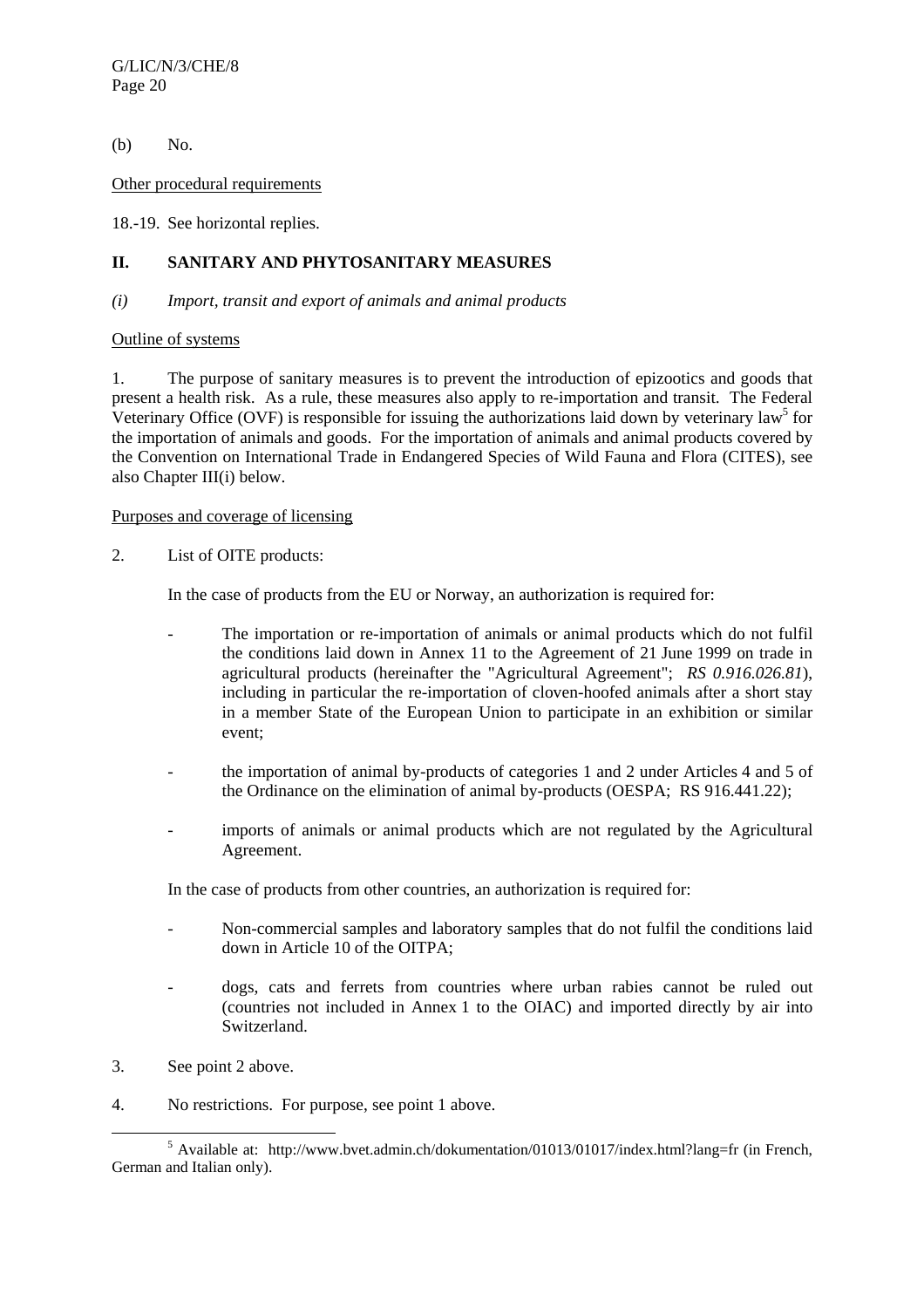5. Veterinary law<sup>6</sup> for the importation of animals and goods (Article 14 of the Ordinance of 18 April 2007 on the import, transit and export of animals and animal products [OITE; RS *916.443.10*]; Ordinance of 27 August 2008 on the import and transit of animal products by air from third countries [OITPA; RS *916.443.13*] and Article 16 of the Ordinance of 18 April 2007 on the import of pets [OIAC; RS *916.443.14*]). These authorizations are police authorizations issued in accordance with the Law on Epizootics of 1 July 1966 (LFE; RS *916.40*). It is not possible either to make the regime more flexible or to modify the legal bases.

## Procedures

- 6. Not applicable (no quantitative restrictions).
- 7.(a) It is recommended that applications should be submitted at least three weeks in advance of importation.
- (b) Sometimes. In some cases, an approval, opinion or authorization is required from other services (cantonal veterinary services, Federal Office for Agriculture [OFAG]).
- (c) No.
- (d) See point 7(b) above. The procedure is generally regulated so that the applicant needs to approach only two services (OVF and OFAG).

8. There are no reasons to refuse an application for a licence other than failure to meet the specific criteria. The reasons for any refusal are communicated to the applicant, who has a right to appeal the decision to the Federal Administrative Court and, at second instance, to the Federal Supreme Court.

## Eligibility of importers to apply for licence

- 9.(a) Not applicable.
- (b) All persons, firms and institutions are eligible to apply for an import licence provided they are established on the Swiss customs territory.

## Documentational and other requirements for application for licence

- 10. Please refer to the following websites:
	- For laboratory samples and non-commercial samples: http://www.bvet.admin.ch/ein\_ausfuhr/01873/02317/index.html?lang=fr;
	- for dogs, cats and ferrets: http://www.bvet.admin.ch/themen/01614/01884/index.html?lang=fr.

11. Import licence (or, if possible, accreditation as professional importer), supplementary data sheet, as appropriate.

12. No fee is charged for issuing the authorization itself. However, the border control is subject to a fee of CHF 88, which includes the cost of establishing the authorization.

 $\overline{6}$  $6$  Available at: http://www.bvet.admin.ch/dokumentation/01013/01017/index.html?lang=fr (in French, German and Italian only).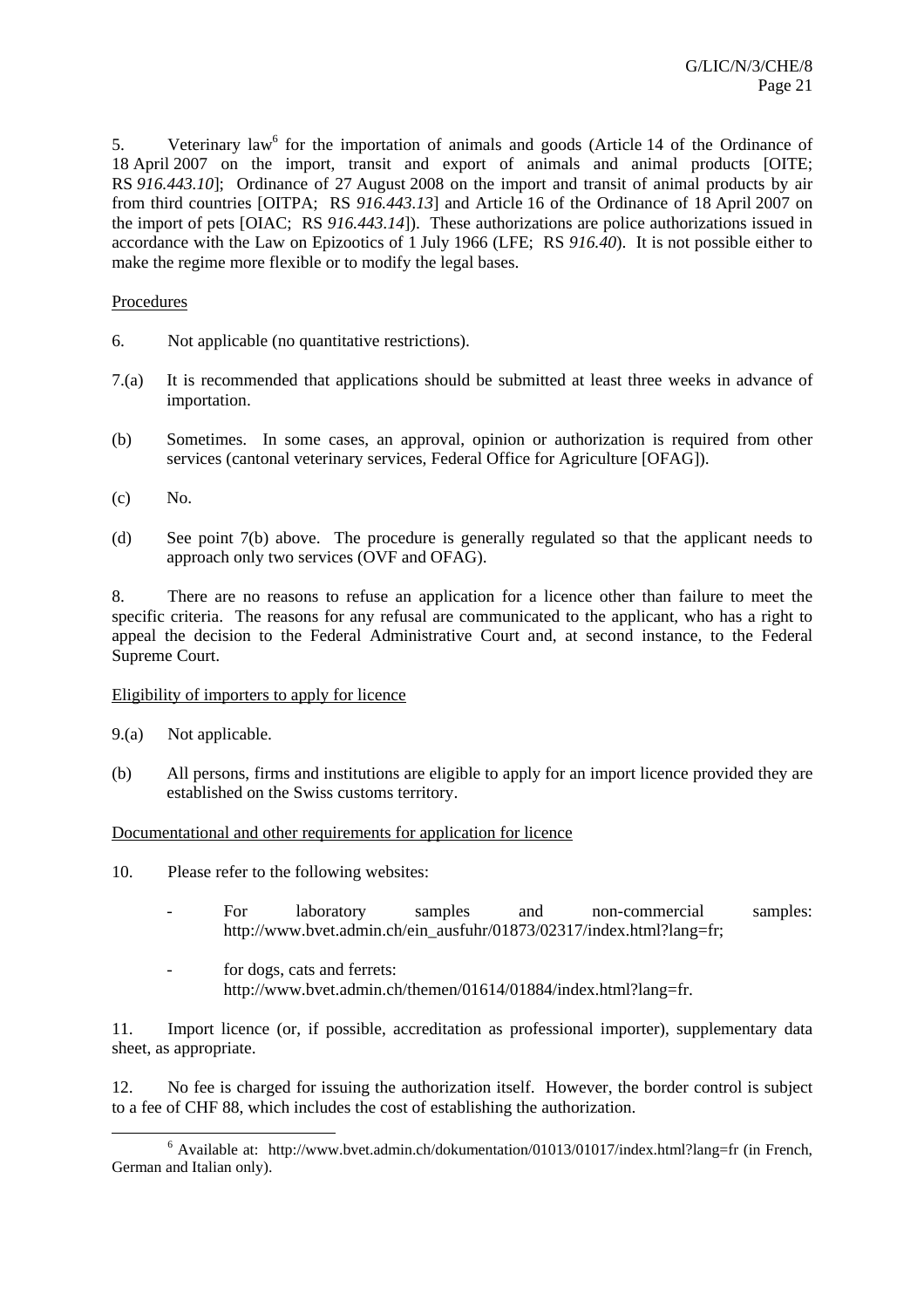# 13. As a rule, no.

## Conditions of licensing

14. In the case of dogs, cats and ferrets: until the end of the period of validity of the vaccination, that is, for three years maximum. In the case of non-commercial samples: according to type of sample (epizootics policy risk), issue of an individual authorization or annual authorization. Import permits concerning protection of species are valid for three months; professional importer approvals for two years.

15. No.

16. The licences are not transferable between eligible persons.

17.(a) Not applicable.

(b) No.

## Other procedural requirements

18. Sometimes. Subject to cantonal authorizations required by veterinary law and the laws on foodstuffs.

19. The foreign exchange required to pay for imports can be provided by any commercial bank in Switzerland and there are no restrictions on foreign exchange in force.

## *(ii) Plants and plant products*

## Outline of systems

1. The purpose of phytosanitary measures is to prevent the introduction and propagation of pests and diseases which are particularly dangerous within the meaning of the Ordinance on plant protection ("quarantine organisms"). The importation of plants and plant products, where not prohibited because of the phytosanitary risk they present (risk of introducing particularly dangerous pests and diseases), is subject to the phytosanitary certification regime within the meaning of the International Plant Protection Convention (IPPC). Importers of goods requiring a phytosanitary certificate are entered in an official register managed by the OFAG, which also has authority to grant dispensation in respect of goods prohibited for import.

## Purposes and coverage of licensing

2. Phytosanitary measures applying to the importation of plants, plant products and other items are limited to: Prohibition of imports, and the phytosanitary certification (CP) regime. Dispensation may be granted in the case of goods the import of which is prohibited until the propagation of particularly dangerous pests and diseases can be ruled out. Dispensation is granted solely in the case of goods that are imported for research, selection, multiplication or diagnostic purposes.

 The products in question are essentially those listed under the following customs tariff chapters:

- 6 (Live trees and other plants; bulbs, roots and the like; cut flowers and ornamental foliage);
- 7 (edible vegetables and certain roots and tubers):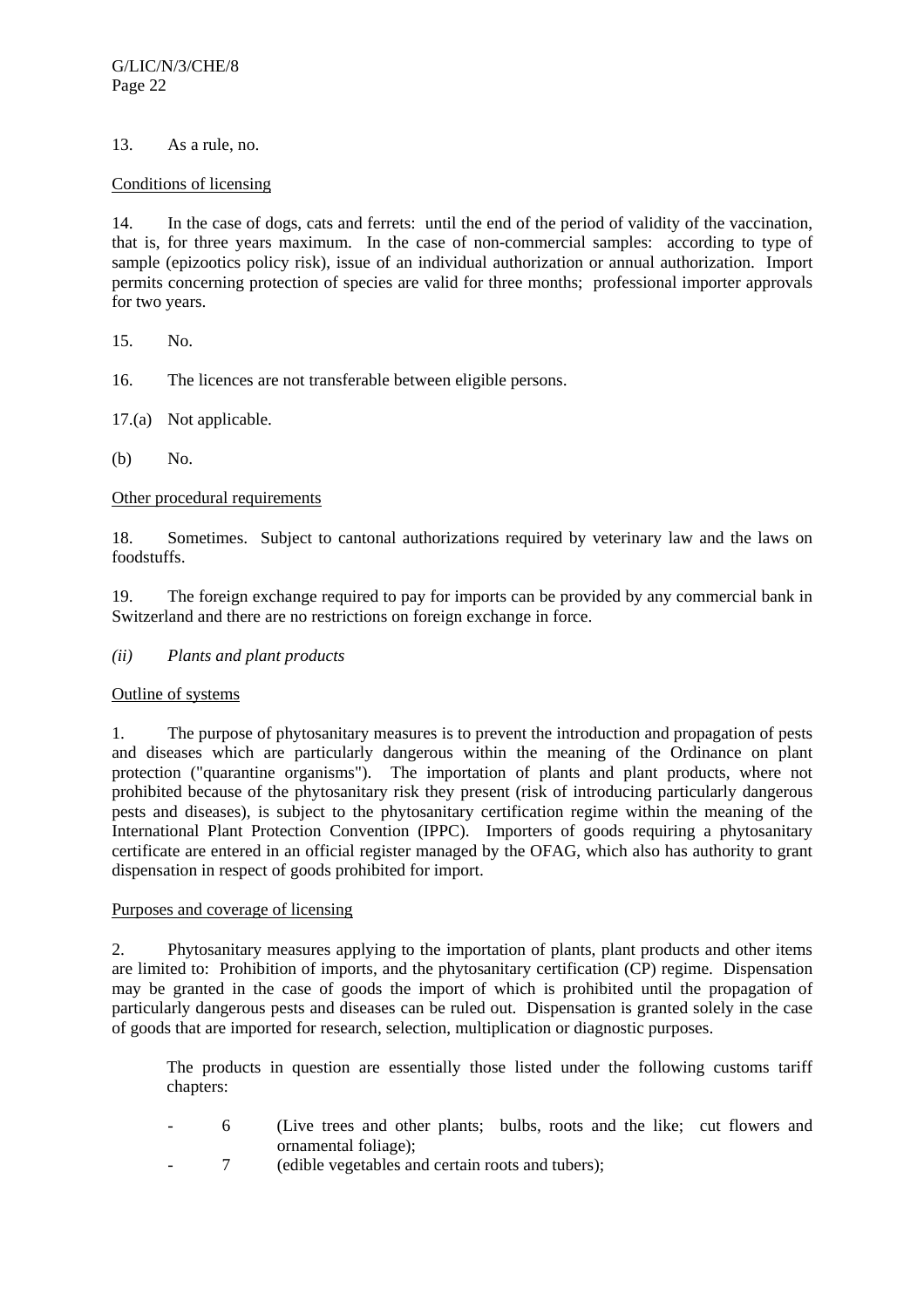- 10 (cereals);
- 12 (oil seeds and oleaginous fruits; miscellaneous grains, seeds and fruit; industrial or medicinal plants; straw and fodder).

3. The CP regime applies to all plant material for planting, of any origin, with the exception of material originating in the European Union (EU). The import prohibition (see Annex 3, Parts A and B, of the Ordinance on plant protection; for reference see point 5) concerns specific goods originating in countries where the phytosanitary situation is such that the goods present a clear risk of introducing pests and diseases of particular danger to Switzerland. For certain goods (e.g. potatoes), prohibition extends to all countries other than member countries of the European and Mediterranean Plant Protection Organization (EPPO).

4. The purpose of the measures is to prevent the introduction of particularly dangerous pests and diseases (quarantine organisms) affecting plants. The regimes governing plants, plant products and other items are frequently revised according to the phytosanitary situation in Switzerland (information on the current situation available on website www.blw.admin.ch/themen/00012/01153/index.html?lang=fr).

5. Legal bases: Law on Agriculture of 29 April 1998 (RS 910.1), Ordinance of 27 October 2010 on plant protection (RS 916.20). The items subject to the different regimes are set forth in the Ordinance on plant protection. The OFAG may take measures in cases where new quarantine organisms appear, but it must submit such measures as soon as possible to the Federal Council for approval. The Government has the authority under the law to decide on the items that are subject to the regimes described in point 2 above.

# Procedures

- 6. Not applicable (no restrictions).
- 7.(a) Imports of goods under the CP regime must be announced to the Federal Phytosanitary Service at the OFAG 24 hours in advance. Applications for dispensation must be submitted one month prior to the date foreseen for the import of said goods.
- (b) Applications for import licences submitted after the deadline mentioned in 7(a) are processed as quickly as possible, but without any guarantee that the applicants will receive the licences by the requested date.
- $(c)$  No.
- (d) All applications for import licences for the items mentioned in point 2 are dealt with by the Federal Phytosanitary Service at the OFAG.

8. Dispensation as defined under point 2 is not granted if phytosanitary risks are too high. The applicant has a right of appeal. Rejections are notified in writing.

## Eligibility of importers to apply for a licence

- 9.(a) Not applicable.
- (b) All persons, firms or institutions are eligible to apply for an import licence provided they are domiciled in Switzerland.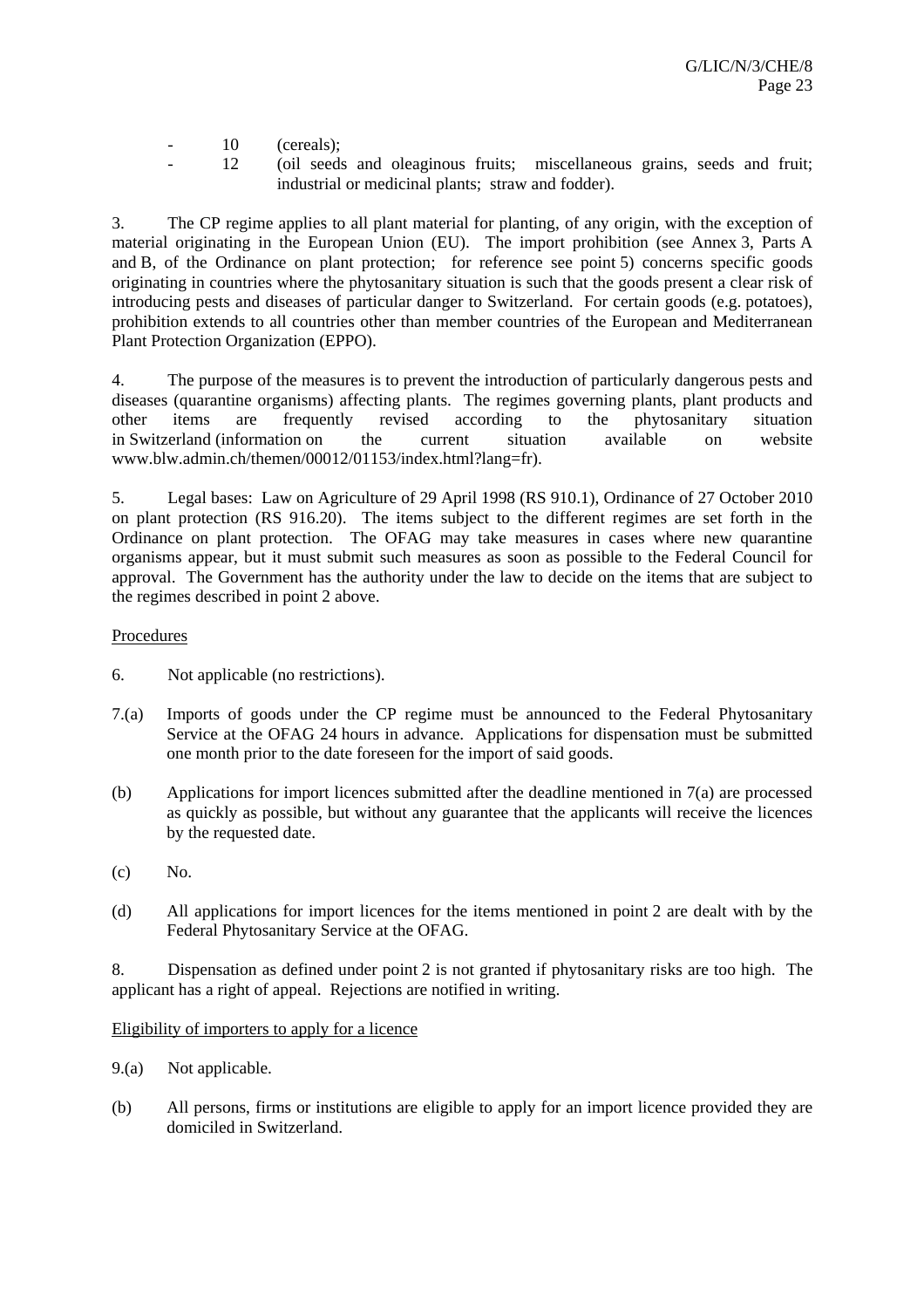# Documentational and other requirements for application for licence

10. Applications for an import licence must mention the place of origin of the goods, the type of goods, the quantity, the producer and the consignee. There is no specific form.

11. The CP and, where appropriate, the licence (authorization for goods for which dispensation has been granted). The CP must not have been issued more than fourteen days before the date when the goods left the country of dispatch.

12. A fee of CHF 50 is charged for issuing a licence (import permit).

13. No.

# Conditions of licensing

14. The period of validity of an import licence issued as a result of dispensation is limited according to the type of goods being imported. Extensions are granted upon written request.

15. No.

16. The licences are not transferable.

17.(a-b) No.

# Other procedural requirements

18. Goods which are subject to the CP regime or for which dispensation (licence) has been granted are controlled by the Phytosanitary Service upon import. The Phytosanitary Service is the OFAG's control body in the field of plant protection. Upon the control of imports, the following fees are charged:

- basic fee per consignment: CHF 50;
- fee per batch making up the consignment: CHF 10 per batch.

19. The foreign exchange required to pay for imports can be provided by any commercial bank in Switzerland and there are no restrictions on foreign exchange in force.

## *(iii) Protection of forest plants*

## Outline of systems

1. The phytosanitary provisions governing the import of forest plants help to avert the accidental introduction of pests and diseases which could threaten Swiss forestry. The OFEV's Forestry Division is responsible for issuing the authorizations required by the regulations governing the phytosanitary protection of forest plants. The purpose of these measures remains above all to ensure the use of healthy forest plants.

## Purposes and coverage of licensing

2. Regulations for the protection of forest plants in connection with the transboundary traffic of goods (see Annex 3, Parts A and B of the Ordinance on plant protection, which contains the list of forest plants whose import is prohibited). The products in question are essentially those listed under the following customs tariff chapters: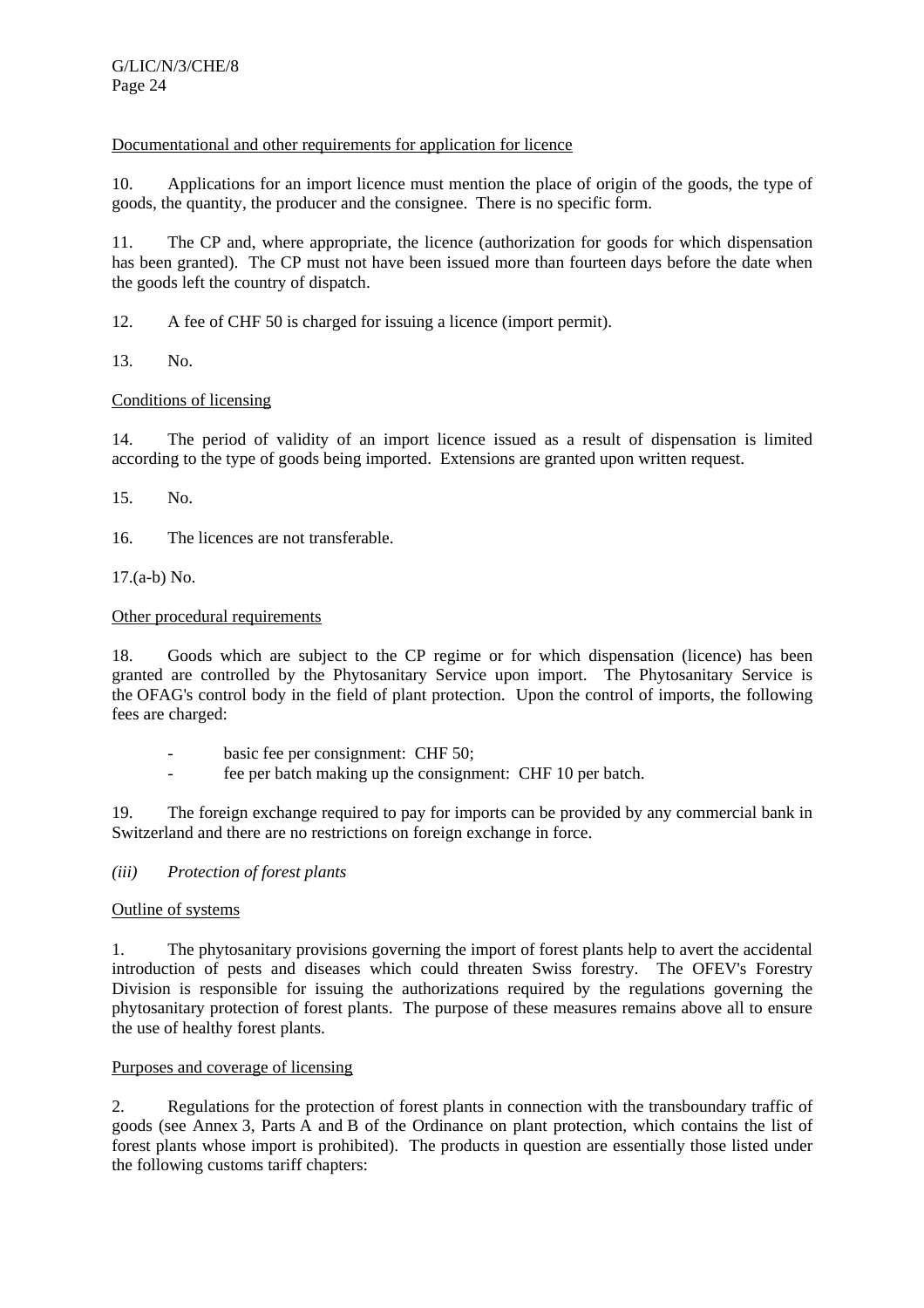|        |    | (Live trees and other plants; bulbs, roots and the like; cut flowers and |
|--------|----|--------------------------------------------------------------------------|
|        |    | ornamental foliage);                                                     |
|        | 14 | (bark and bark products);                                                |
| $\sim$ |    | $25/31/38$ (soil and other substrates for cultivation);                  |
|        | 44 | (wood and wood products).                                                |

3. The CP regime applies to all plant material for planting, of any origin, with the exception of material originating in the European Union (EU). The import prohibition (see Annex 3, Parts A and B, of the Ordinance on plant protection; for reference see point 5) concerns specific goods originating in countries where the phytosanitary situation is such that the goods present a clear risk of introducing pests and diseases of particular danger to Switzerland. For certain goods (e.g. plants of certain conifer species), prohibition extends to all countries other than European countries.

4. The purpose of the measures is to prevent the introduction of particularly dangerous pests and diseases (quarantine organisms) affecting plants. The regimes governing plants, plant products and other items are frequently revised according to the phytosanitary situation in Switzerland (information on the current situation is available online at http://www.admin.ch/ch/f/rs/c916\_20.html).

5. The Federal Law on Forests of 4 October 1991 (LFo; RS 921.0), Ordinance of 27 October 2010 on plant protection (RS 916.20). The items subject to the different regimes are set forth in the Ordinance on plant protection. The OFEV may take measures in cases where new quarantine organisms appear, but it must submit such measures as soon as possible to the Federal Council for approval. The Government has the authority under the law to decide on the items that are subject to the regimes described in point 2 above.

# Procedures

- 6. Not applicable (no restrictions).
- 7. (a) Imports of goods under the CP regime must be announced to the Federal Phytosanitary Service 24 hours in advance. Applications for dispensation must be submitted one month prior to the date foreseen for the import of said goods.
- (b) Applications for import licences submitted after the deadline mentioned in 7(a) are processed as quickly as possible, but without any guarantee that the applicants will receive the licences by the requested date.
- $(c)$  No.
- (d) All applications for import licences for the items mentioned in point 2 are dealt with by the Federal Phytosanitary Service at the OFEV.

8. Dispensation as defined under point 2 is not granted if phytosanitary risks are too high. The applicant has a right of appeal. Rejections are notified in writing.

## Eligibility of importers to apply for licence

- 9. (a) Not applicable.
- 9. (b) All persons, firms or institutions are eligible to apply for an import licence provided that they are domiciled in Switzerland.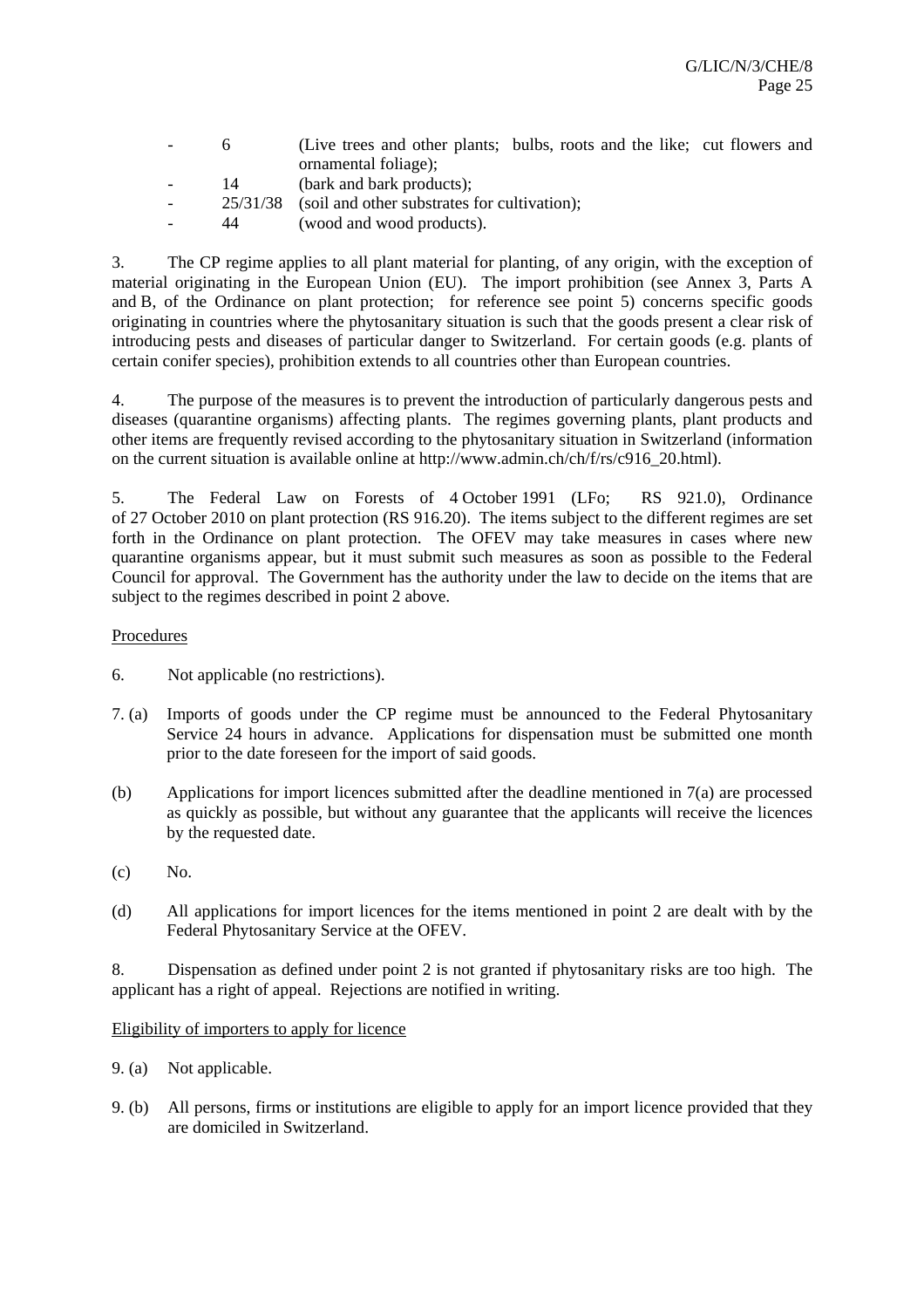# Documentational and other requirements for application for licence

10. Applications for an import licence must mention the place of origin of the goods, the type of goods, the quantity, the producer and the consignee (sample form: http://www.blw.admin.ch/themen/00012/01153/01155/index.html?lang=fr > autorisation obligatoire).

11. The CP and, where appropriate, the licence (authorization for goods for which dispensation has been granted). The CP must not have been issued more than fourteen days before the date when the goods left the country of dispatch.

12. A fee of CHF 50 is charged for issuing a licence (import permit).

13. No.

# Conditions of licensing

14. The period of validity of an import licence issued as a result of dispensation is limited according to the type of goods being imported. Extensions are granted upon written request.

15. No.

16. The licences are not transferable.

17.(a-b) No.

# Other procedural requirements

18. Goods which are subject to the CP regime or for which dispensation (licence) has been granted are controlled by the Phytosanitary Service upon import. The Phytosanitary Service is the OFAG's control body in the field of plant protection. Upon the control of imports, the following fees are charged:

- basic fee per consignment: CHF 50;
- fee per batch making up the consignment: CHF 10 per batch.

19. The foreign exchange required to pay for imports can be provided by any commercial bank in Switzerland and there are no restrictions on foreign exchange in force.

# **III. CONVENTION ON INTERNATIONAL TRADE IN ENDANGERED SPECIES OF WILD FLORA AND FAUNA (CITES)**

*(i) Animals* 

## Outline of systems

1. The Federal Veterinary Office (OVF) is responsible for issuing import licences for the species covered by the CITES Convention. CITES aims to ensure that no species is threatened with extinction as a result of non-sustainable international trade.

## Purposes and coverage of licensing

2. List of products coming under the conservation of species: see OCE, Article 8 (RS 453), and the Ordinance of 16 May 2007 on CITES controls (RS *453.1*).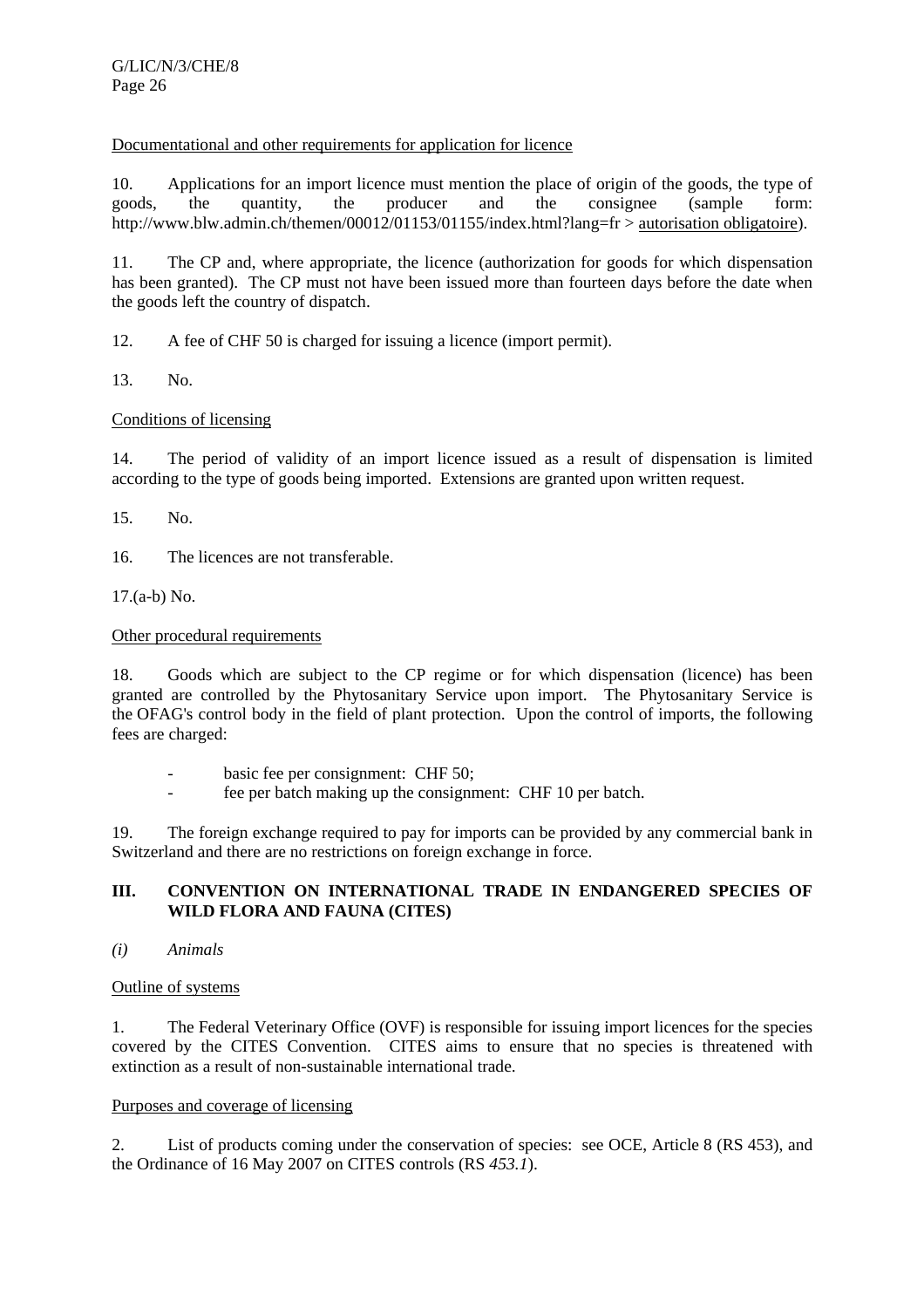- 3. No restrictions.
- 4. No restrictions. For purpose, see point 1 above.

5. The laws on the protection of species with respect to the import of animals and goods (Article 5 of the Ordinance of 18 April 2007 on the conservation of species [OCE; RS 453]), and required under the Convention on International Trade in Endangered Species of Wild Fauna and Flora of 3 March 1973 (CITES; RS 0.453), the Federal Law of 16 December 2005 on the protection of animals (LPA; RS 455), the Federal Law of 21 June 1991 on fisheries (LFSP; RS 923.0) and the Law of 20 June 1986 on hunting (LChP; RS 922.0). It is not possible either to make the regime more flexible or to modify the legal bases.

#### Procedures

- 6. Not applicable (no quantitative restrictions).
- 7.(a) It is recommended that applications should be submitted at least one week in advance of importation. Only authorizations concerning the species listed in Annex I of the CITES require a slightly longer time-limit owing to the procedure stipulated by the international treaty (consultation of scientific authorities). However, many applications are processed on the day on which they are submitted.
- (b) Sometimes. In some cases, an approval, opinion or authorization is required from other services (cantonal veterinary services, Federal Office for Agriculture [OFAG]), Federal Office of the Environment [OFEV], Technical Commission for the Conservation of Species Commission).
- $(c)$  No.
- (d) See point 7(b) above. The procedure is generally regulated so that the applicant needs to approach only two services (OVF and OFAG).

8. There are no reasons to refuse an application for a licence other than failure to meet the specific criteria. The reasons for any refusal are communicated to the applicant, who has a right to appeal the decision to the Federal Administrative Court and, at second instance, to the Federal Supreme Court.

#### Eligibility of importers to apply for licence

- 9. (a) Not applicable.
- (b) All persons, firms and institutions are eligible to apply for an import licence provided they are established on the Swiss customs territory.

#### Documentational and other requirements for application for licence

10. Please refer to the website under "Formulaire" (http://www.bvet.admin.ch/themen/handel\_wild/00976/index.html?lang=fr).

11. Import licence (or, if possible, accreditation as professional importer), CITES documents, supplementary data sheet, as appropriate.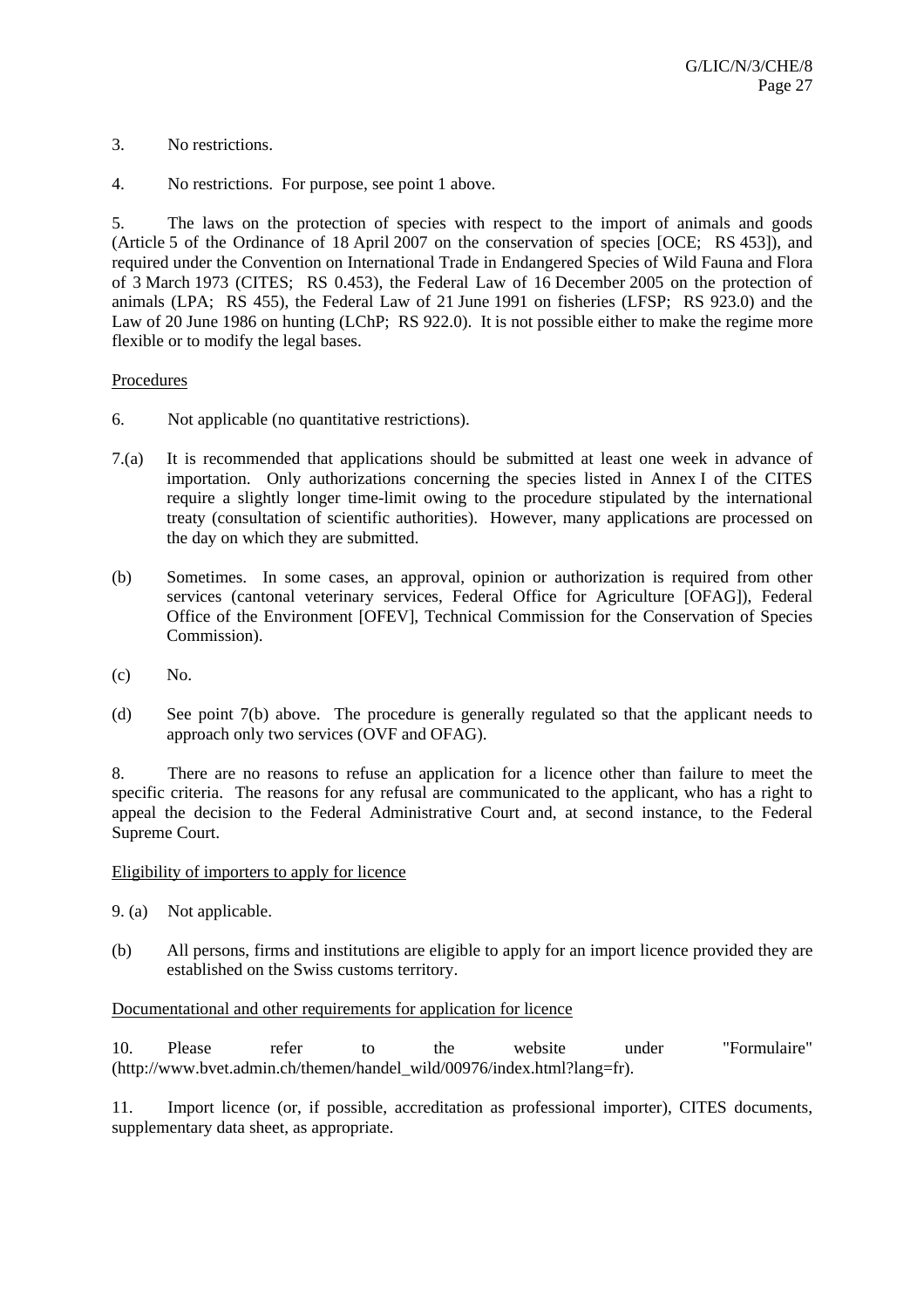12. No fee is charged for issuing the authorization itself. However, the border control is subject to a fee of CHF 88, which includes the cost of establishing the authorization.

13. As a rule, no.

## Conditions of licensing

14. In the case of dogs, cats and ferrets: until the end of the period of validity of the vaccination, that is, for three years maximum. In the case of non-commercial samples: according to type of sample (epizootics policy risk), issue of an individual authorization or annual authorization. Import permits concerning protection of species are valid for three months; professional importer approvals for two years.

15. No.

16. The licences are not transferable between eligible persons..

17. No.

# Other procedural requirements

18. Sometimes. Subject to cantonal authorizations required by veterinary law and the laws on foodstuffs.

19. The foreign exchange required to pay for imports can be provided by any commercial bank in Switzerland and there are no restrictions on foreign exchange in force.

## *(ii) Plants and plant products*

Outline of systems

1. For plants and plant products listed in Appendix I of the Convention on International Trade in Endangered Species of Wild Fauna and Flora of 3 March 1973 (CITES), the Federal Veterinary Office (OVF) is responsible for issuing the authorizations. CITES aims to ensure that no species is threatened with extinction as a result of non-sustainable international trade.

## Purposes and coverage of licensing

2. Plants and plant products in Appendix I of the Convention on International Trade in Endangered Species of Wild Fauna and Flora of 3 March 1973 (CITES) are subject to licensing only if they have been taken from the wild. Artificially propagated material is excluded therefrom.

3. No restrictions.

4. No restrictions. For purpose, see point 1 above.

5. Legal bases: Convention on International Trade in Endangered Species of Wild Fauna and Flora of 3 March 1973 (CITES) (RS. 0.453), Ordinance on the conservation of species (OCE; RS 453), and Ordinance on CITES controls (RS 453.1).

# **Procedures**

6. Not applicable (no quantitative restrictions).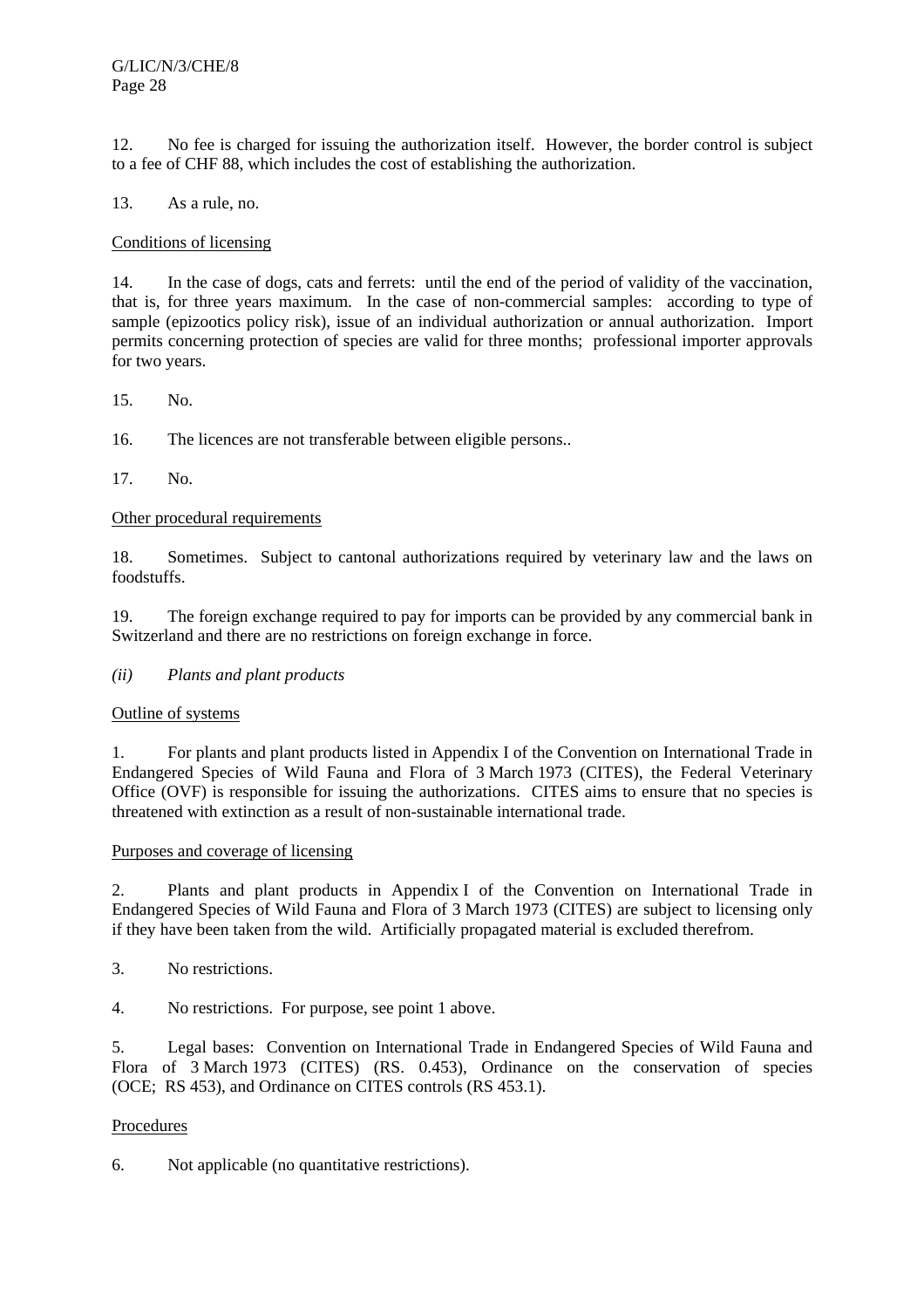- 7.(a) The application must be submitted at least two weeks in advance of importation. Each application has to be reviewed by the scientific commission (scientific authority within the meaning of CITES, Article IX).
- (b) No.
- $(c)$  No.
- (d) The importer needs to contact the Federal Veterinary Office (OVF) only, but each application has to be reviewed by the scientific commission. See point (a) above.

8. There are no reasons to refuse an application for a licence other than failure to meet the specific criteria set out in Article III of the CITES. The reasons for any refusal are communicated to the applicant, who has a right to appeal the decision to the Federal Administrative Court and, at second instance, to the Federal Supreme Court.

# Eligibility of importers to apply for licence

9. All persons, firms or institutions are eligible to apply for an import licence provided that they are domiciled in Switzerland.

# Documentational and other requirements for application for licence

10. A copy of the CITES export document or of the re-export certificate must be submitted. In addition, it is necessary to specify the reason for import and provide a description of the establishment and facilities where the plants will be held.

11. The CP and, where appropriate, the licence (authorization for goods for which dispensation has been granted).

12.-13. No.

# Conditions of licensing

14. The period of validity is six months. The request for extension can be made by sending the original licence, which will then be superseded.

15.-17. No.

# Other procedural requirements

- 18. Specimens are subject to control upon import pursuant to OCE requirements.
- 19. Not applicable.

# **IV. FOREST REPRODUCTIVE MATERIAL**

## Outline of systems

1. The Forestry Division in the Federal Office of the Environment (OFEV) is responsible for issuing the authorizations required by the regulations governing the import and export of forest reproductive material. The purpose of these measures remains above all to ensure the use of healthy and appropriate forest reproductive material at the place of reforestation.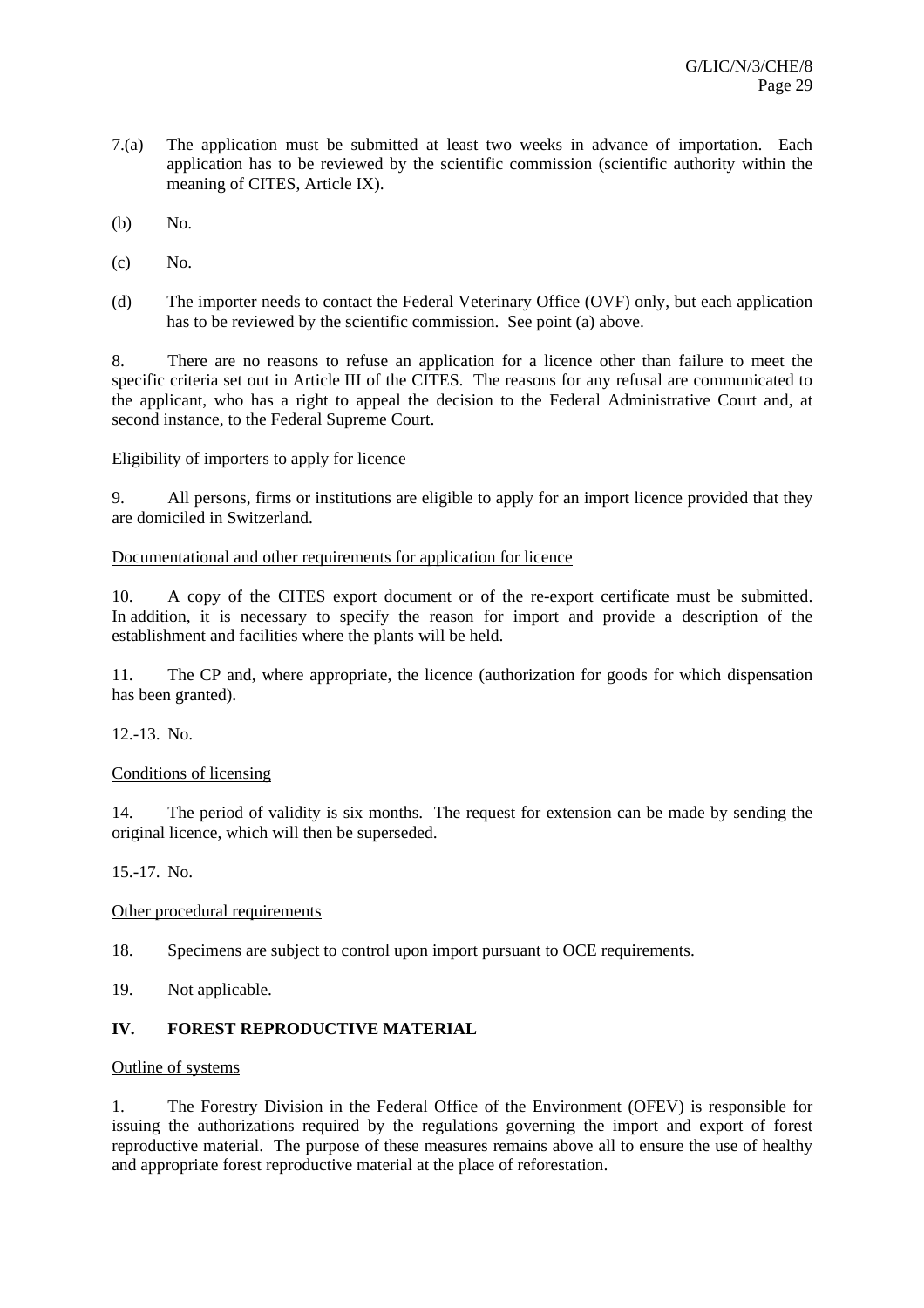## Purposes and coverage of licensing

2. The regulations cover certain varieties of trees that are important for Swiss forestry (11 varieties of conifers and 31 varieties of leaf-bearing trees). See also Annex 1 to the Ordinance on forest reproductive material (RS 921.552.1).

3. Countries in which the tree varieties in question grow naturally and permanently (Europe, North America and Japan).

4. No. The purpose of the Ordinance is to ensure the supply of appropriate forest reproductive material, i.e. suited to the geographical and climatic conditions of Switzerland.

5. Federal Law on Forests of 4 October 1991 (LFo; RS 921.0); Ordinance on forests of 30 November 1992 (OFo; RS 921.01); Ordinance of 29 November 1994 on forest reproductive material (RS 921.552.1). The tree varieties subject to the Ordinance are listed in Annex I thereto.

# Procedures

- 6. Note applicable (no quantitative restrictions).
- 7.(a) Fourteen days.
- (b) Only where justified.
- (c) No.
- (d) Applications for import licences are examined by the OFEV's Forestry Division, which also issues the licence.

8. There are no reasons to refuse an application for a licence other than failure to meet the specific criteria set out in Article III of the CITES. The reasons for any refusal are communicated to the applicant, who has a right to appeal the decision to the Federal Administrative Court and, at second instance, to the Federal Supreme Court.

## Eligibility of importers to apply for a licence

9. All persons, firms or institutions are eligible to apply for an import licence provided they are domiciled in Switzerland.

## Documentational and other requirements for application for licence

10. The application for an import licence must mention the variety of tree, the origin, the quantity, the supplier and the buyer. The importer must include in the application a certificate of origin for the varieties of trees. There is no specific form.

- 11. Import licence and certificate of origin.
- 12. A fee is charged for all import licence applications (to cover administrative expenses).
- 13. As a rule, no.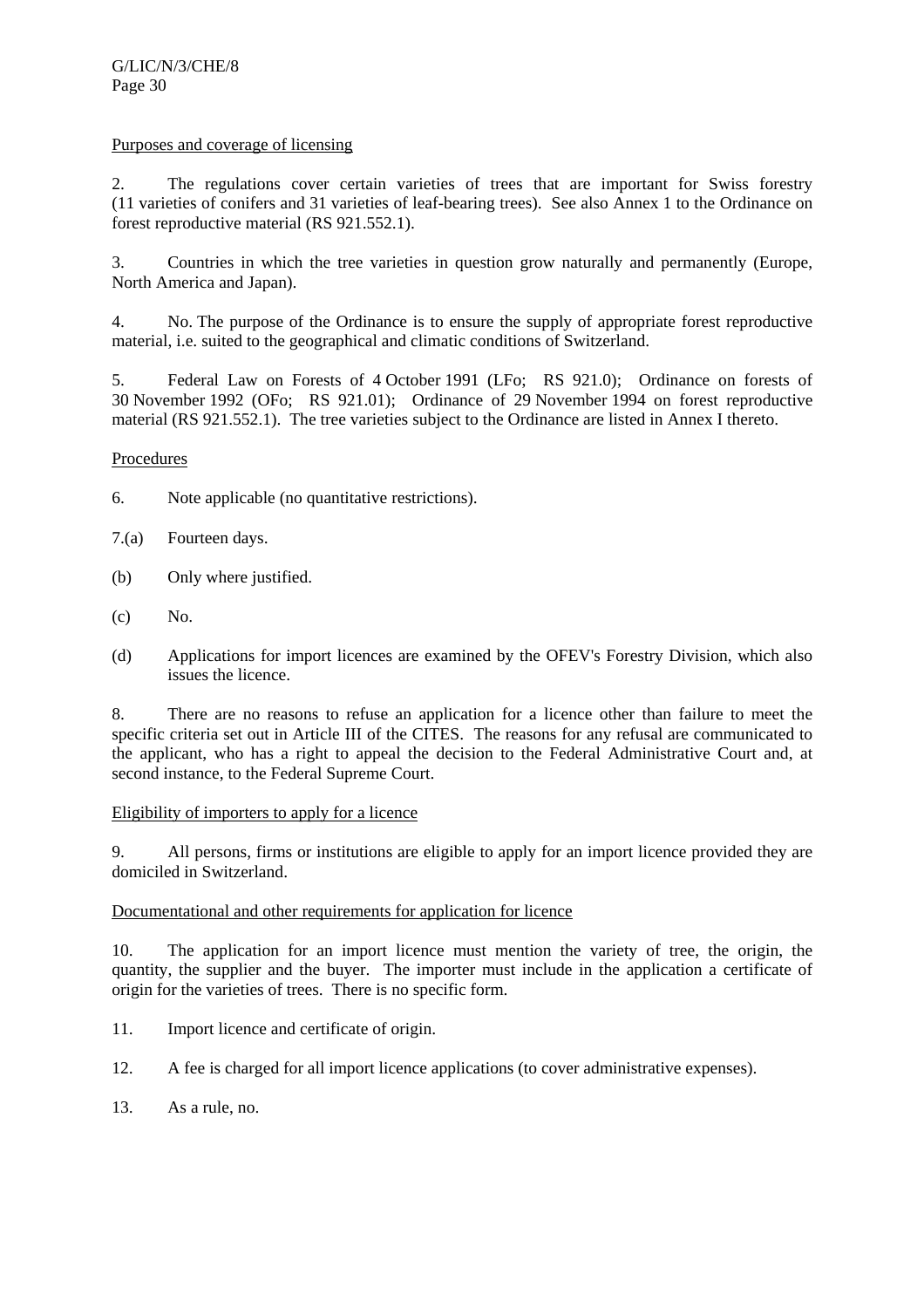## Conditions of licensing

14. The import licence is valid for six months, extendable for another six months on request.

15.-17. No.

# Other procedural requirements

18. No.

19. The foreign exchange required to pay for imports can be provided by any commercial bank in Switzerland and there are no restrictions on foreign exchange in force.

# **V. TRANSPLANTS**

## Outline of systems

1. The Federal Office of Public Health (OFSP) is the body responsible for authorizing the import of human organs, tissues and cells to be transplanted to humans. The Transplantation Law aims to guarantee safety in the handling of transplants, in particular with a view to protecting donors and recipients.

## Purpose and coverage of licensing

2. An authorization is required for the import of organs, tissue and cells of human origin to be transplanted to humans.

3. All countries.

4. The import authorization is granted when the products are in conformity with the relevant laws. The licence applies to the products and countries listed therein. Otherwise, there is no restriction on the quantity and value of the products.

5. Federal Law of 8 October 2004 on the transplantation of organs, tissues and cells (Transplantation Law; RS 810.21) which entered into force on 1 July 2007. The procedures for import are described, *inter alia*, in the Ordinance of 16 March 2007 on the transplantation of human organs, tissues and cells (Transplantation Ordinance; RS 810.211).

## Procedures

6. Not applicable (no quantitative restrictions).

- 7.(a) Import is not allowed without authorization. The authorization procedure takes about four months. In exceptional cases a shorter procedure can be envisaged.
- (b) No.
- (c) Not applicable.
- (d) The OFSP is the sole organ responsible for examining applications.

8. Only if the applicant does not meet the criteria is an authorization refused. The reasons will then be stated in the pre-authorization inspection report. There is a possibility to appeal.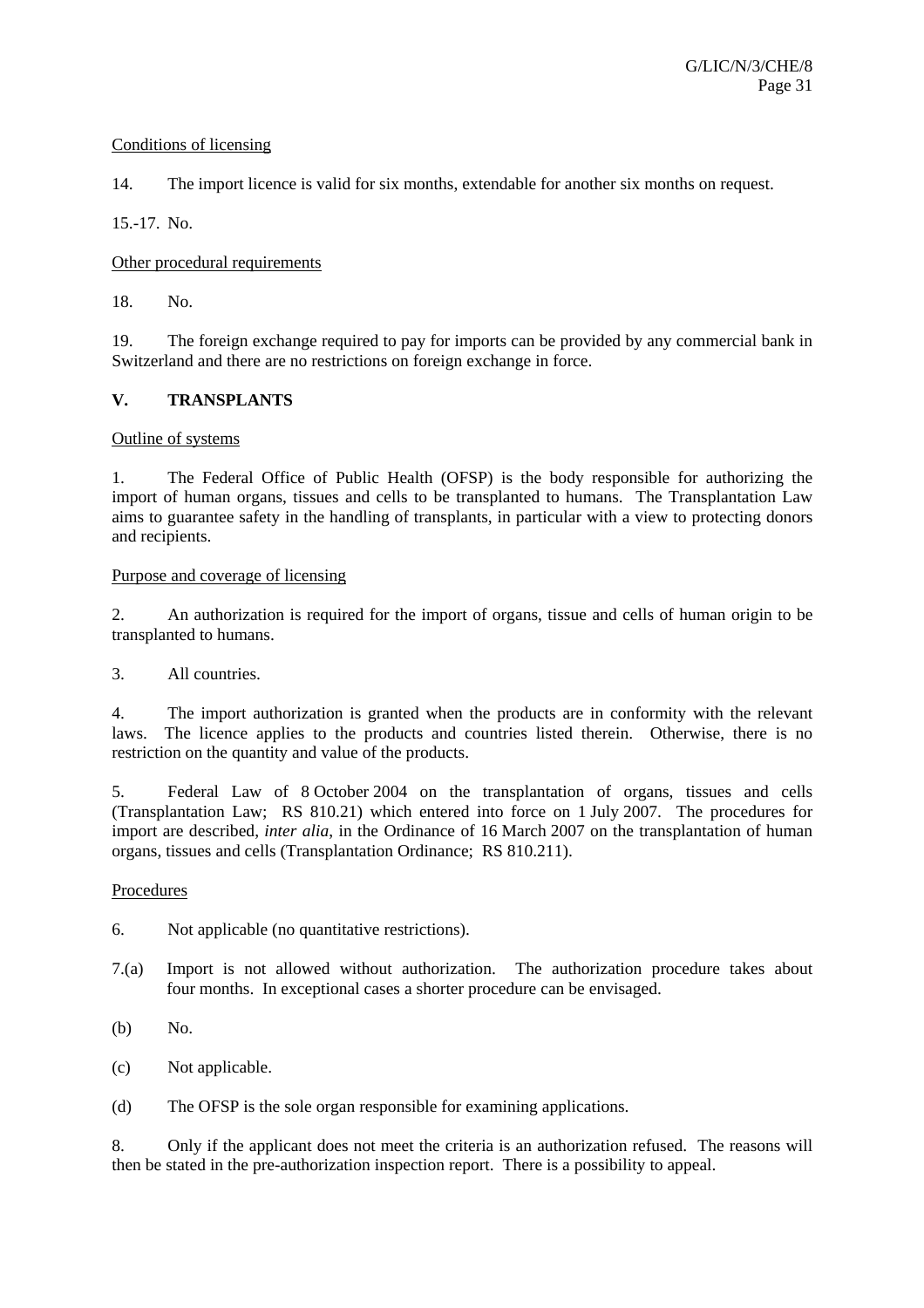# Eligibility of importers to apply for licence

9. All persons, firms or institutions are eligible to apply for an import authorization provided that they are domiciled in Switzerland.

Documentational and other requirements for application for licensing

10. Different documents and certificates may be requested, depending on the type of transplant (according to application and corresponding checklist, available on the transplantation declaration and authorization web page of the OFSP, www.donneestransplantation.admin.ch). A pre-authorization inspection is mandatory.

11. Once the authorization is issued, none (for importation).

12. CHF 500 to CHF 2,000 per authorization.

13. No.

## Conditions of licensing

14. The period of validity of the authorization is a maximum of five years with the possibility of extension.

15.-17. No.

Other procedural requirements

18. No.

19. The foreign exchange required to pay for imports can be provided by any commercial bank in Switzerland and there are no restrictions on foreign exchange in force.

# **VI. BLOOD, BLOOD PRODUCTS AND IMMUNOLOGICAL PRODUCTS**

Outline of systems

1. For the importation of blood, blood products and immunological products, an import licence is required. Swissmedic, the Swiss Institute for Therapeutic Products, is the sole organ authorized to examine licence applications. The aim is to protect human and animal health by guaranteeing that high-quality, safe and effective therapeutic products are placed on the market.

## Purpose and coverage of licensing

2. A licence is required each time blood, blood products or immunological products are imported. For the products subject to this procedure, see the relevant laws and ordinances. The products covered are:

- (a) Blood and blood products; and
- (b) immunological products such as vaccines, toxins and serums.
- 3. The regulations apply to imports of all goods, whatever their origin (except Liechtenstein).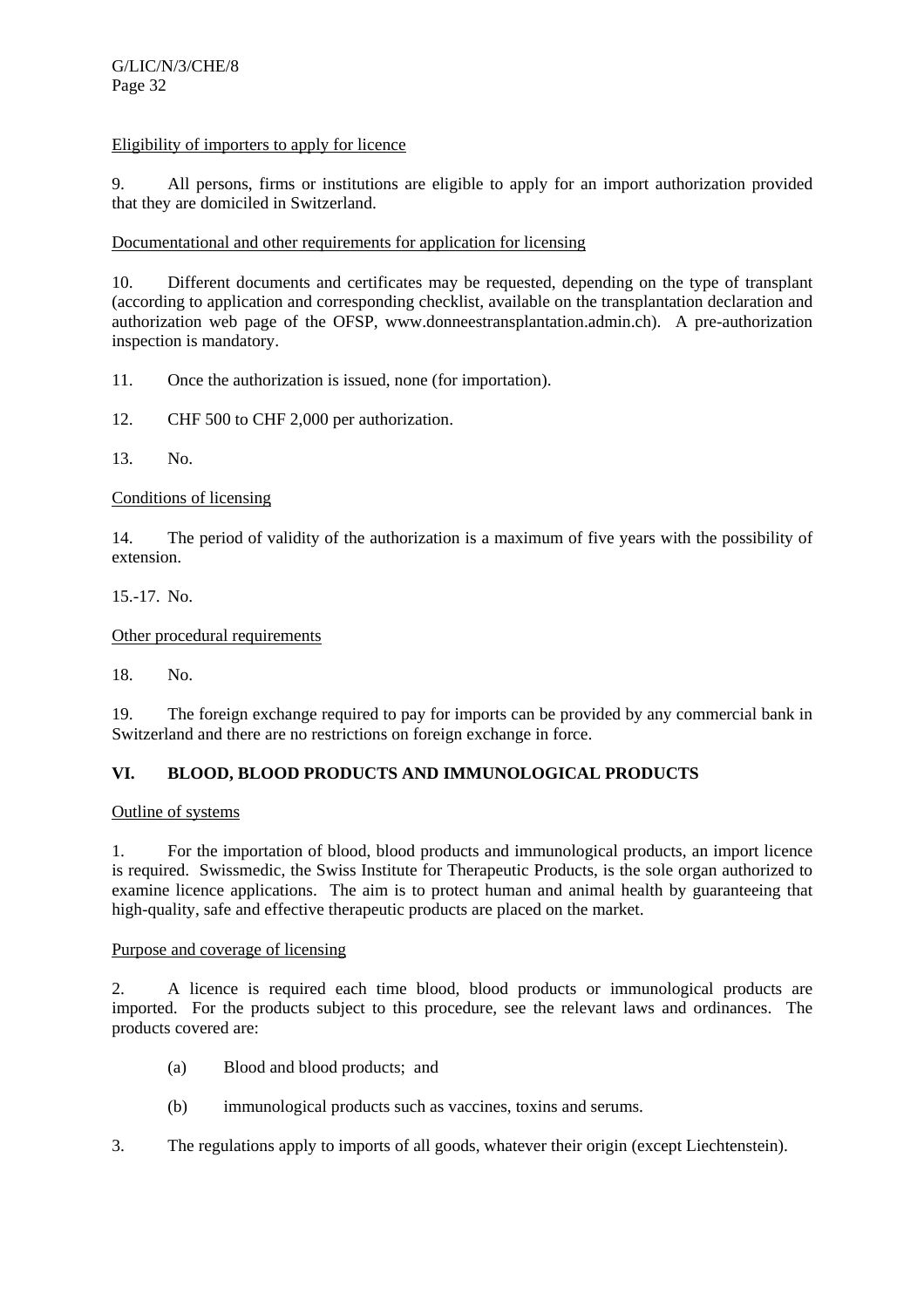4. The import licence is granted when the products are in conformity with the relevant laws. The aim is to protect human and animal health by guaranteeing that high-quality, safe and effective therapeutic products are placed on the market.

5. Federal Law on Medicinal Products and Medical Devices, dated 15 December 2000 (RS 812.21). The procedure for imports is described, *inter alia*, in the Ordinance of 17 October 2001 on authorizations regarding medicinal products (RS 812.212.1). Laws and amendments thereto must be adopted by Parliament. They contain all important provisions. Ordinances contain implementing provisions and must be based on a higher legal authority, a law. In this case, ordinances do not go through Parliament. Laws, ordinances and amendments thereto are published in the Official Compendium of Federal Law (RO) and the Systematic Compendium of Federal Law (RS). A licence is required by law for every import of blood and blood products. In the case of immunological products, this requirement is contained in an ordinance.

# **Procedures**

- 6. Not applicable (no quantitative restrictions).
- 7.(a) In view of the time required to obtain a licence, the application must be submitted a few days in advance of the importation itself. In normal situations the application is granted and returned within 24 hours of it being filed. Exceptionally and in urgent situations, it may be granted upon request by fax.
- (b) Exceptionally.
- $(c)$  No.
- (d) Swissmedic is the sole organ authorized to examine licence applications.

8. There are no reasons to refuse an application for a licence other than failure to meet the specific criteria. The reasons for any refusal are communicated to the applicant, who has a right to appeal the decision to the administrative authority or to the Federal Administrative Court and, at second instance, to the Federal Supreme Court.

## Eligibility of importers to apply for licence

9. Institutions wishing to import products subject to licence must obtain the necessary licence from Swissmedic in accordance with the relevant laws. The licence is granted if the institution meets certain specific operational and organizational conditions (e.g. import, wholesale trade and export authorization, authorization to take blood for transfusions or for the production of medicinal products). Swissmedic regularly controls compliance with these conditions. The procedure for obtaining licences is regulated by the relevant ordinance. The list of authorized concerns is regularly published. Moreover, registered products may only be imported by the institutions in whose name they are registered.

## Documentational and other requirements for application for licence

10. Only the usual information is required. Samples of the application form are available on website http://www.swissmedic.ch/org/00064/00067/00333/01038/index.html?lang=fr. Other certificates may be requested for a more detailed examination of the quality of the products.

11. In addition to the documents usually required by the customs services, only the application form is required. In certain cases more specific information is requested.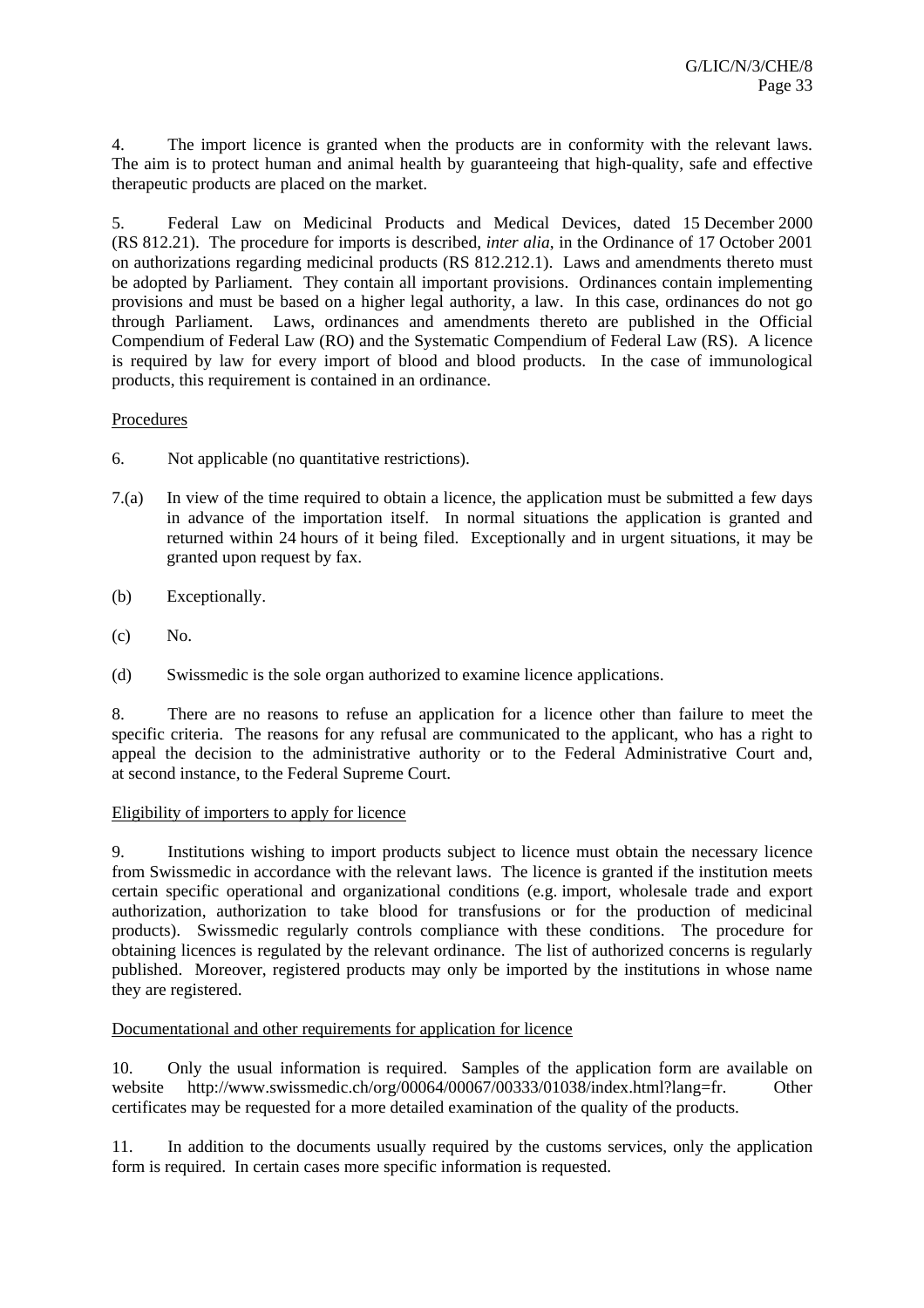12. CHF 100 per licence (see Ordinance dated 22 June 2006 on the fees of the Swiss Institute for Therapeutic Products (RS 812.214.5)).

13. No.

## Conditions of licensing

14. The period of validity of the licence is one month, generally without possibility of extension.

15.-17. No.

# Other procedural requirements

18. Certain products, such as immunological products or stable blood products, must be registered beforehand by Swissmedic. Moreover, imported batches of registered products are controlled by the Official Medicines Control Laboratory (OMCL) of Swissmedic before being introduced into the market.

19. The foreign exchange required to pay for imports can be provided by any commercial bank in Switzerland and there are no restrictions on foreign exchange in force.

# **VII. NARCOTIC DRUGS, PSYCHOTROPIC SUBSTANCES AND PRECURSORS USED AND MARKETED FOR LEGAL PURPOSES**

## Outline of systems

1. The purpose of the authorization system for narcotic drugs and psychotropic substances is to ensure that imports are carried out for the sole purpose of satisfying legitimate medical and industrial needs. Article 5 of the Federal Law on Narcotics of 3 October 1951 (LStup; RS 812.121) stipulates that a special authorization is required from Swissmedic, the Swiss Institute for Therapeutic Products, for all imports of narcotic drugs, psychotropic substances and precursors. According to the substance involved, Swissmedic may issue single authorizations valid once for import, or general authorizations valid for imports carried out over a specific period of time up to the end of each calendar year. Swissmedic, through the Narcotics Division, is the organ responsible for granting import/export authorizations. More detailed information may be obtained from that organ (e-mail address: autorisation.narco@swissmedic.ch.).

## Purposes and coverage of authorization regime

2. All substances that are subject to the authorization system appear in the DFI Ordinance on the schedules of narcotic drugs, psychotropic substances, precursors and chemical additives of 30 May 2011 (Ordinance on the narcotic drugs schedules, OTStup-DFI, RS 812.121.11).

3. All countries.

4. Yes. The purpose of the authorization system is to ensure that imports (or exports) are carried out for the sole purpose of satisfying legitimate medical and industrial needs.

5. Article 5 of the Federal Law on Narcotics of 3 October 1951 (LStup; RS 812.121) stipulates that a special authorization is required from Swissmedic, the Swiss Institute for Therapeutic Products, for all imports (or exports) of narcotic drugs, psychotropic substances and precursors. Article 7 and Chapter 3 of the Ordinance on the control of narcotic drugs of 25 May 2011 (OCStup, RS 812.121.1) lay down the procedures for the granting of import (and export) authorizations.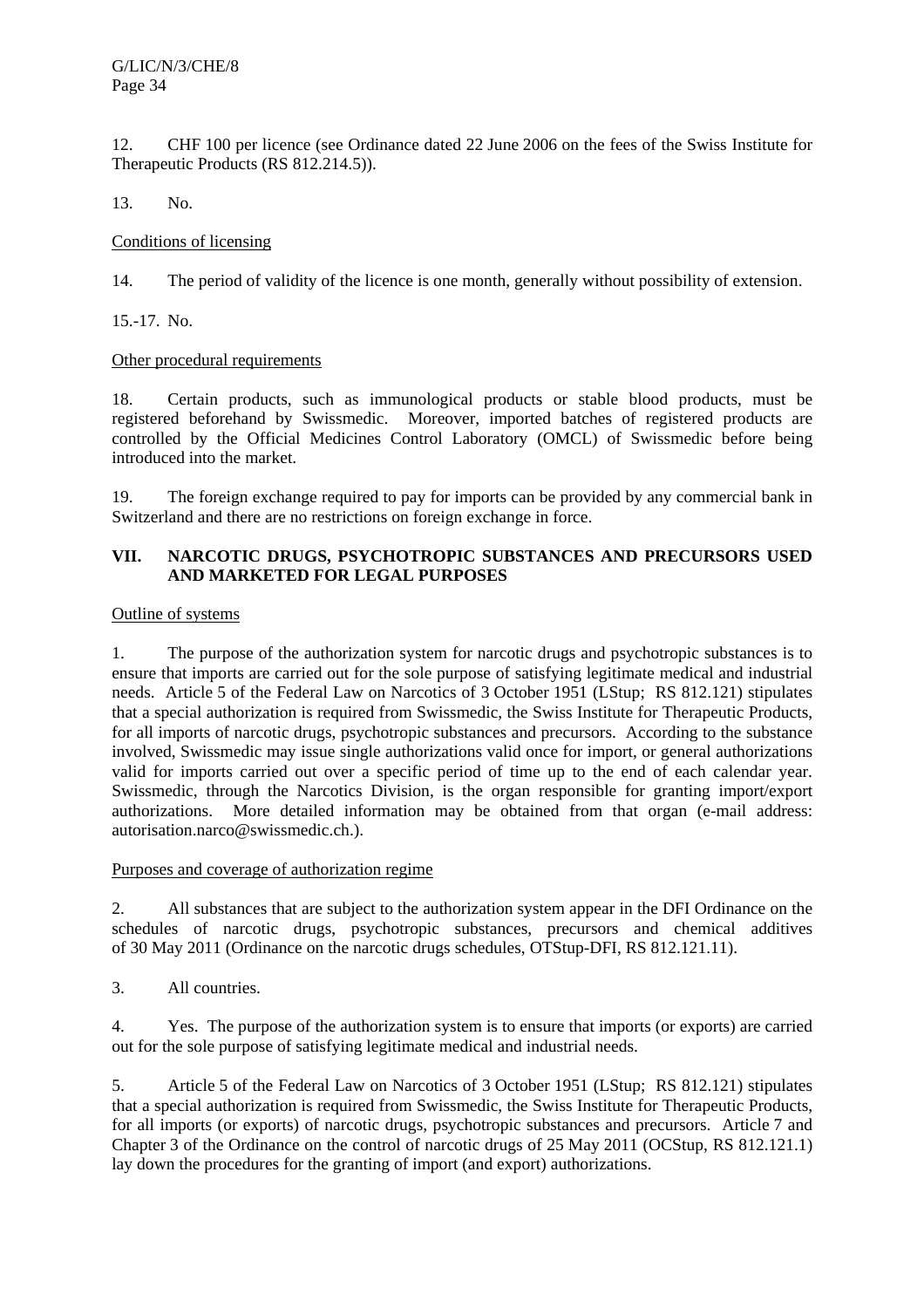The authorization system is maintained under federal laws. The Government would not have the authority to repeal them. It can, however, change certain details of the system, i.e. the above-mentioned Ordinances. There is no delegation of authority to the administration. There is, however, a limited delegation of authority to the DFI, because Ordinance 812.121.11 of 30 May 2011, which includes lists of all controlled substances that are subject to the permit system, is under the authority of the DFI.

# Procedures

- 6.I. The quantities that can be imported (and exported) are limited through a system of estimates coordinated by the UN and its International Narcotics Control Board (INCB). Each country must report its annual needs in narcotic drugs and psychotropic substances to the INCB. If need be, requests for adaptations of the estimates may be submitted to the INCB, which approves them if they are legitimate. The INCB publishes the estimates for all of the countries, and updates them on a monthly basis.
- II. The estimates are sent once a year (for psychotropic substances once every three years) to the INCB. Import (and export) authorizations are issued only if the estimates have not been exceeded. Where they have been exceeded, a request for an additional estimate must be forwarded to the INCB.
- III. Import or export authorizations are granted only to holders of a cantonal or a Swissmedic licence to manufacture or to market narcotic drugs, psychotropic substances or precursor chemicals, or a special OFSP authorization.
- IV. There is no time-limit for the submission of applications provided the import or export quantities do not exceed the estimates.
- V. The time required for granting an import (or export) authorization is ten working days on average, assuming that all of the documentation and other requirements have been met. Where there is no estimate or the estimate is insufficient (a few cases each year), the time-limits are extended to as much as one month.
- VI. Import authorizations are valid from the date of issue.
- VII. As a rule, only Swissmedic considers authorization applications. If need be, Swissmedic cooperates with the cantons or the foreign competent authorities concerned, and the INCB.
- VIII. Applications are considered in the order in which they are received by the Swissmedic service. If an authorization application is not complete or free of error, Swissmedic informs the applicant by means of a form indicating the deficiencies in the application.
- IX. For every import of narcotic drugs, psychotropic substances or precursors, an import authorization is required. Import/export authorizations are only issued upon request.
- X. The importing country is informed of any export authorization granted by receiving a copy of the authorization.
- XI. No.
- 7. Not applicable.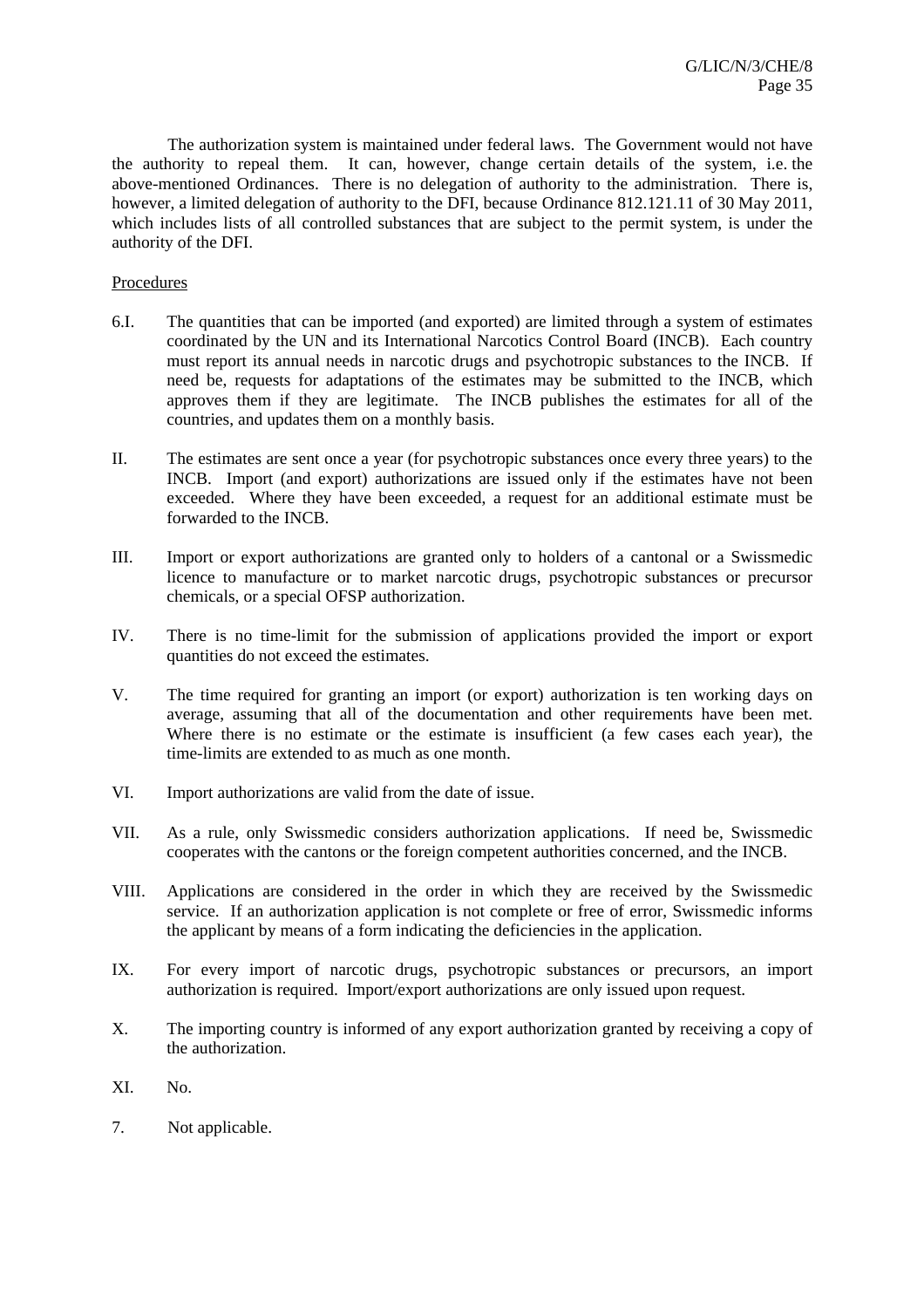8. Any irregularities, no proven legitimate end-use and so on. In case of a refusal to issue an authorization, the reasons for refusal are given to the applicant, who has the right to appeal within 30 days to the Federal Department of Home Affairs.

# Eligibility of importers to apply for authorization

9. All persons, firms and institutions may apply for an authorization provided they are holders of a cantonal authorization or a DFI or Swissmedic licence to manufacture or market narcotic drugs, psychotropic substances or precursor chemicals, or a special OFSP authorization. Swissmedic publishes lists of persons, firms and institutions authorized by the cantons in accordance with the OCStup criteria.

# Documentational and other requirements for application for authorization

10. The importer sends a written application for an import authorization, listing the products to be imported and the corresponding quantities. There is a specific form to be found on the relevant website.<sup>7</sup>

11. A copy of the authorization issued by Swissmedic must be presented to Customs.

12. CHF 50 for a single authorization for goods with a value of up to CHF 100; CHF 100 for a single authorization for goods with a value exceeding CHF 100; CHF 200 for a general authorization (the total quantity to be imported/exported must be indicated in the application for authorization).

13. No.

Conditions of authorization

14. Single import authorizations are valid for three months. The validity of a general import licence is 12 months, limited to 31 December of each calendar year.

15. No.

16. Import authorizations are not transferable.

17. No.

Other procedural requirements

18. No.

19. The foreign exchange required to pay for imports can be provided by any commercial bank in Switzerland and there are no restrictions on foreign exchange in force.

# **VIII. ETHANOL**

Outline of systems

1. The private sector is allowed to import ethanol and spirits containing not more than 80 per cent by volume without restriction and without any permit; but only the Swiss Confederation is

 $\overline{\phantom{a}}$  $h$ tttp://www.swissmedic.ch/org/00064/00067/00334/00853/index.html?lang=fr.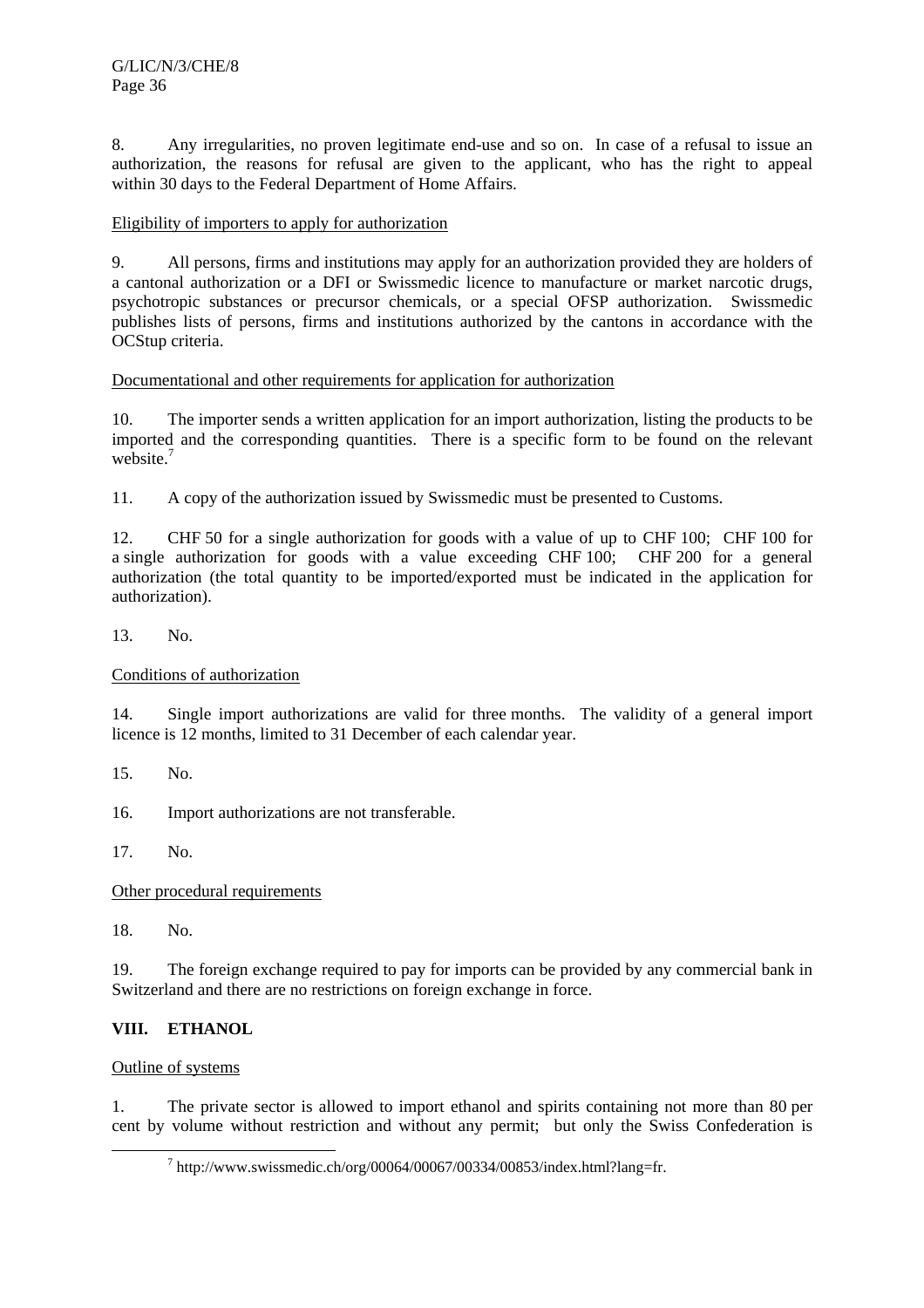entitled through the Swiss Alcohol Board to import ethanol whose alcohol content exceeds 80 per cent by volume (excluding ethanol used for fuel purposes). However, imports by the private sector are possible subject to prior authorization by the Swiss Alcohol Board.

Purposes and coverage of licensing

2. The products covered are in tariff headings 2207.10 and 2207.20). See point 1 above.

3. These regulations apply to all imports of ethanol, whatever its origin.

4. For control reasons, only the Swiss Confederation is entitled to import ethanol and spirits containing more than 80 per cent by volume.

5. The alcohol legislation is based on Article 105 of the Federal Constitution, which gives the Confederation the sole right to legislate in this field. The specific legal basis for the procedure of import licences is the Federal Law on Alcohol of 21 June 1932 (RS 680).

# Procedures

6. Import licences are generally only granted for ethanol qualities that are not put on the market by the Swiss Alcohol Board itself. However, Alcosuisse, a profit centre of the Swiss Alcohol Board, which has responsibility for the importation and sale of ethanol, endeavours to provide its clients with special ethanol qualities on request.

- 7.(a) In view of the time required to obtain a licence, the application must be submitted three to five days in advance of the importation itself.
- (b) Generally, yes.
- $(c)$  No.
- (d) Applications are considered by a single authority, the Swiss Alcohol Board (RFA).

8. There are no reasons to refuse an application for a licence other than failure to meet the specific criteria. The reasons for any refusal are communicated to the applicant, who has a right to appeal the decision to the administrative authority or to the Federal Administrative Court and, at second instance, to the Federal Supreme Court.

## Eligibility of importers to apply for authorization

9. As a rule, any natural or legal person domiciled in Switzerland is eligible, irrespective of nationality or origin, to receive a licence.

## Documentational and other requirements for application for licence

10. The application has to be submitted to the Swiss Alcohol Board. The importer sends a written application for an import authorization, listing the products to be imported and the corresponding qualities (purity, denaturation, etc.) and quantities. There is no specific form.

11. A copy of the authorization issued by the Swiss Alcohol Board must be presented to Customs.

12.-13. No.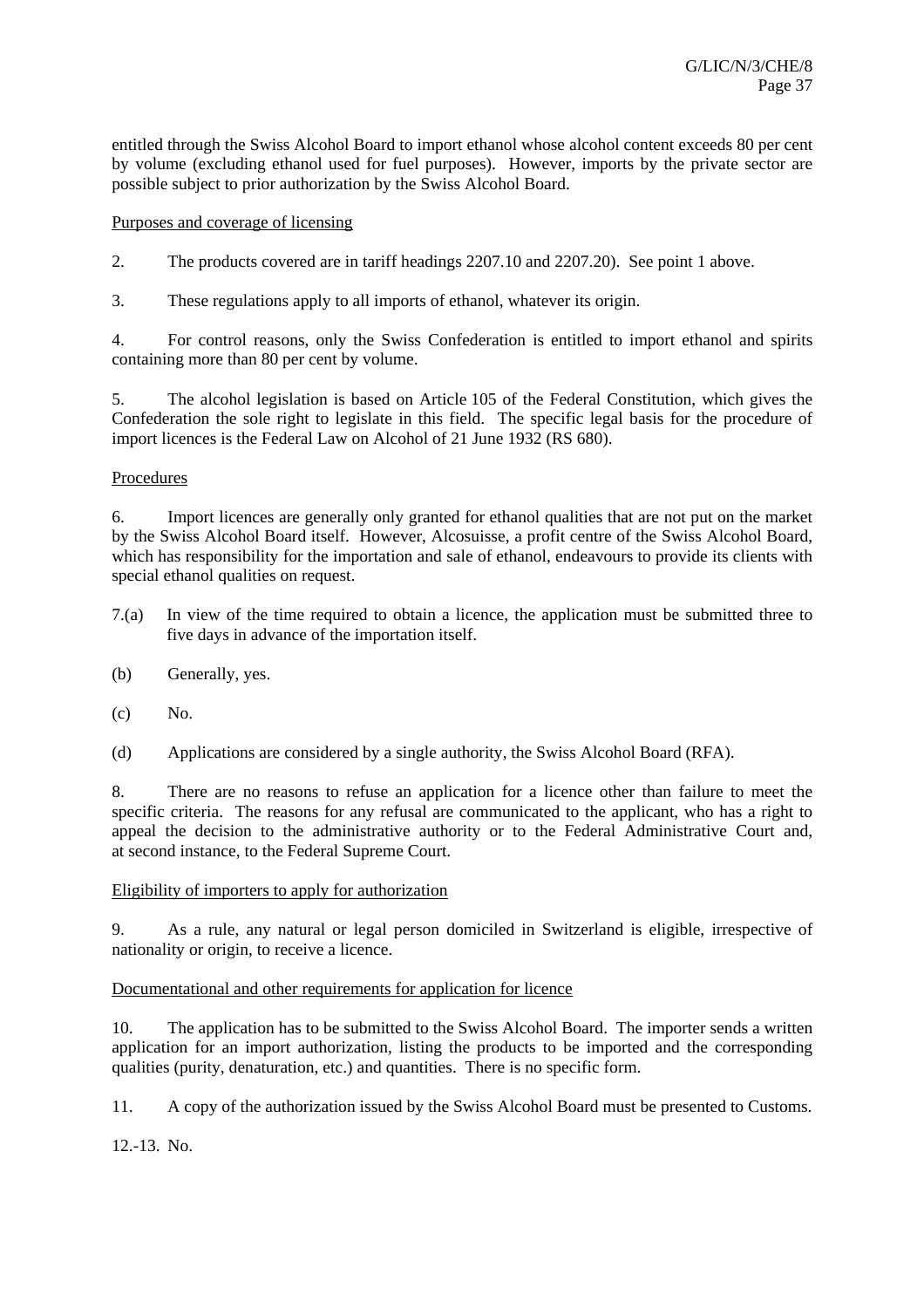## Conditions of licensing

14. The validity of the licence is generally limited to a single importation.

15.-17. No.

Other procedural requirements

18. No.

19. The foreign exchange required to pay for imports can be provided by any commercial bank in Switzerland and there are no restrictions on foreign exchange in force.

# **IX. GOODS OF VITAL AGRICULTURAL AND INDUSTRIAL IMPORTANCE SUBJECT TO COMPULSORY STOCKPILING**

## Outline of systems

1. In accordance with Article 8 of the Federal Law on National Economic Supply (LAP; RS 531), the Federal Council may subject certain goods of vital importance to compulsory stockpiling. To that end, it may place the products concerned under the import licensing regime. The granting of a licence is conditional upon the conclusion of a reserve stock contract.

# Purposes and coverage of licensing

2. To ensure compulsory stockpiling, the Federal Council has placed the following goods of vital importance under the import licensing regime (tariff headings to be found in Article 1 of the respective ordinances, see point 5):

- Liquid fuels (Swiss Central Office for the Import of Liquid Fuels,  $CARBURA<sup>8</sup>$ );
	- sugar, rice, edible oils and fats, coffee, different kinds of cereal (*Réservesuisse Nahrungsvorsorge Schweiz, Réservesuisse*<sup>9</sup> );
	- the above bodies grant general import licences under the authority of the Federal Office for National Economic Supply. They allow importers to import the listed goods from all countries without quantitative restrictions and for an unlimited period of time.

3. The regulations apply to imports of all goods, whatever their origin.

4. No. The purpose of automatic licensing is to ensure compulsory stockpiling. The size of the compulsory reserve stocks of each importer is determined on the basis of the imports carried out (equal treatment for all importers).

5. Legal bases: Federal Law on National Economic Supply (RS 531) as well as the ordinances on compulsory reserve stocks specific to each product (sugar: RS 531.215.11, rice: RS 531.215.12, edible oils and fats: RS 531.215.13, coffee: RS 531.215.14, cereal: RS 531.215.17, liquid fuels: RS 531.215.41). The Government may place other products of vital importance under the import licensing regime.

 <sup>8</sup> Additional information in French, German, Italian and English available at: http://www.carbura.ch. 9

<sup>&</sup>lt;sup>9</sup> Additional information in German, French, and Italian available at: http://www.reservesuisse.ch/.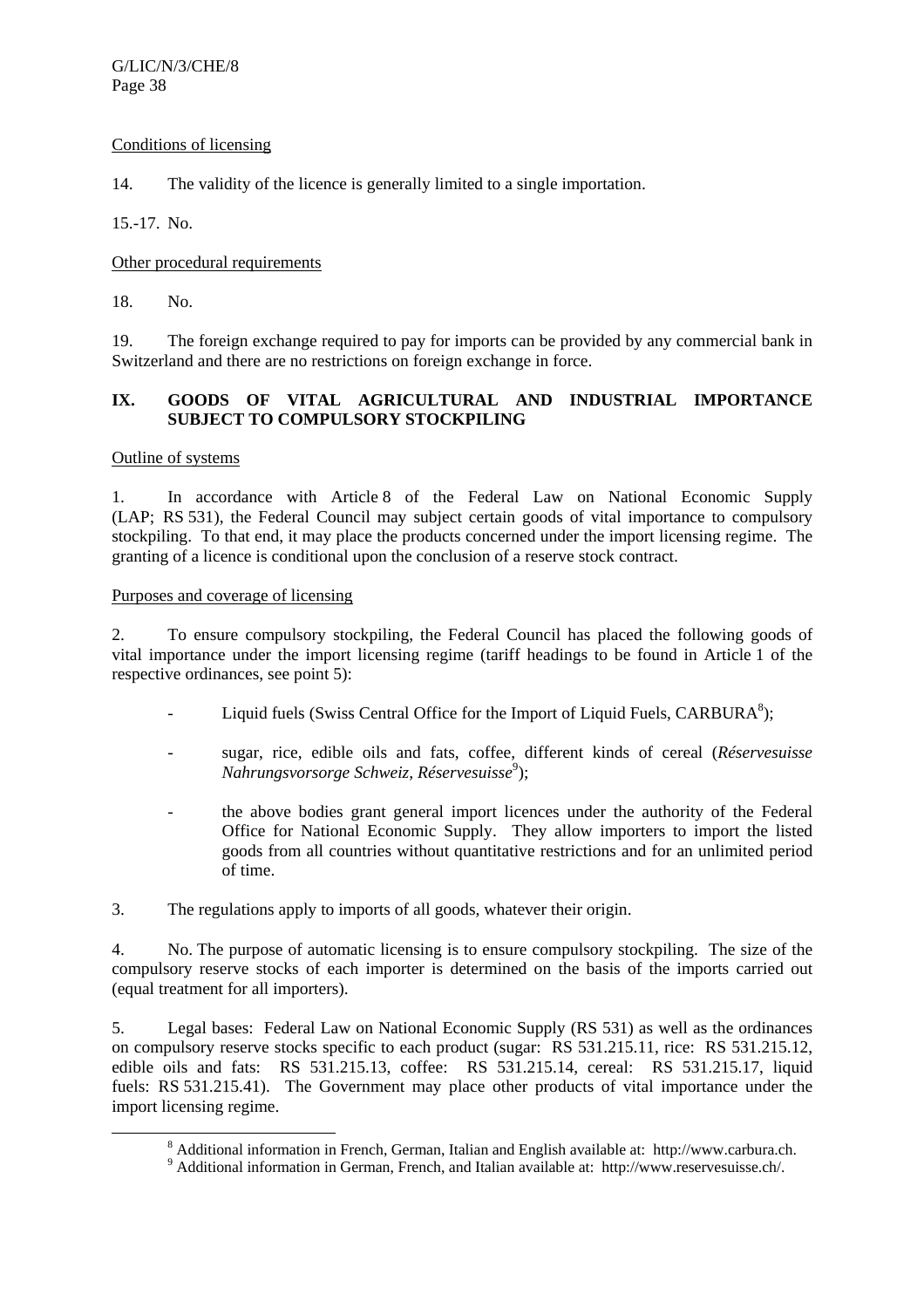## **Procedures**

- 6. Not applicable (no quantitative restrictions).
- 7.(a-b) Applications for a general import licence must be submitted a few days before importation. In urgent cases, the licence may be granted immediately by fax.
- $(c)$  No.
- (d) Applications are reviewed by a single service (see point 2 above).

8. There are no reasons to refuse an application for a licence other than failure to meet the specific criteria. The reasons for any refusal are communicated to the applicant, who has a right to appeal the decision to the administrative authority or to the Federal Administrative Court and, at second instance, to the Federal Supreme Court.

# Eligibility of importers to apply for licence

9. In principle, all persons, firms or institutions are eligible to apply for an import licence.

## Documentational and other requirements for application for licence

10. Only the usual information is required. Samples of the various application forms are available on the websites of, respectively, the Swiss Central Office for the Import of Liquid Fuels (http://www.carbura.ch/gebs.0.html?&L=1) and the *Réservesuisse Nahrungsvorsorge Schweiz*, (http://www.reservesuisse.ch/index.php?L=1).

11. In addition to the number of the automatic licence and the documents usually required by the customs services, certain certificates, such as certificates of origin or sanitary or phytosanitary certificates (see Chapter II), are required according to the product.

- 12. No fees.
- 13. As a rule, no.

## Conditions of licensing

- 14. The validity is not limited as long as the conditions on which the licence was granted are met.
- 15. No.
- 16. The licences are not transferable between eligible persons.
- 17.(b) The issuing of the licence is subject to the payment of the portions of the customs duty that are not collected by the Federal Customs Administration.

## Other procedural requirements

18. No.

19. The foreign exchange required to pay for imports is automatically provided by the banks. There are no restrictions on foreign exchange.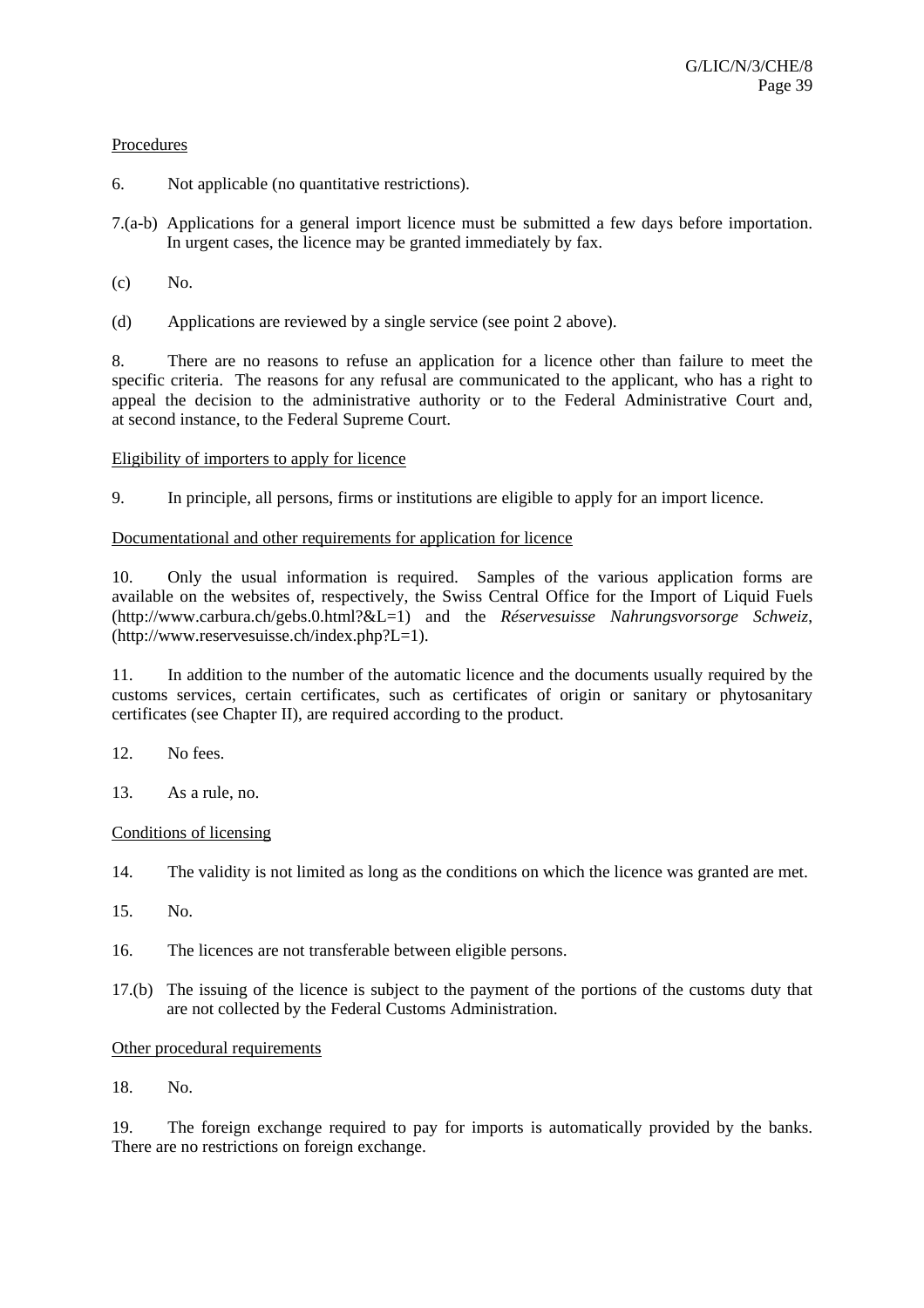# **X. WAR MATERIAL, WEAPONS**

#### *(i) War material*

#### Outline of systems

1. The purpose of the regime is to establish control on the origin, nature and destination of the war material in question. The State Secretariat for Economic Affairs, Division of export controls and sanctions, is responsible for examining applications for authorization.

#### Purposes and coverage of licensing

2. The war material whose import is subject to authorization is listed in Annex 1 of the Ordinance.

## 3. All countries.

4. The purpose of the regime is to establish control on the origin, nature and destination of the war material in question.

5. The regime of authorizations for the import of war material is laid down in Article 107, paragraph 2, of the Federal Constitution (RS 101). Thus, the Government does not have the authority to abolish it. The products subject to this regime are listed in Annex 1 to the Ordinance on war material, which is a governmental text. Importation of war material is subject to the authorization regime laid down in the Federal Law on War Material of 13 December 1996 (RS 514.51) and the Ordinance on war material of 25 February 1998 (RS 514.511). The Law and the Ordinance do not apply to imports of war material for the Swiss Army; other exceptions are mentioned in Article 17(4) of the Law.

## Procedures

- 6. Not applicable (no quantitative restrictions).
- 7.(a-b) There are no standards required by the Law or the Ordinance. However, it is recommended that applications for authorization should be submitted at least seven days in advance of the scheduled date of importation. In exceptional cases, the processing of applications may be carried out in a shorter period.
- (c) No.
- (d) One single organ (the State Secretariat for Economic Affairs, Division of export controls and sanctions, of the Federal Department of Economic Affairs) is responsible for examining applications for authorization.

8. Authorizations are not granted if they are contrary to international law or if they are not in the interests of Switzerland. Refusals have to be announced in a decision that contains the reasons for the denial. The right to appeal is guaranteed by the federal law on procedures.

#### Eligibility of importers to apply for licence

9. Any person, firm or institution is eligible to apply for an import licence.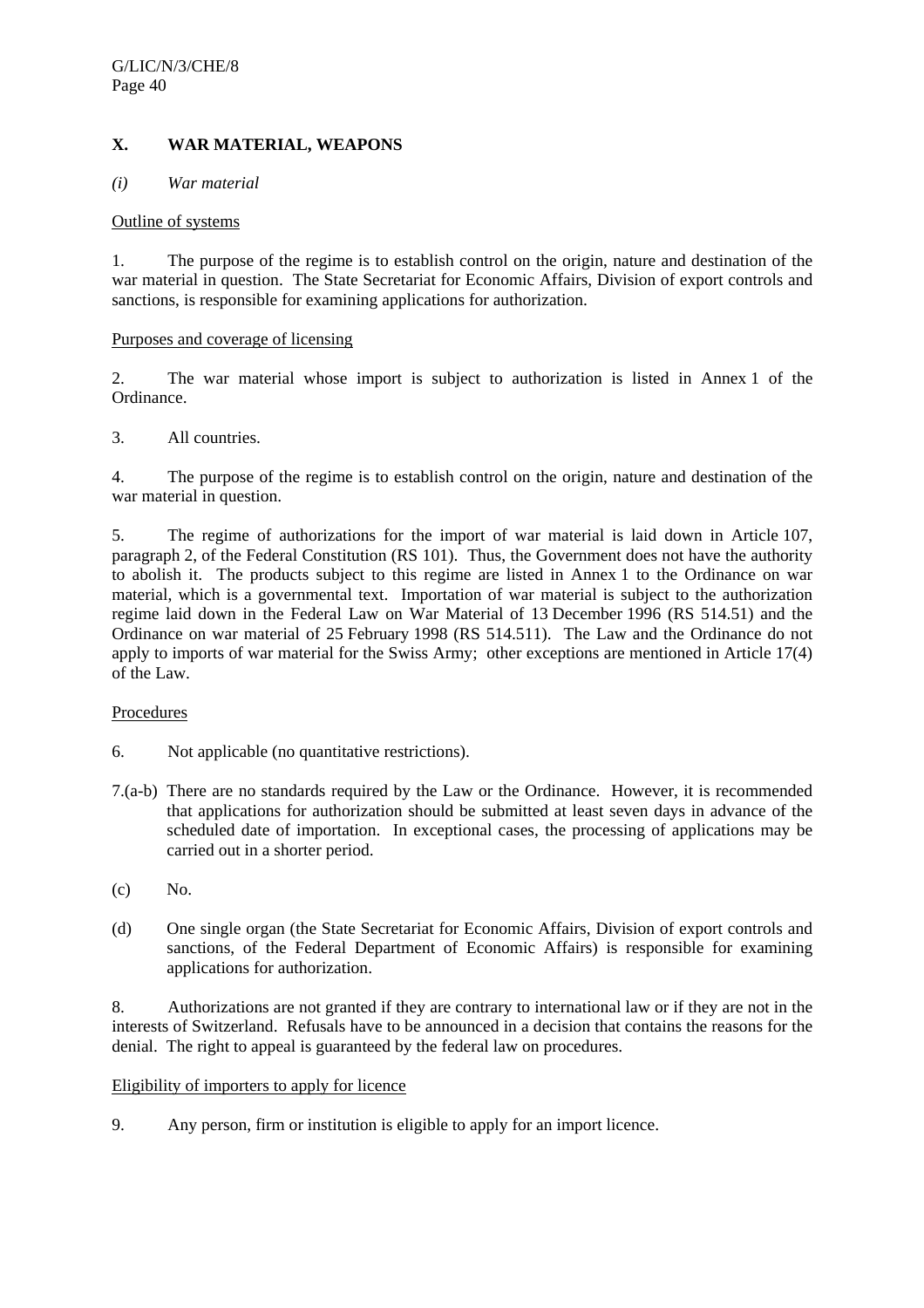## Documentational and other requirements for application for licence

10. Applications for import authorizations must contain the name and address of the supplier and of the importer/applicant, a precise description of the war material, its weight and its value, its customs tariff number and its category (in accordance with the list in Annex 1 of the Ordinance), the country from where the import will take place and (if possible) the scheduled date of the import.

11. Import licence.

12. 0.8 per cent of the value of the imported goods, but at least CHF 50 and at the most CHF 5,000 per licence.

13. No.

#### Conditions of licensing

14. The authorization to import is valid for one year. It is possible to obtain one extension of six months.

15.-17. No.

#### Other procedural requirements

- 18. No.
- 19. No.
- *(ii) Implementation of the Convention on the Prohibition of the Development, Production, Stockpiling, and Use of Chemical Weapons and on their Destruction (CWC)*

#### Outline of systems

1. Imports of chemicals controlled by Schedule 1 of the CWC are subject to an import licence to prevent the development, production, stockpiling and use of chemical weapons. The State Secretariat for Economic Affairs is responsible for examining licence applications.

#### Purposes and coverage of licensing

2. The Schedule 1 chemicals that are concerned are listed in the Annex to the Ordinance of the Swiss Federal Department of Economic Affairs on dual-use chemicals (OCPCh) and reflect the commitments undertaken by Switzerland under the CWC.

3. From all countries on a case-by-case basis (non-automatic licensing).

4. The purpose of the regime is to prevent the development, production, stockpiling and use of chemical weapons.

5. Federal Law on the control of goods used for civilian and military purposes and specific military goods (RS 946.202) of 13 December 1996 and Ordinance on the control of chemical products used for civilian and military purposes (OCPCh RS 946.202.21) of 17 October 2007. Switzerland has signed the internationally binding CWC and is therefore obliged to comply with the provisions of this Convention. The products which are subject to this regime are listed in the Annex to the Ordinance of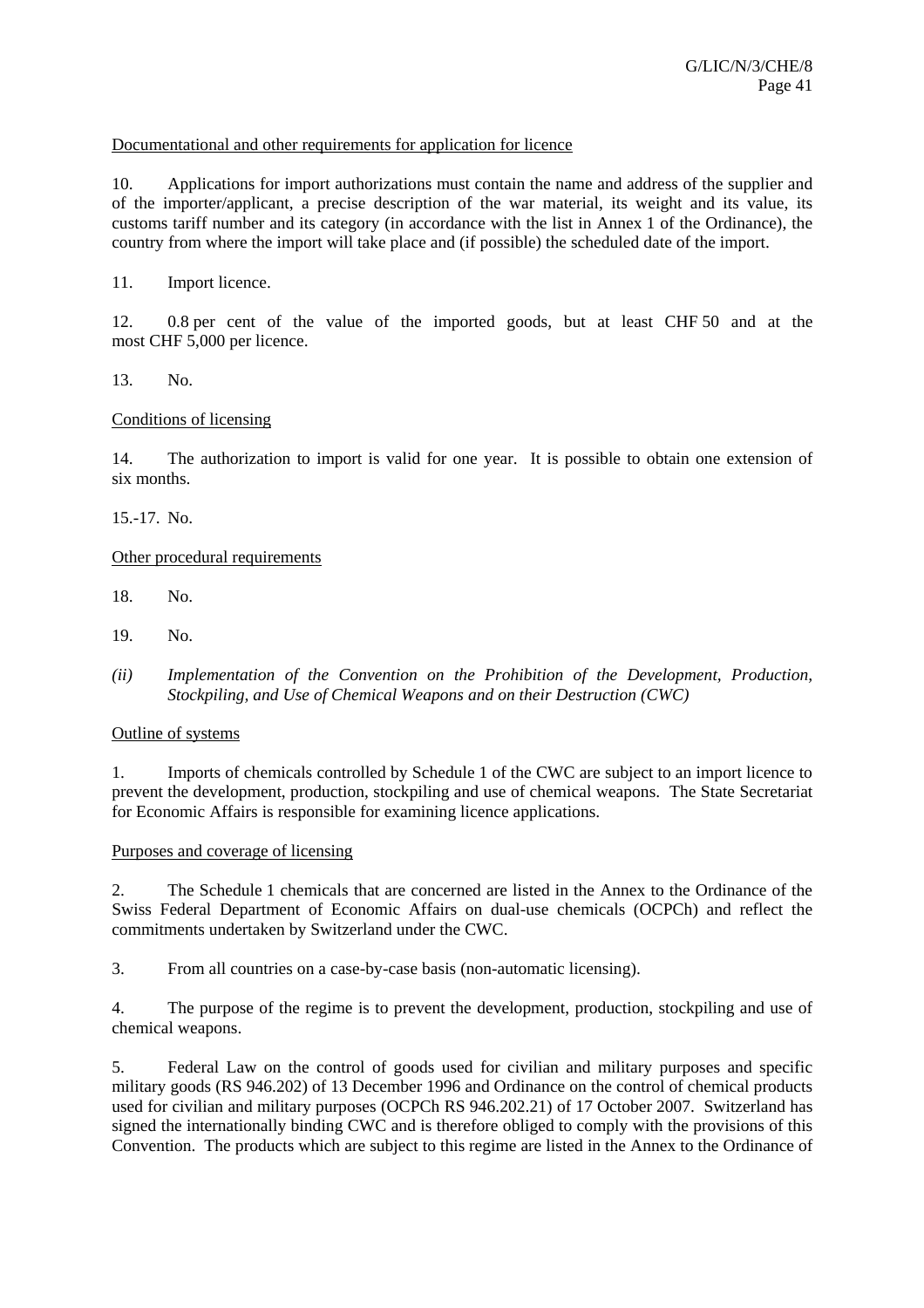the Swiss Federal Department of Economic Affairs on the control of chemical products used for civilian and military purposes (OCPCh).

# Procedures

6. The aggregate amount of such chemicals at any time must not exceed one tonne. Each importer has to notify the Government of the total amount of imported Schedule 1 chemicals. This has to be done at the latest 60 days following the end of a calendar year.

- 7.(a-b) Applications for authorizations must be submitted at least 40 days in advance of the scheduled date of importation. In the relevant Ordinance there are no exceptions foreseen for a shorter period. Licences are granted on a case-by-case basis.
- (c) No.
- (d) The State Secretariat for Economic Affairs (seco: http:/www.seco.admin.ch), Division of export controls and sanctions, industrial products, is responsible for examining licence applications.

8. Licences are only granted if the purpose of the importation is not contrary to the provisions of the CWC.

9. Any person, firm or institution is eligible to apply for an import licence.

## Documentational and other requirements for a licence application

10. Applications for import authorizations must contain the name and address of the supplier, the importer and applicant, the chemical name and the structural formula of the product and the Chemical Abstracts Service (CAS) registry number, the quantity, the country of origin, the shipping country, and the scheduled date importation. The following documents must be presented: Official application form, invoice, and a detailed description with regard to the end-use of the chemicals. An undertaking that the chemicals will be used exclusively for research, medical, pharmaceutical or protective purposes in accordance with the provisions of the CWC.

- 11. Import licence.
- 12. There is no licensing fee or administrative charge.
- 13. No.

## Conditions of licensing

14. The import authorization is valid for one year. However, this time-frame can be extended for another six-month period.

15. No.

16. The licence is valid for one year, with the possibility of a six-month extension.

17. The importer has to notify the Government of the total amount of imported Schedule 1 chemicals during the past year. This has to be done at latest 60 days following the end of a calendar year.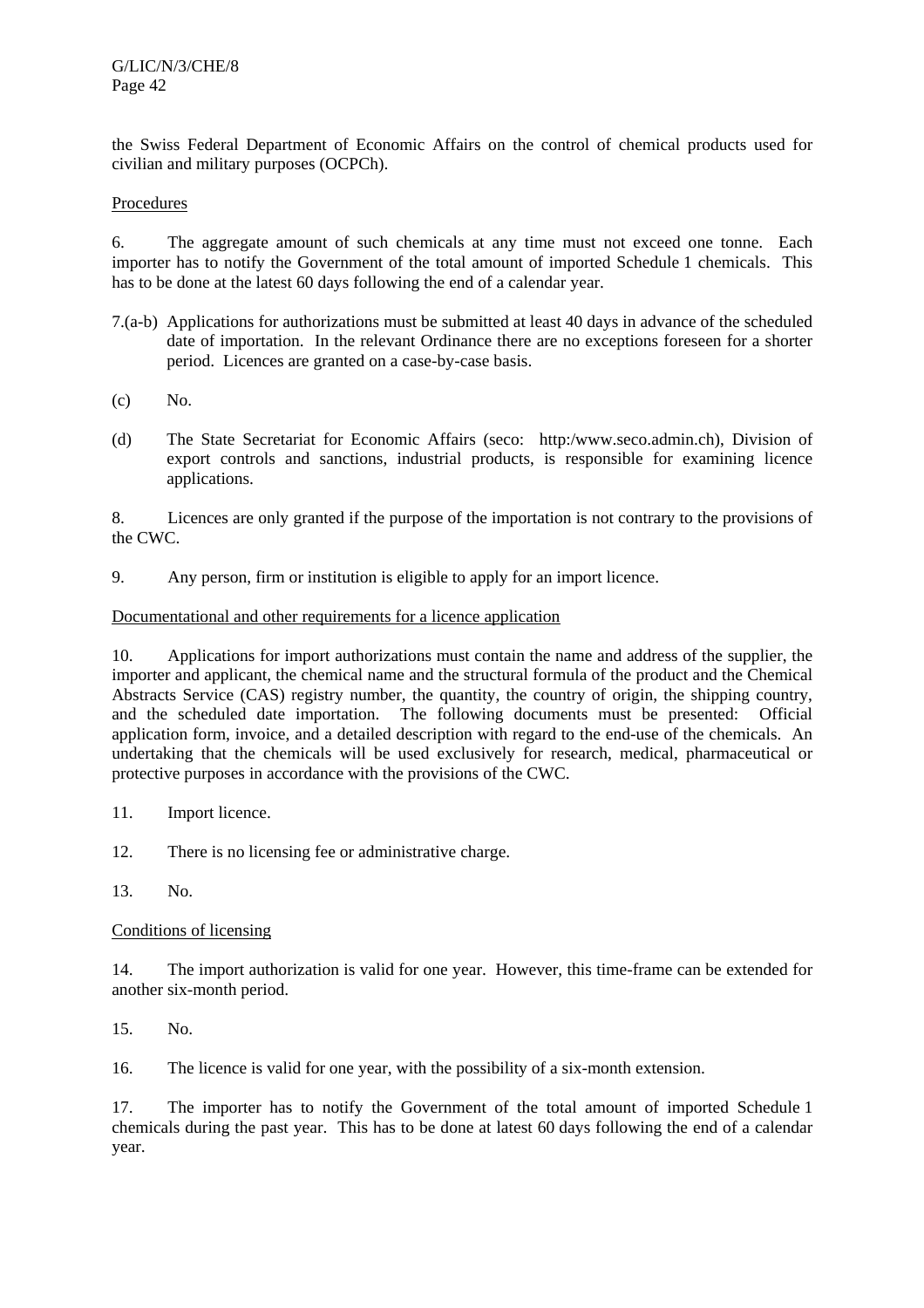## Other procedural requirements

18.-19. No.

*(iii) Weapons, their accessories and ammunition* 

#### Outline of systems

1. The main purpose of entry regulations is to prevent illegal traffic in weapons, integral parts of weapons, etc. The competent authority for the issue of authorizations is the Central Office for Arms attached to the Federal Office of Police (Federal Department of Justice and Police $10$ ).

#### Purposes and coverage of licensing

2. All objects which are considered under Swiss law as weapons, integral parts of weapons, specially designed parts of weapons or accessories to weapons, ammunition and parts of ammunition in accordance with Articles 1 to 8 of the Weapons Ordinance (see point 6 below).

3. These provisions apply irrespective of the country from which such goods are entered.

4. The main purpose of entry regulations is to prevent illegal traffic in weapons, integral parts of weapons, etc.

5. On 12 December 2008, two revisions of the Federal Law on Weapons, Accessories and Ammunition (Weapons Act, LArm; RS 514.54) entered into force. The first revision arose from adjustments to Schengen, i.e. the implementation in Swiss law of Directive 91/477/EEC on control of the acquisition and possession of weapons of the Council of the European Communities. The second, known as a "national" revision, was carried out to remedy the existing gaps in the implementation of the 1997 Weapons Act. Two revisions of the Ordinance on weapons, accessories and ammunition (Weapons Ordinance, OArm: RS 514.541) entered into force at the same time. These statutes supplement the federal laws on war material and on the control of dual-use goods. Small arms (shoulder weapons and handguns), airguns,  $CO<sub>2</sub>$  guns, imitation guns, alarm guns and soft air guns, if at first sight they resemble genuine firearms, and other weapons, such as knives, truncheons, as well as integral parts of weapons, accessories and ammunition, are subject to these provisions. Some goods are subject to both the law on war material and the weapons legislation.

 The entry licensing procedure is governed by the legal provisions cited above, in particular Articles 24 to 25(a) of the LArm and Articles 34 to 42 of the OArm. The Weapons Act and the Weapons Ordinance stipulate which objects are subject to authorization and which annexes must be submitted with the application for authorization to enter weapons. The Weapons Ordinance may be amended by the Executive, but only in the framework of the Weapons Act. Articles 25(3) and  $25(a)(3)$  of the Weapons Act state that the Executive may provide for derogations to the authorization regime in respect of certain objects and certain categories of persons. To this end, the Executive introduced new rules under Article 40(3) of the OArm for hunters and sports shooters and under Article 42 of the OArm for different categories of persons.

## Procedures

6.I Customs authorities supply statistical reports on entries (quantity, commodity value, country of consignment).

<sup>&</sup>lt;sup>10</sup> Further information available at: http://www.fedpol.admin.ch/fedpol/fr/home/themen/sicherheit/ waffen.html (in French, German and Italian only).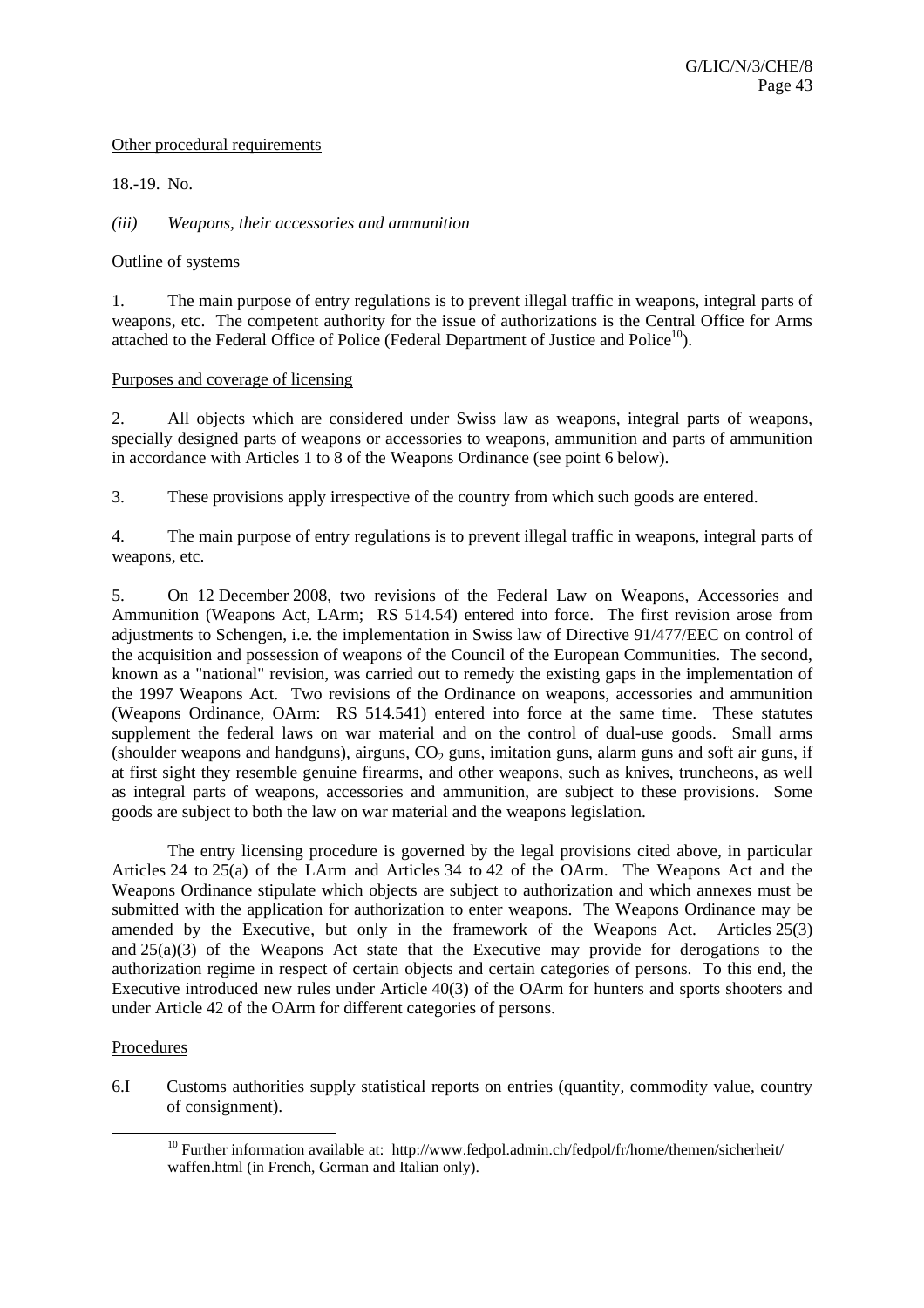- II. The entry of weapons etc. for non-professional purposes is subject to authorization which, according to Article 39(2) of the OArm is valid for six months and may be extended for a maximum of three months. The entry authorization gives entitlement to enter a maximum of three weapons or three integral parts of weapons at a time within this period (Article 39(2) OArm). The entry authorization for professional purposes is issued as a single authorization for the first year. To obtain the single authorization, the applicant must attach to the application a copy of his/her trading licence. The authorization is valid for six months and may be extended by no more than three months (Article 36(3) OArm). If the holder of the single authorization has not been the subject of any challenge or objection regarding his/her activity for one year, he/she may request that the authorization be made a general authorization. A general authorization is valid for 12 months and the holder may enter an unlimited number of weapons (apart from prohibited weapons).
- III. Anyone wishing to enter weapons for non-professional purposes under Articles 4 and 5 of the LArm must possess an authorization for the introduction of such weapons into Swiss territory, except in the case of the persons referred to in Articles 40(3) and 42 of the OArm. In addition, persons domiciled abroad and foreign nationals domiciled in Switzerland who do not have a residence permit must submit to the competent cantonal authority an official certificate from their State of domicile or their State of origin authorizing them to purchase a weapon or an integral part of a weapon. The nationals of certain States referred to in Article 12 of the OArm must be in possession of a special authorization, since in principle the persons concerned are prohibited from purchasing weapons.

 Authorizations issued for entry for non-professional purposes are valid for six months only (with the possibility of a three month extension) and give entitlement to enter not more than three weapons etc. at a time within the period specified (Article 39(2) OArm). After expiration of the period specified, a new authorization may be applied for. Non-use of an authorization has no cumulative effect, that is, unused allocations may not be added to quotas for a succeeding period.

The names of authorized importers are made known on request only.

 The entry authorization for professional purposes is issued as a single authorization for the first year. To obtain the single authorization, the applicant must attach to the application a copy of his/her trading licence. The authorization is valid for six months and may be extended by no more than three months (Article 36(3) OArm). If the holder of the single authorization has not been the subject of a challenge or objection relating to his/her activity for one year, he/she may request that the authorization be made a general authorization. A general authorization is valid for 12 months and gives entitlement to enter an unlimited number of weapons (apart from prohibited weapons).

- IV. As a rule, at least three working days.
- V. The minimum length of time is three days and the maximum may vary according to the complexity of the file.
- VI. After the granting of an authorization, the holder may enter weapons, etc. immediately.
- VII. The Central Office for Arms (Articles 5(5) and 25(2) LArm) is the sole agency authorized to issue entry authorizations.

VIII.-XI. Not applicable.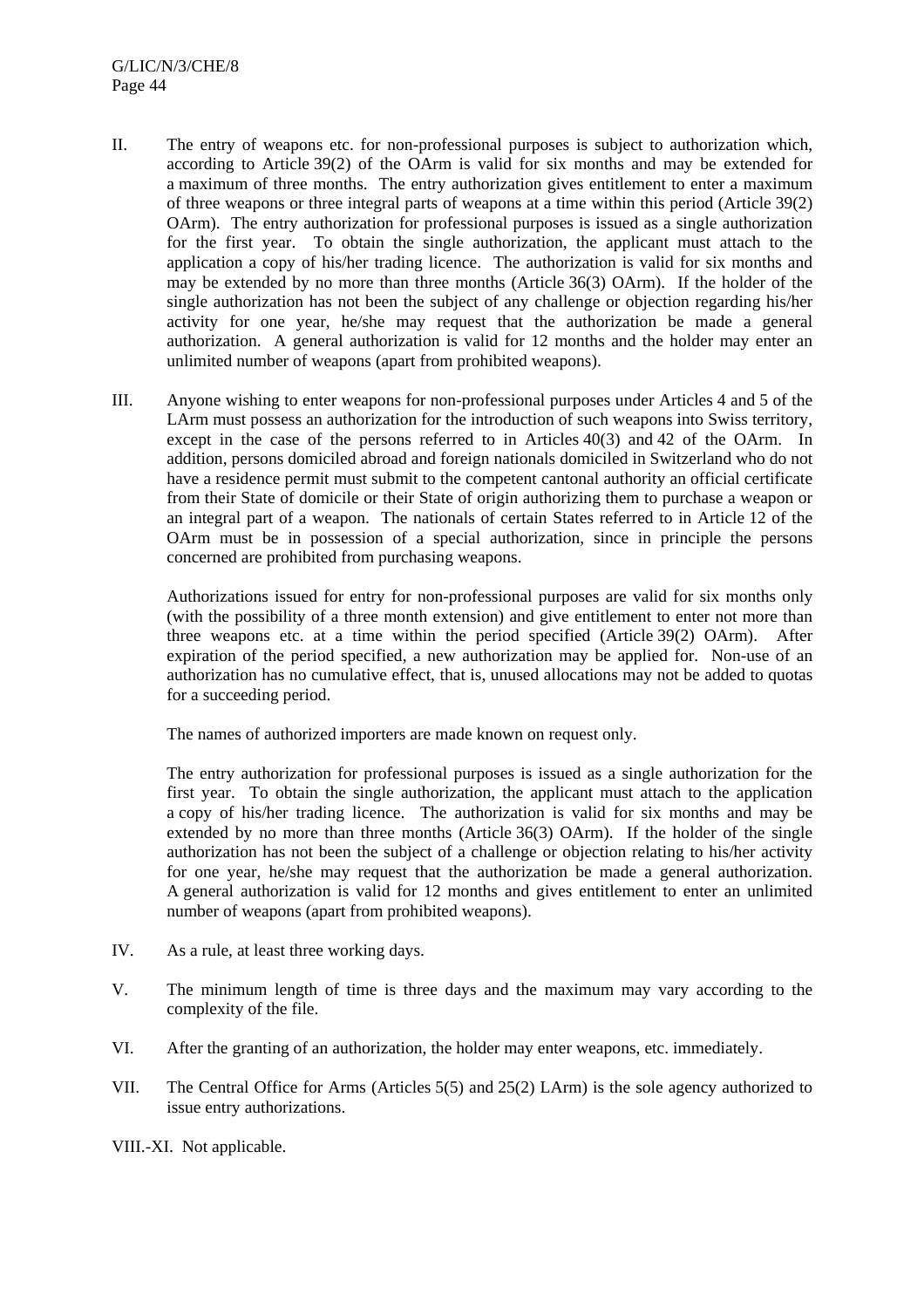- 7.(a) Licence applications must be submitted before entry.
- (b) They may be granted immediately if the conditions so warrant.
- (c) The general authorization for weapons for professional purposes, whereby an unlimited number of weapons may be introduced, is valid for a period of 12 months (Article 38(3) OArm). Licences for the entry for non-professional purposes of prohibited weapons subject to authorization or subject to declaration are valid for a period of six months, extendable by no more than three months (Article 39(2) OArm).
- (d) Pursuant to Article 24(3) and Article 25(2) of the Weapons Act, the Central Office for Arms issues authorizations for the entry for commercial purposes of integral parts of weapons, specially designed parts of weapons, ammunition and parts of ammunition.

8. Articles 5(5) and 25 of the LArm and Articles 35 and 39-42 of the OArm provide information on the conditions for granting an authorization for entry into Swiss territory for non-professional purposes. Articles 5 and 24-24(c) of the LArm and Articles 34 and 36-38 of the OArm provide information on the conditions for granting an authorization for entry into Swiss territory for professional purposes. Article 30 of the LArm sets forth the conditions under which a licence may be revoked. The Law on Federal Administrative Procedures (PA; RS 172.021) governs the appeals procedure in cases where a licence application has been refused or revoked. Refusal of an authorization is notified by a decision.

## Eligibility of importers to apply for licence

- 9.(a) Anyone seeking to introduce weapons for non-professional purposes under Articles 4 and 5 of the LArm must be in possession of an authorization for entry into Swiss territory, except in the case of persons covered by Article 40(3) or Article 42 of the OArm. Moreover, persons domiciled abroad and foreign nationals domiciled in Switzerland who do not hold a residence permit must submit to the competent cantonal authority an official certificate from their State of domicile or their country of origin authorizing them to purchase a weapon or an integral part of a weapon. The nationals of certain States mentioned in Article 12 OArm must be in possession of a special authorization, since the persons concerned are in principle prohibited from purchasing weapons.
- (b) Authorizations issued for the entry for non-professional purposes are valid for six months only (with the possibility of a three-month extension) and give entitlement to enter a maximum of three weapons, etc. at a time within the period specified (Article 39(2) OArm). After expiration of the period specified, a new authorization may be applied for. Non-use of an authorization has no cumulative effect, that is, unused allocations may not be added to quotas for a succeeding period.

## Documentational and other requirements for application for licence

10. Applicants for a licence to enter weapons, etc. for professional purposes are required to complete an official form and file it, together with a photocopy of the weapons trading licence, to the Central Office for Arms (Articles 36-38 OArm).

 Applicants for a licence to enter weapons etc. for non-professional purposes are required to complete an official form and file it with the Central Office for Arms. The following documents must be attached (Article 39 OArm):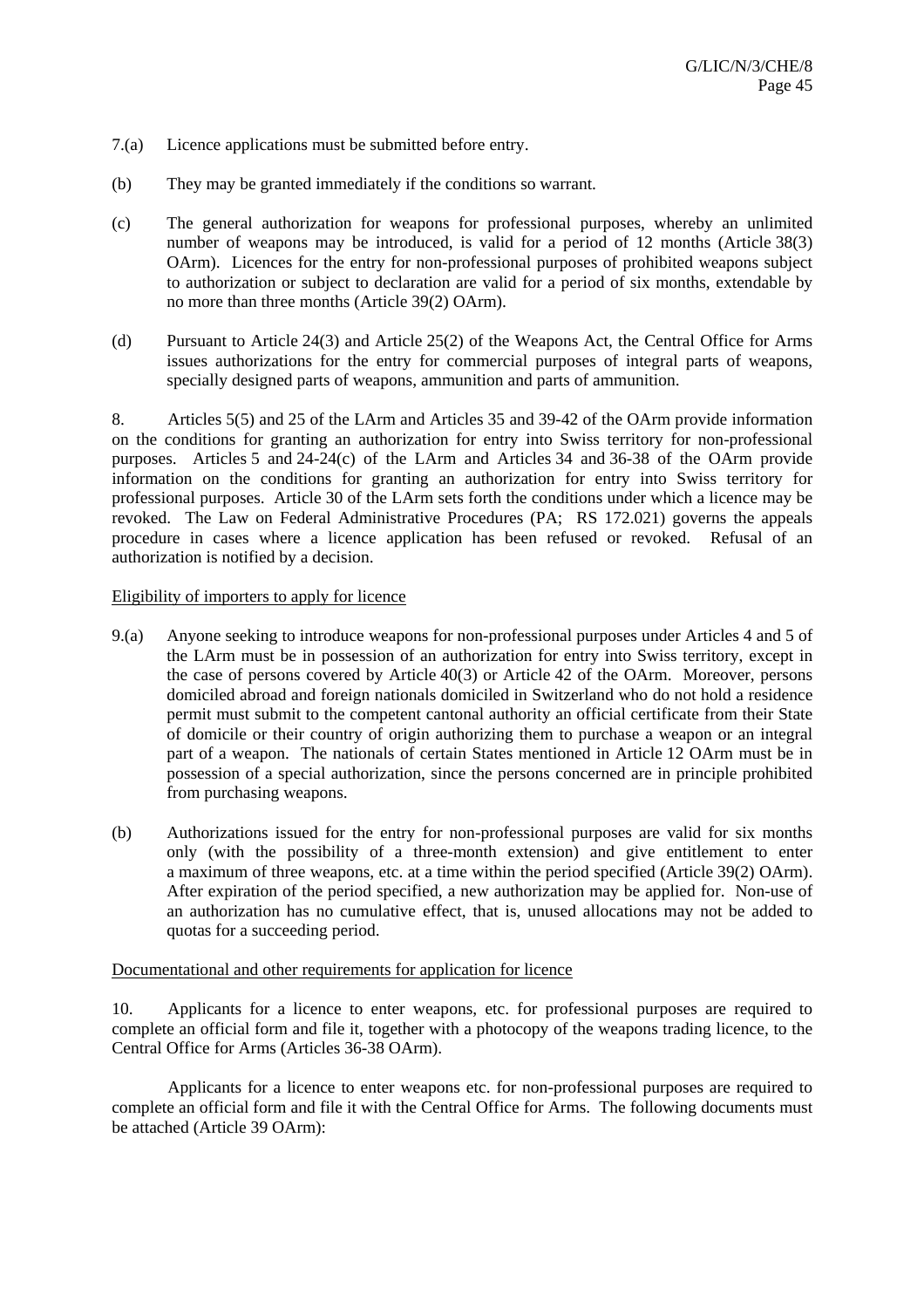- (a) A copy of the authorization issued by the competent cantonal authority if the object to be introduced into Swiss territory is subject to the authorization regime;
- (b) an extract from the Swiss register of convictions issued not more than three months prior to the filing of the application;
- (c) a copy of a valid passport or identity card;
- (d) an official certificate from their State of domicile or their country of origin authorizing them to purchase a weapon in the case of persons domiciled abroad or persons not in possession of a residence permit.

 Applicants for a licence to enter prohibited weapons under Article 5(1) of the LArm and Article 35(1) of the OArm for non-professional purposes are required to complete an official form and file it with the Central Office for Arms. The following documents must be attached:

- (a) A special cantonal authorization under Article 5(4) of the LArm;
- (b) a copy of a valid passport or identity card.

 In order to obtain a licence to enter prohibited weapons, etc. for professional purposes (Article 5(1) LArm and Article 34 OArm), the relevant form must be submitted to the Central Office for Arms (OCA), accompanied by the following documents:

- (a) A copy of the weapons trading licence;
- (b) a special cantonal authorization, in accordance with Article 5(4) of the LArm;
- (c) an attestation that the objects are necessary to cover the needs of the Army, the military authorities or the customs and police authorities or those of security firms, and that the persons making the order have a special authorization for those objects.
- 11. No further documents are required upon actual entry.
- 12. The licensing fees are:
	- CHF 50 for entry for professional purposes under a single authorization (Annex  $I(k)$ ) OArm).
	- CHF 150 for entry for professional purposes under a general authorization (Annex I(n) OArm).
	- CHF 50 for entry for non-professional purposes (Annex I(o) OArm), CHF 20 to 150 for special authorization for entry into Swiss territory (Annex I(c)(1 8) OArm).
	- CHF 20 for extensions of authorizations (Annex I(1) and (p) OArm).

13. Fees up to CHF 1,000 May be charged in advance or against reimbursement (Article 57 OArm). The law does not require a deposit.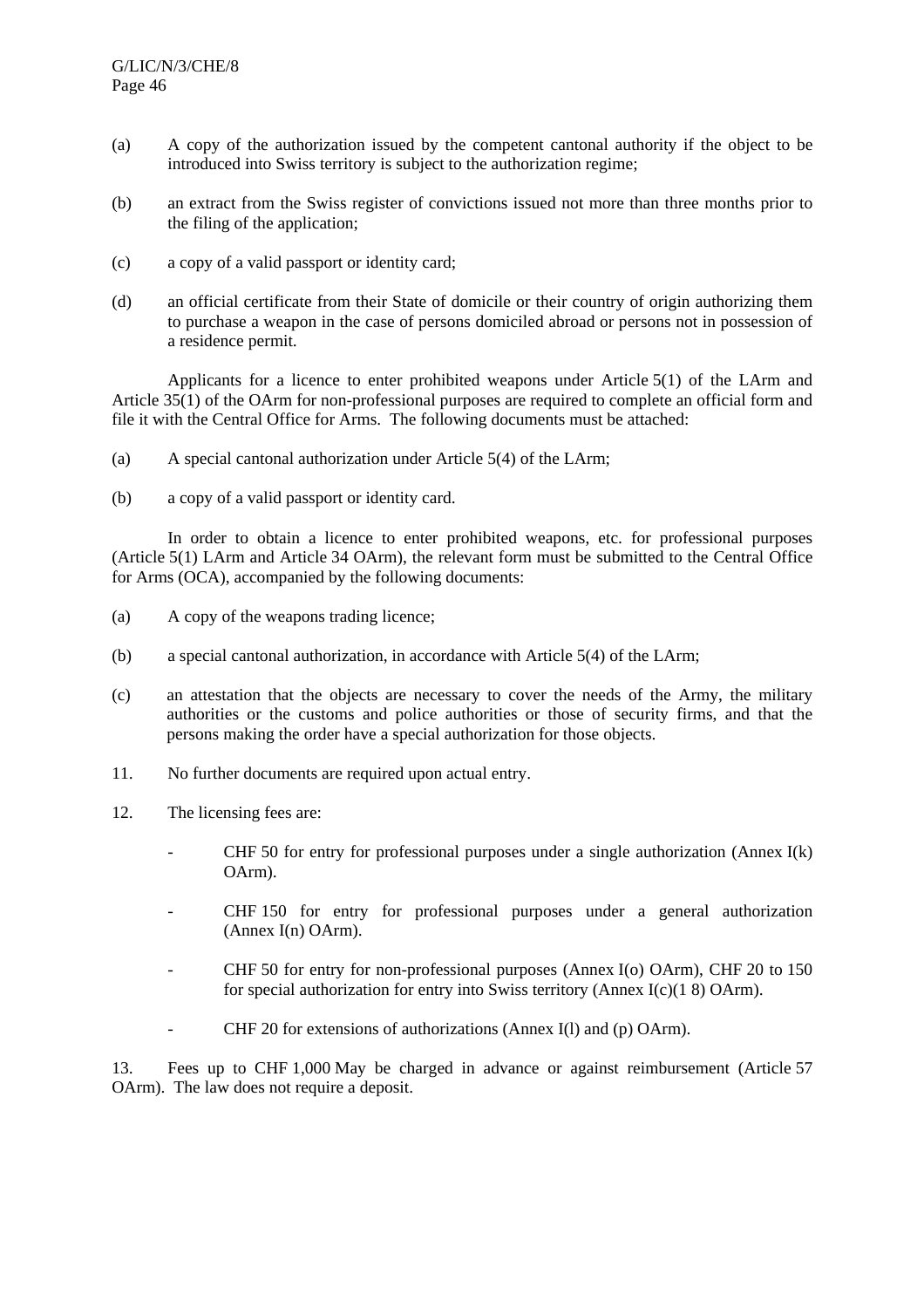## Conditions of licensing

14. A single authorization for entering a single consignment of weapons for professional purposes is valid for six months. The competent authority may extend its validity for no more than three months (Article 36(3) OArm).

 General authorizations for the entry of weapons, etc. for professional purposes are valid for 12 months (Article 37(3) OArm). Upon expiration, a new licence may be applied for.

 Licences for the entry for non-professional purposes of prohibited weapons, etc. subject to authorization or subject to declaration are valid for six months, extendable by no more than three months (Article 39(3) OArm).

Upon expiration, a new licence may be applied for.

15. Holders of a licence are free to make use of the licence, or a portion of it, as they see fit. There is no penalty for the non-utilization of a licence.

16. Entry licences are made out to the holder and are not transferable.

17. There are no further restrictions.

Other procedural requirements

18. No further restrictions.

19. There is freedom of exchange operations.

# **XI. EXPLOSIVE MATERIALS AND PYROTECHNIC DEVICES FOR CIVILIAN USE**

## Outline of systems

1. The import licensing procedure is needed to guarantee public safety in Switzerland in the area of explosive materials and pyrotechnic devices for civilian use.

## Purposes and coverage of licensing

2. Articles 2-7 of the Ordinance define explosives and pyrotechnic devices, which are subject to import authorization.

3. All countries.

4. The import licensing procedure is needed to guarantee public safety in Switzerland in the area in question.

5. The Federal Law on Explosive Substances of 25 March 1977 (RS 941.41) and the Ordinance on explosive substances of 27 November 2000 (RS 941.411) govern the importation of explosives and pyrotechnic devices. The above statutory provisions govern the import licensing procedure. The Government cannot repeal these provisions. However, Article 24(3) of the Ordinance provides that the Federal Department of Justice and Police may exempt certain pyrotechnic devices from the requirement of authorization, provided that these devices are an integral part of articles which themselves are subject to a recognized licensing procedure (e.g. pyrotechnic propellant charges as used in air bag units of cars).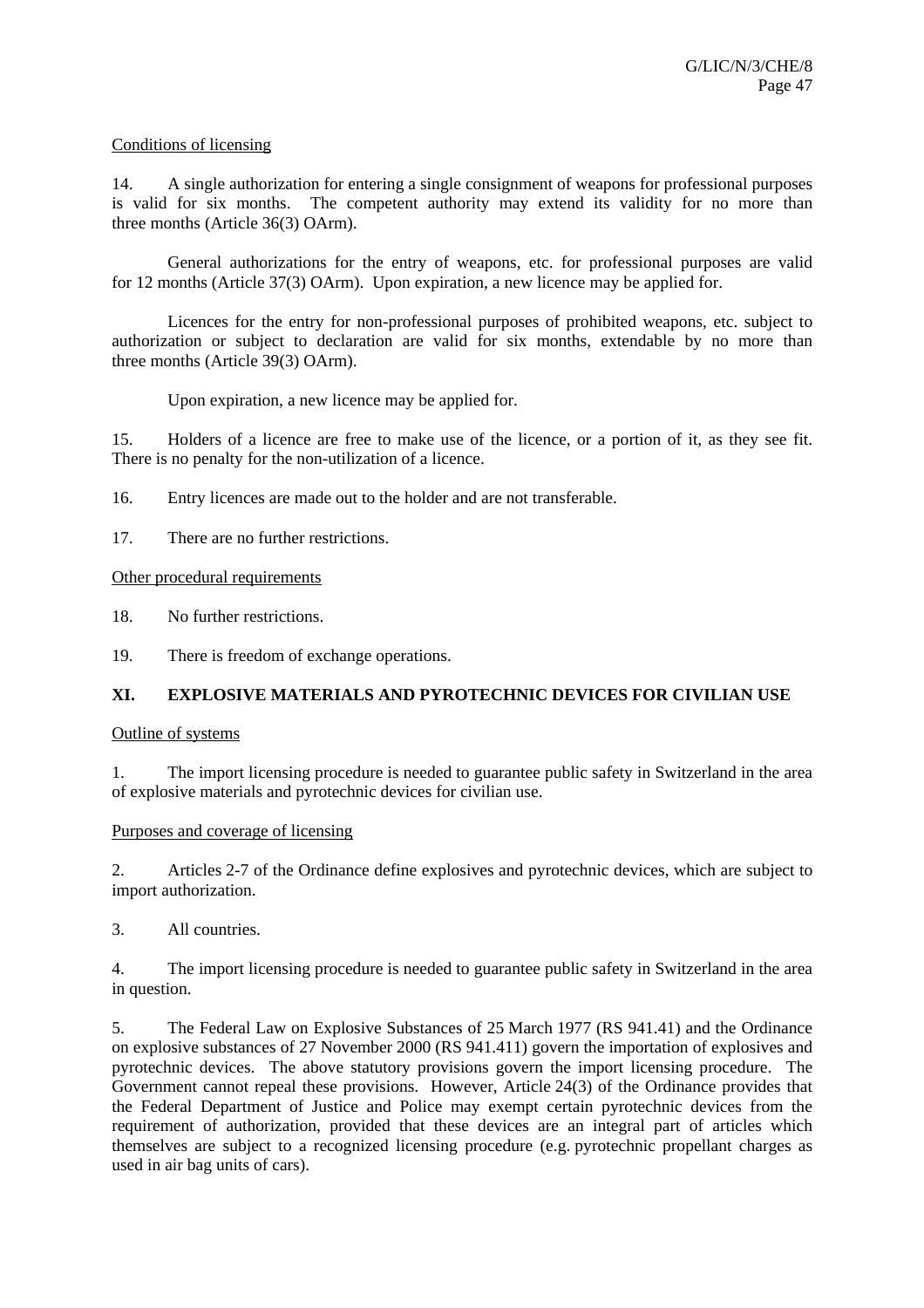## **Procedures**

- 6. Not applicable (no quantitative restrictions).
- 7.(a) Licences for the importation of standard explosives and pyrotechnic devices are granted within a few days. The procedure for the licensing of articles which are subject to prior approval procedures may take up to six months.
- (b) By way of exception, a licence may be granted by telephone and without delay.
- (c) No.
- (d) Applications for import licences are dealt with by a single administrative organ.

8. There are no reasons to refuse an application for a licence other than failure to meet the specific criteria. The reasons for any refusal are communicated to the applicant, who has no right to appeal the decision.

## Eligibility of importers to apply for licence

9. Any person, firm or institution is eligible to apply for a licence.

# Documentational and other requirements for application for licence $11$

10. Only the usual information is required for the applications: applicant's name and address; type and quantity of the product to be imported and chemical composition; manufacturer's or importer's name; warehouse of destination in Switzerland. (Regarding explosives, information on impact and friction sensitivity is also required).

11. Import licence.

12. Depending on the time required to process the application, the licensing fees may range from CHF 50 to CHF 1,000.

## 13. No.

## Conditions of licensing

14. Import authorization is valid for three months. It is possible to obtain two extensions of three months each.

15.-17. No.

## Other procedural requirements

18. No.

19. The foreign exchange required to pay for imports is automatically provided by the banks. There are no restrictions on foreign exchange.

<sup>&</sup>lt;sup>11</sup> Further information available at: http://www.fedpol.admin.ch/fedpol/fr/home.html (in French, German, and Italian only).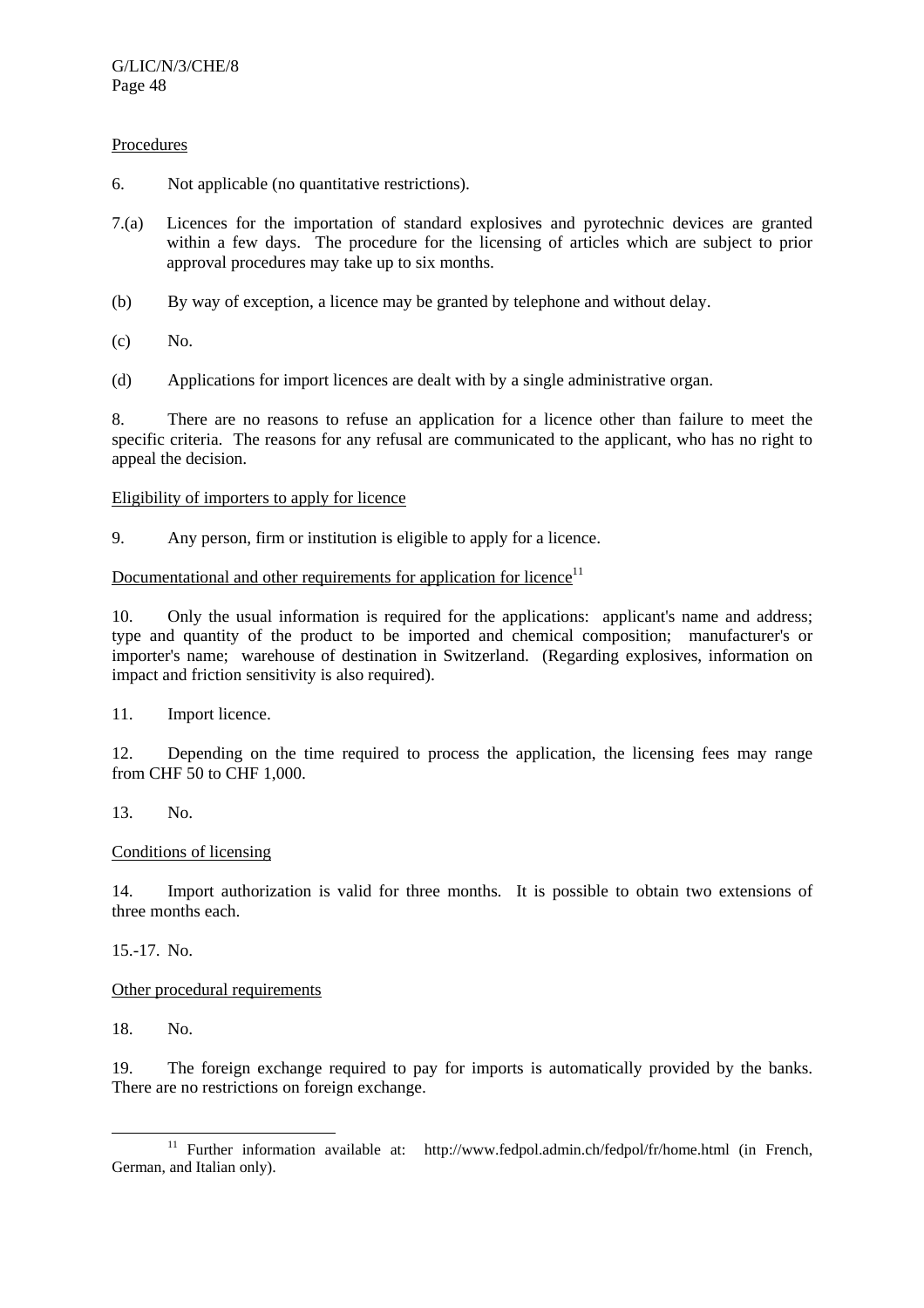# **XII. NUCLEAR FUEL, DEBRIS AND WASTE**

#### Outline of systems

1. The purpose of the regime is to establish control on the origin, nature and destination of nuclear fuel, debris and waste from nuclear facilities within the framework of the Non-Proliferation Treaty and bilateral cooperation agreements. Applications for authorization are examined by the Federal Energy Office (which has the authority to grant the licence) and the Federal Nuclear Safety Inspectorate (responsible for the transport of class 7 dangerous goods).

#### Purposes and coverage of licensing

- 2. See point 1 above.
- 3. No restrictions except as provided in the law.

4. The purpose of the regime is to establish control on the origin, nature and destination of nuclear fuel, debris and waste from nuclear facilities within the framework of the Non-Proliferation Treaty and bilateral cooperation agreements.

5. The importation of nuclear fuel, debris and waste from nuclear facilities is subject to an authorization regime under the Law on Nuclear Energy of 21 March 2003 (LENu; RS 732.1) and the Ordinance of 10 December 2004 on nuclear energy (OENu; RS 732.11). The importation of radioactive materials other than nuclear fuel, debris and waste from nuclear facilities is subject to the authorization regime set forth in the Law on Radiation Protection of 22 March 1991 (LRaP; RS 814.50) and the Ordinance on radiation protection of 22 June 1994 (ORaP; RS 814.501).

 The licensing regime is governed by federal laws, which the Government does not have the authority to repeal. The Government may, however, change certain details of the regime, i.e. the above-mentioned Ordinances. There is no delegation of authority to the administration.

## Procedures

- 6. Not applicable (no quantitative restrictions).
- 7.(a) The application for import must be submitted two months in advance of the scheduled importation date. In exceptional cases, the time-limit may be shortened.
- (b-c) No.
- (d) Applications for authorization are examined by the Nuclear Law and Pipeline Transport Section of the Federal Energy Office (which has the authority to grant the licence) and the Federal Nuclear Safety Inspectorate (IFSN; responsible for the transport of class 7 dangerous goods). No list of authorized importers is published.
- 8. No other circumstances.

## Eligibility of importers to apply for licence

9. All persons, firms and institutions meeting the requirements set forth in the relevant laws and ordinances are eligible to apply for an import licence.